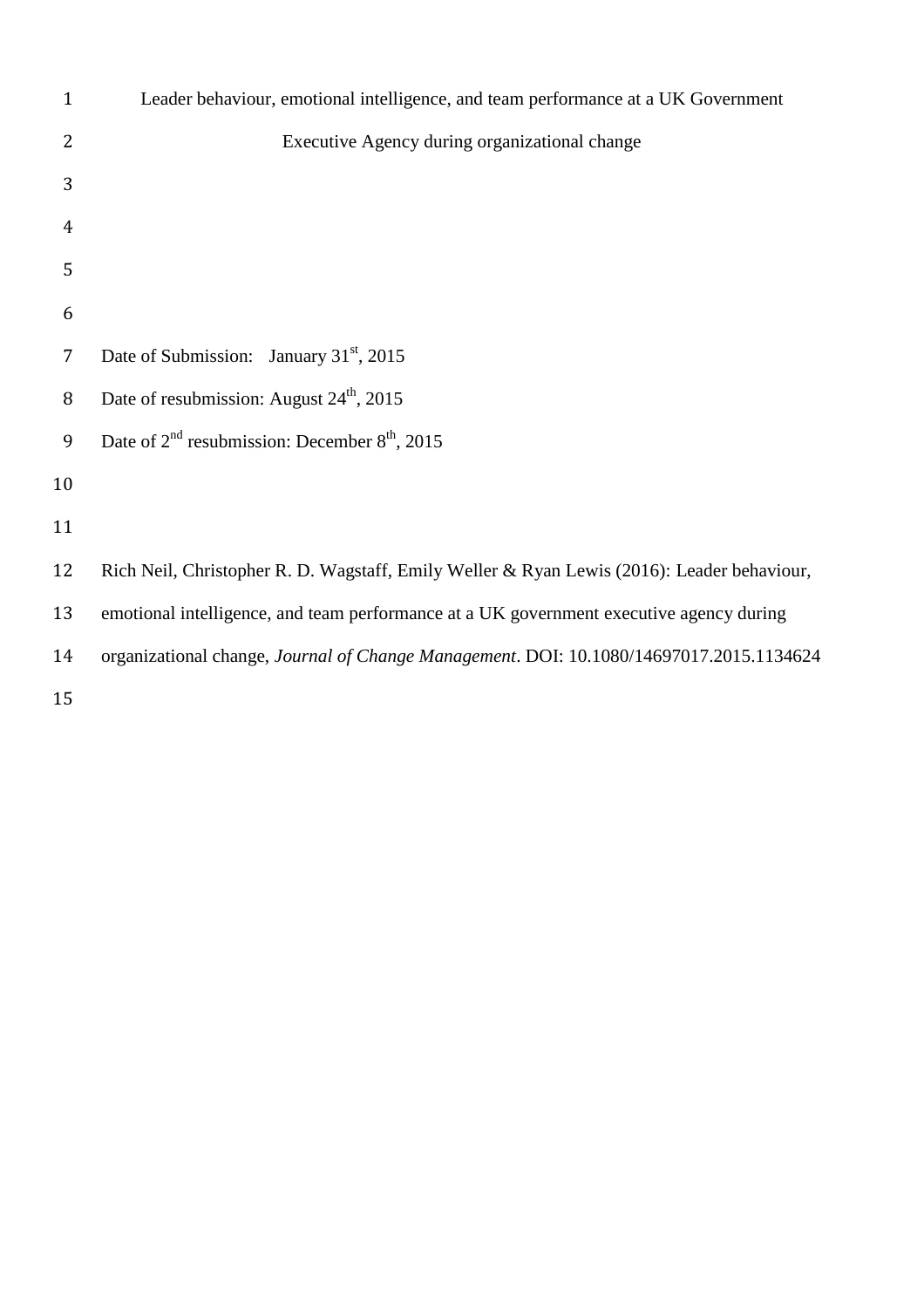#### **Abstract**

 This manuscript presents three studies exploring the relationship between performance psychology variables and performance within a UK Government Executive Agency during substantial organizational change. Study 1 examined relationships between transformational leadership behaviors, emotional intelligence, cohesion, and team performance. Task cohesion interacted with emotional intelligence to predict performance. Specifically, it was found that use of emotions for performance partially mediated the relationship between cohesion and team 8 performance. Study 2 interviewed team leaders about their emotional intelligence and leadership behaviors and how these influenced cohesion and performance during this organizational change. Team leaders reported using a number of different strategies with their team for cohesion and performance benefits. Study 3 interviewed the head and deputy head of the leaders from study 1 and 2 about how our findings had been received and were being used. Reported findings from study 1 and 2 resonated well with the head and deputy, and had been used to develop a leadership charter and skills matrix to monitor leadership behaviors and identify areas for improvement. These studies offer a unique insight into the behaviors of team leaders within the agency, emphasizing the perceived importance of effective leader behaviors and emotional intelligence for team member cohesion and performance. *Keywords*: Leadership, Emotional Intelligence, Cohesion, Performance, Strengths-based

psychology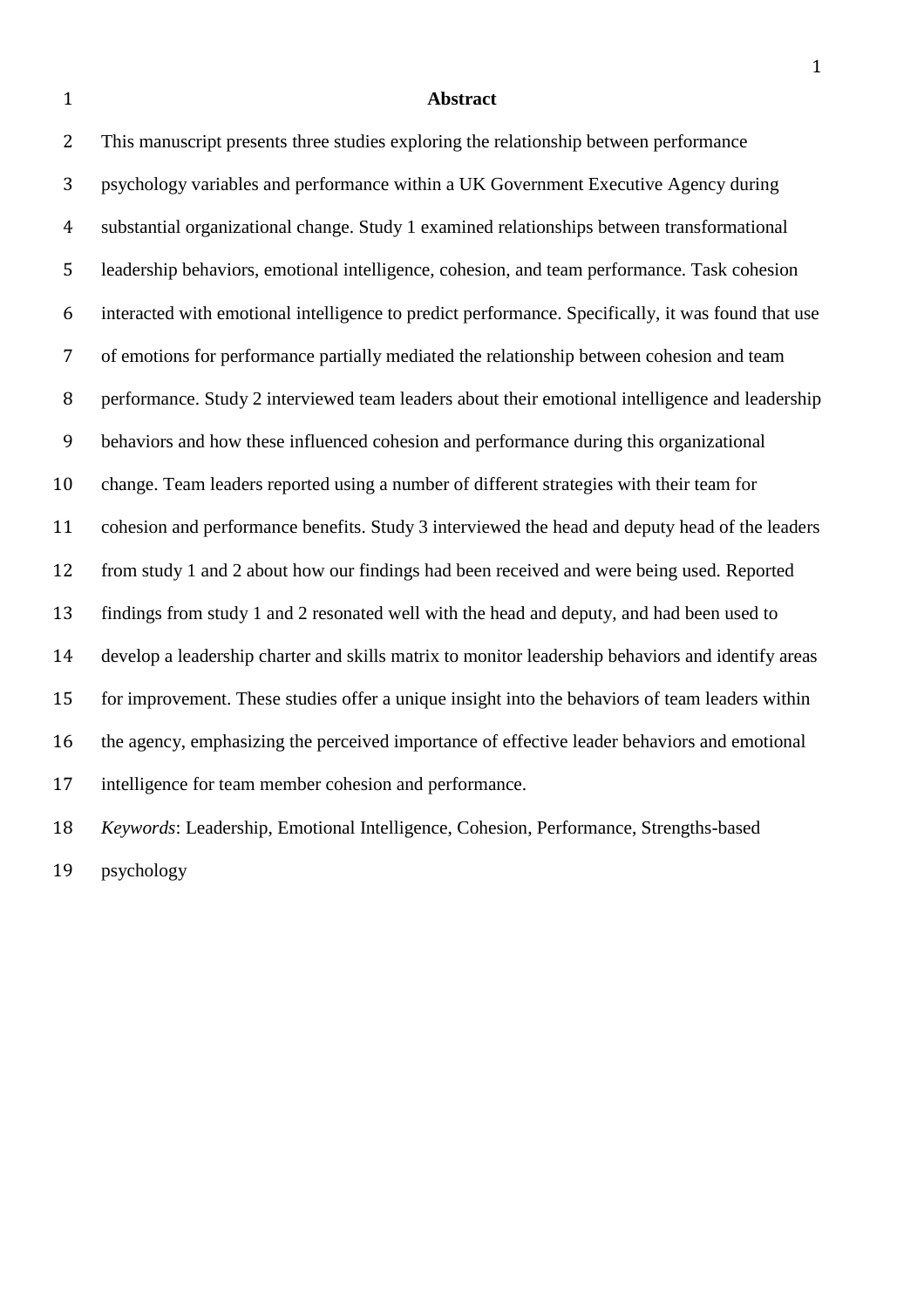#### **Introduction**

 In order for organizations to survive and prosper they must be knowledgeable about how to implement appropriate changes that will be embraced by their employees. Indeed, such change management processes are imperative for achieving sustainable competitive advantage in the increasingly turbulent and unpredictable business landscape of the 21st Century. Given these requirements, substantial work has been conducted to identify key factors that change agents should incorporate into planning, implementing, and evaluating organizational transformations (see, for a review, Armenakis & Harris, 2009). One such factor relates to the importance of effective, cohesive teams that are competently led. That is, because cohesive teams have enhanced satisfaction and reduced intentions to turnover (Onağ & Tepeci, 2014), and can better provide a directed and collaborative effort to address change challenges, organizations around the world have significantly increased their dependency on teams (Salas Dickinson, Converse, & Tannenbaum, 1992). Although research on change management has increased drastically since the early 1980s, research surrounding the performance of teams *during* periods of organizational change has not been able to keep pace with the growing need 17 for understanding how teams can achieve more effective performance (Stout, Salas, & Fowlkes, 1997). In this article our aim was to investigate the importance of a range of individual and group level performance psychology variables during organization change - the downsizing of a UK Government Executive Agency. To address our research aims, three studies were conducted. Study 1 employed a quantitative questionnaire design to examine the relationships between transformational leadership behaviors, cohesion, emotional intelligence, and team performance during a period of organizational change at a UK Government Executive Agency. Study 2 aimed to add to these findings by conducting semi-structured interviews with team leaders regarding perceived best practice during organizational change. Using the data gleaned from studies 1 and 2, key recommendations were made to the government agency. Study 3 was conducted four months after these recommendations were made and entailed an interview with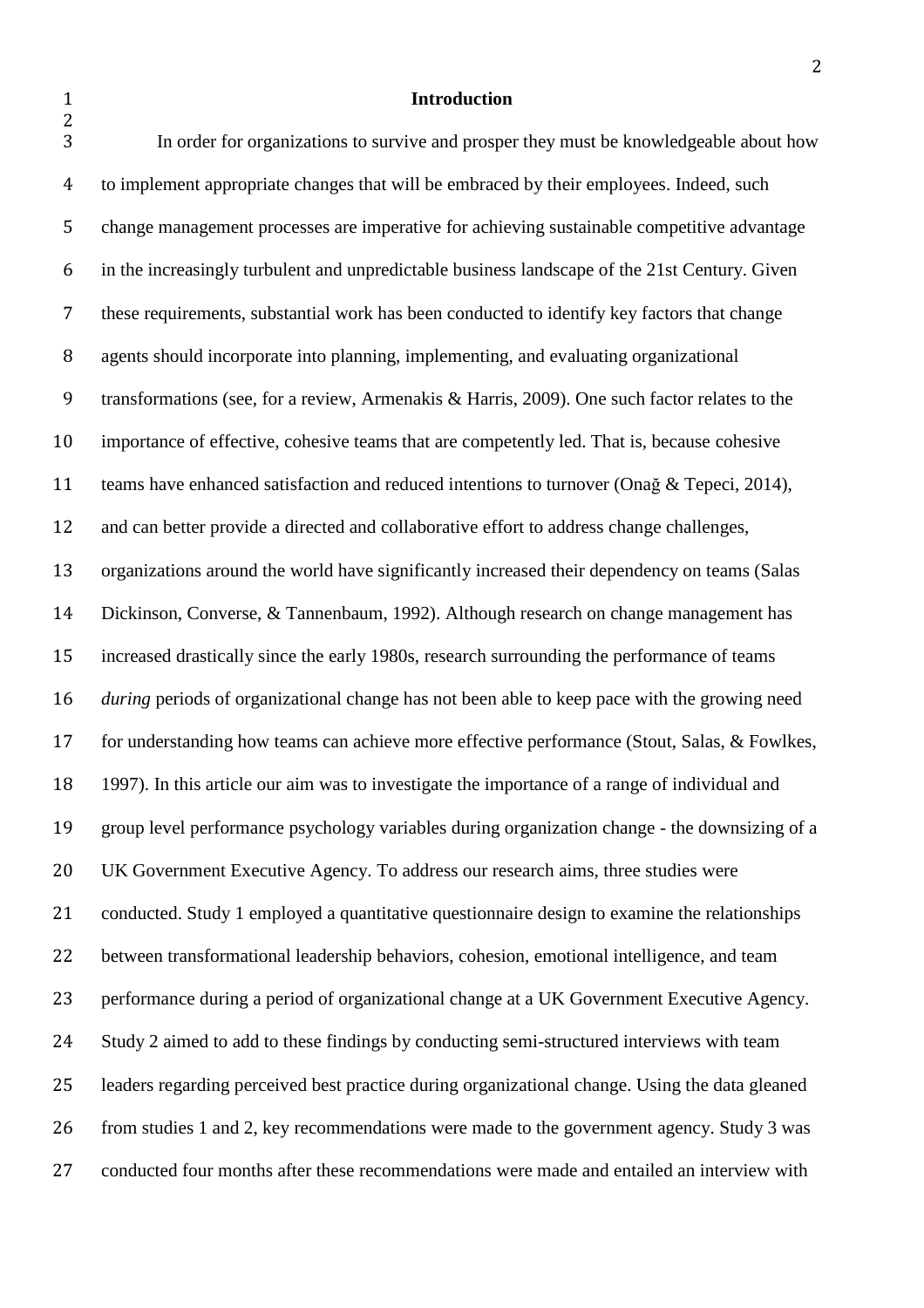| $\overline{2}$ | the extent to which these proposals were beneficial and what, if anything, had been put in place   |
|----------------|----------------------------------------------------------------------------------------------------|
| 3              | to guide future leadership training and monitoring.                                                |
| 4              | <b>Study 1</b>                                                                                     |
| 5              | In this study we tested the relative importance of a range of performance psychology               |
| 6              | variables on team outcomes during the downsizing of a government agency. The variables were        |
| $\overline{7}$ | selected based on previous research, which has indicated their potential salience for both team    |
| 8              | performance and change, and included: transformational leadership behaviors, emotional             |
| 9              | intelligence, team cohesion, and performance.                                                      |
| 10             | <b>Leadership Behaviors</b>                                                                        |
| 11             | Transformational leadership behaviors have been shown to positively impact a wide                  |
| 12             | range of individual and organizational outcomes in a variety of contexts including military, sport |
| 13             | business, the public sector, and education (see, for reviews, Callow, Smith, Hardy, Arthur, &      |
| 14             | Hardy, 2009; Hardy, Arthur, Jones, Shariff, Munnoch, Isaacs, & Allsopp, 2010). Hardy et al.        |
| 15             | (2010) recently developed the Differentiated Transformational Leadership Inventory (DTLI) as       |
| 16             | a transformational leadership assessment for performance domains and includes six                  |
| 17             | transformational behaviors: individual consideration; inspirational motivation; intellectual       |
| 18             | stimulation; fostering acceptance of group goals; high performance expectations; appropriate       |
| 19             | role modeling; and a transactional behavior, contingent reward.                                    |
| 20             | For some time, researchers have highlighted the interrelationships between                         |
| 21             | transformational leadership and team outcomes such as cohesion and performance (e.g., Dionne,      |
| 22             | Yammarino, Atwater, & Spangler, 2004). Further, the salience of leadership to the change           |
| 23             | management process is underscored by the fact that change, by definition, requires creating a      |
| 24             | new system and then institutionalizing the new approaches. Indeed, although change                 |
| 25             | management depends on leadership to be enacted, there has been little integration of these two     |
| 26             | bodies of literature (Eisenbach, Watson & Pillai, 1999). This is surprising given that             |

senior leaders (i.e., Head and Deputy Head) at the specific department of the agency regarding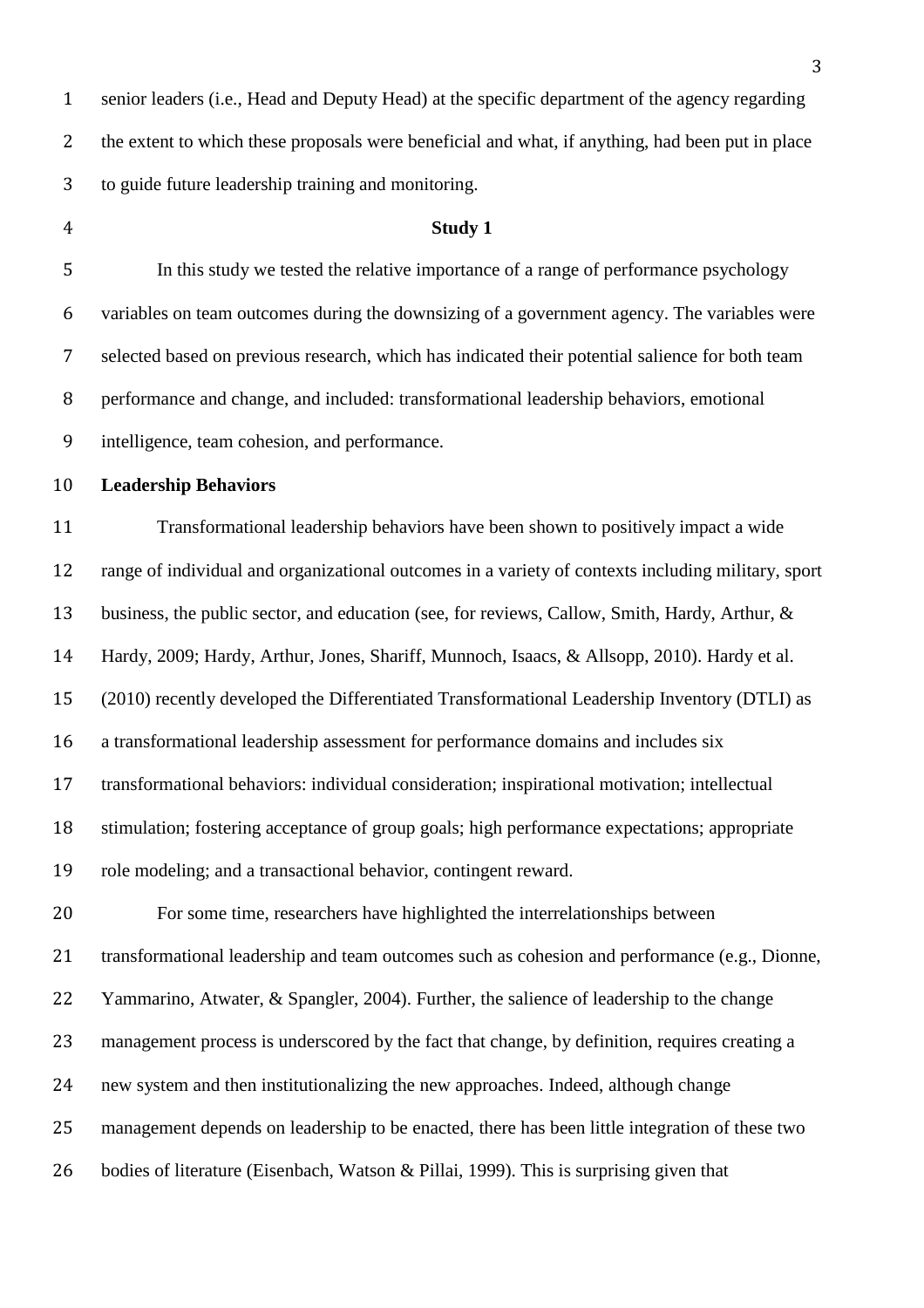transformational leadership is primarily concerned with the capabilities required to enact change successfully.

#### **Emotional Intelligence (EI)**

 EI has received substantial research attention within psychological, educational, and management domains and has generated considerable debate regarding its definition and most appropriate scholarly domain. However, there is general consensus that EI relates to an individual's competency in dealing with emotions and includes the ability to: appraise and express emotion in the self; appraise and recognize emotion in others; use emotion to facilitate performance; and, regulate emotion in the self (e.g., Law, Wong, & Song, 2004; Mayer, Salovey, & Caruso, 2000). As with the converging consensus on the definition of EI as an ability, there is a growing agreement that ability-based measures of EI might be necessary for conceptual synergy (Matthews, Zeidner, & Roberts, 2004). Ability measures assess EI directly by asking individuals to solve emotional problems or tasks aligned with EI ability dimensions (Matthews et al., 2004).

 Huy (1999) asserted that organizations should develop their employee's capability to respond to emotions when attempting to facilitate organizational change as managers high in EI will be able to identify and respond to emotional reactions to change in employees (Jordan, 2005). Elsewhere, research findings have indicated positive relationships between EI, transformational leadership, and performance (e.g., Duckett & Macfarlane, 2003; Sosik & Megerian, 1999). Researchers have also highlighted that research into group-level EI has a stronger conceptual and empirical base than the variable at the individual-level, but noted that 22 this has not been related to change (e.g., Jordan, Ashkanasy, Härtel, & Hooper, 2002; Druskat & Pescosolido, 2006). Within the performance psychology domain, research has indicated that EI is salient for, and can be developed to enhance, individual, team, and organizational functioning (see Wagstaff, Fletcher, & Hanton, 2012a; Wagstaff, Hanton, & Fletcher, 2013).

**Cohesion**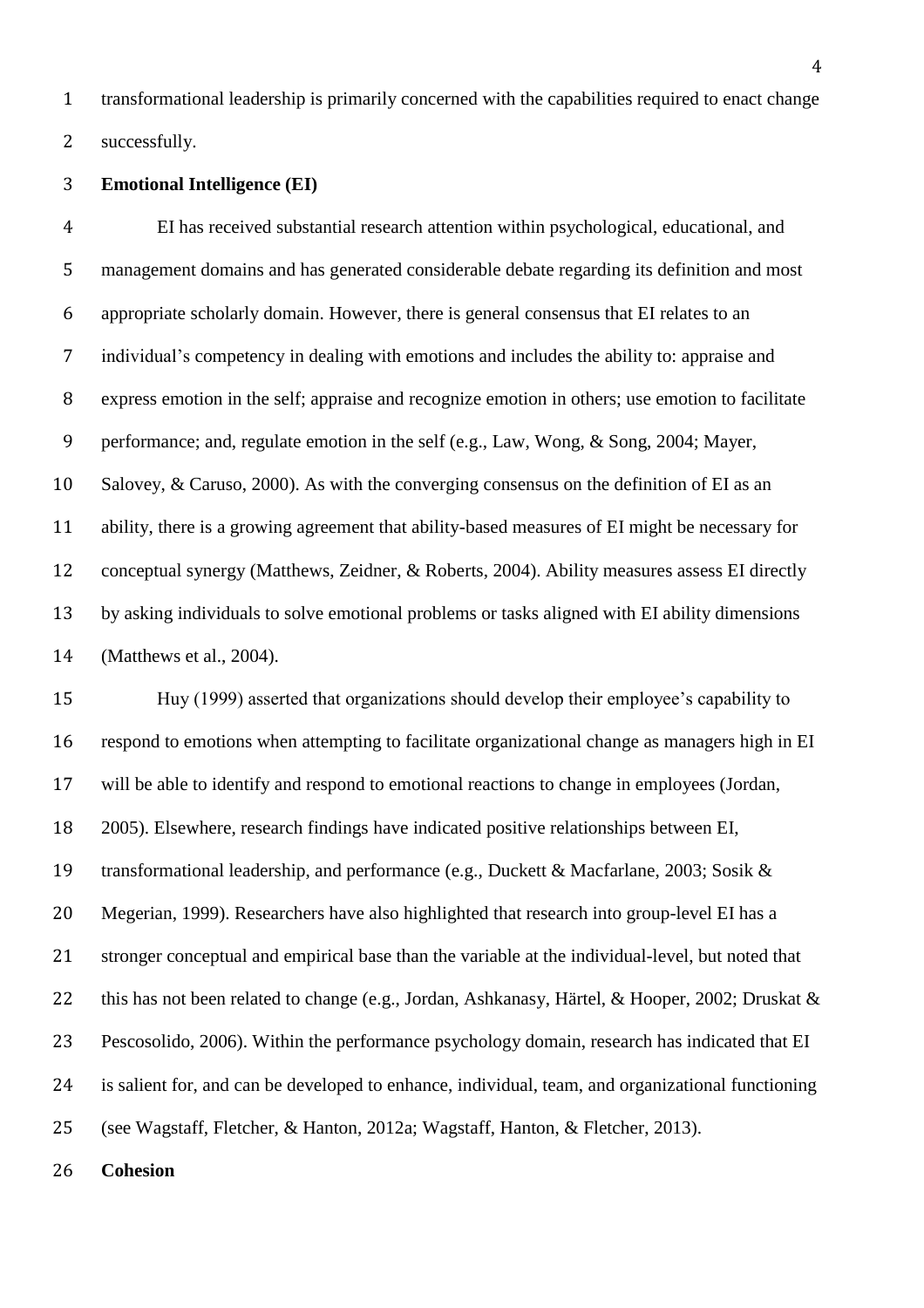The area of team cohesion has received substantial research attention across performance domains. Carron (1980) defined a cohesive team as having three characteristics, namely, a collective identity, a sense of shared purpose, and structured patterns of communication. Research on group cohesion in performance domains has been predominantly based on Carron, Widmeyer and Brawley's (1985) conceptual model of group cohesion. According to this model, there are two major categories of group cohesion: group integration (i.e., ones' perceptions of how the group functions as a unit); and, individual attraction to the group (i.e., how attractive the group is to the individual). Each of these categories is divided into two further categories: task cohesion (i.e., the degree to which the team-members work together to achieve specific team goals and social); and, social cohesion (i.e., the degree to which the team-members like each other and have good social relationships).

 Reviews of this literature have consistently found strong positive correlations between cohesion and performance (see, for meta-analyses, Beal, Cohen, Burke, & McLendon, 2003, 14 Mullen & Copper, 1994), with this effect being stronger in smaller groups than in larger groups. In an earlier meta-analysis, Mullen and Copper concluded that the cohesion-performance effect was due primarily to commitment to task (task cohesion) rather than interpersonal attraction or group pride (social cohesion). Findings from Callow et al. (2009) showed transformational leadership dimensions to predict task cohesion and that this relationship was moderated by performance level. That is, depending on the performance level of the team, leadership behaviors can positively influence the cohesion of the team. Given that a wealth of scholars have argued that cohesion (see, for review, Beal et al., 2003) and leadership (see Carron et al., 1985) are salient for team performance, we would also posit that leadership behaviors might act as an antecedent to the relationship between cohesion and performance.

 Given the apparent salience of the variables discussed above for team performance, they are also likely to be important during periods of organizational change. Indeed, the link between emotional intelligence, leader behaviors, and team outcomes is under-developed and would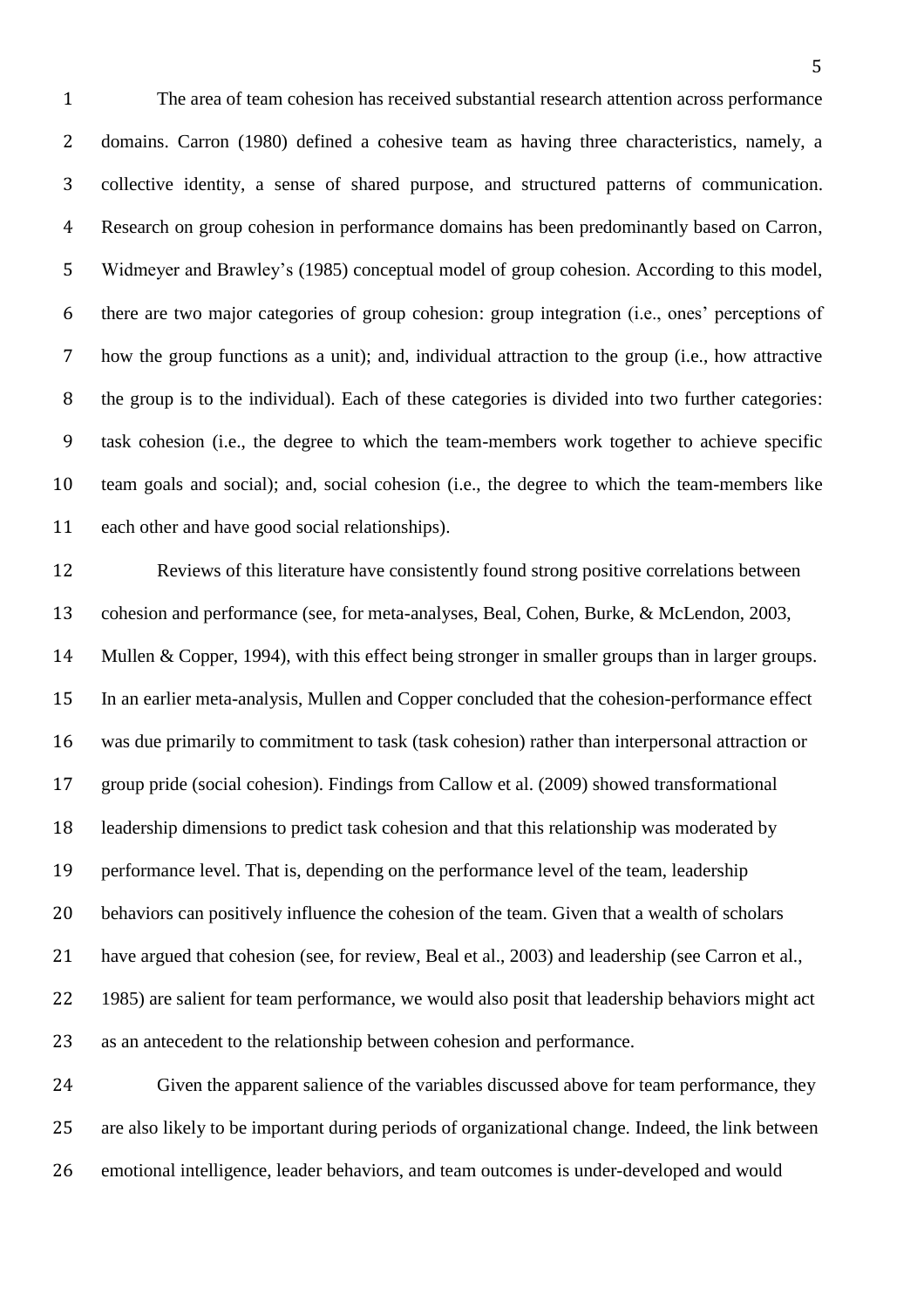| $\mathbf{1}$ | appear to be a fruitful avenue for research. Hence, the purpose of this study was to examine the   |
|--------------|----------------------------------------------------------------------------------------------------|
| 2            | relationships between leadership, emotional intelligence, and cohesion with team performance.      |
| 3            | The value of such research lies in the identification of psychosocial factors that might promote   |
| 4            | organizational functioning during change. Specifically, we hypothesized that: transformational     |
| 5            | leadership behaviors would be related to both team cohesion and performance; that team             |
| 6            | cohesion would be related to team performance. Further, we hypothesized that the emotional         |
| 7            | intelligence of team leaders would mediate the relationship between team cohesion and              |
| 8            | performance. Figure 1 provides an outline of the underpinning model of leadership, emotional       |
| 9            | intelligence, and team outcomes proposed here.                                                     |
| 10           | <b>Methods</b>                                                                                     |
| 11           | <b>Participants</b>                                                                                |
| 12           | Team leaders ( $N = 14$ ) and team members ( $N = 92$ ) comprising fourteen intact teams           |
| 13           | $(M^{teammembers} = 6.6, S.D = .93)$ were sampled.                                                 |
| 14           | <b>Measures</b>                                                                                    |
| 15           | Wong's Emotional Intelligence Scale (WEIS). Wong, Law, and Wong (2004)                             |
| 16           | developed a 40-item forced choice EI scale consisting of two parts: the first part contains 20     |
| 17           | scenarios and respondents are asked to choose one option that best reflects their likely reaction  |
| 18           | in each scenario, and the second part contains 20 ability pairs and respondents are asked to       |
| 19           | choose one out of two types of abilities that best represent their strengths. The measure provides |
| 20           | four dimensions of EI: Self Emotional Appraisal (SEA); Other's Emotional Appraisal (OEA);          |
| 21           | Regulation of Emotion (ROE); and, Use of Emotion (UOE). Wong et al. (2004) reported an             |
| 22           | internal consistency reliability value for the WEIS of .83.                                        |
| 23           | Group Environment Questionnaire (GEQ). The GEQ (Carron et al., 1985) was used                      |
| 24           | to assess employee perceptions of team cohesion. While the GEQ was developed in the sport          |
| 25           | domain, a substantial number of studies have supported the validity of the GEQ across a variety    |
| 26           | of groups and performance domains (see, e.g., Carron, Brawley, & Widmeyer, 1998; Chang,            |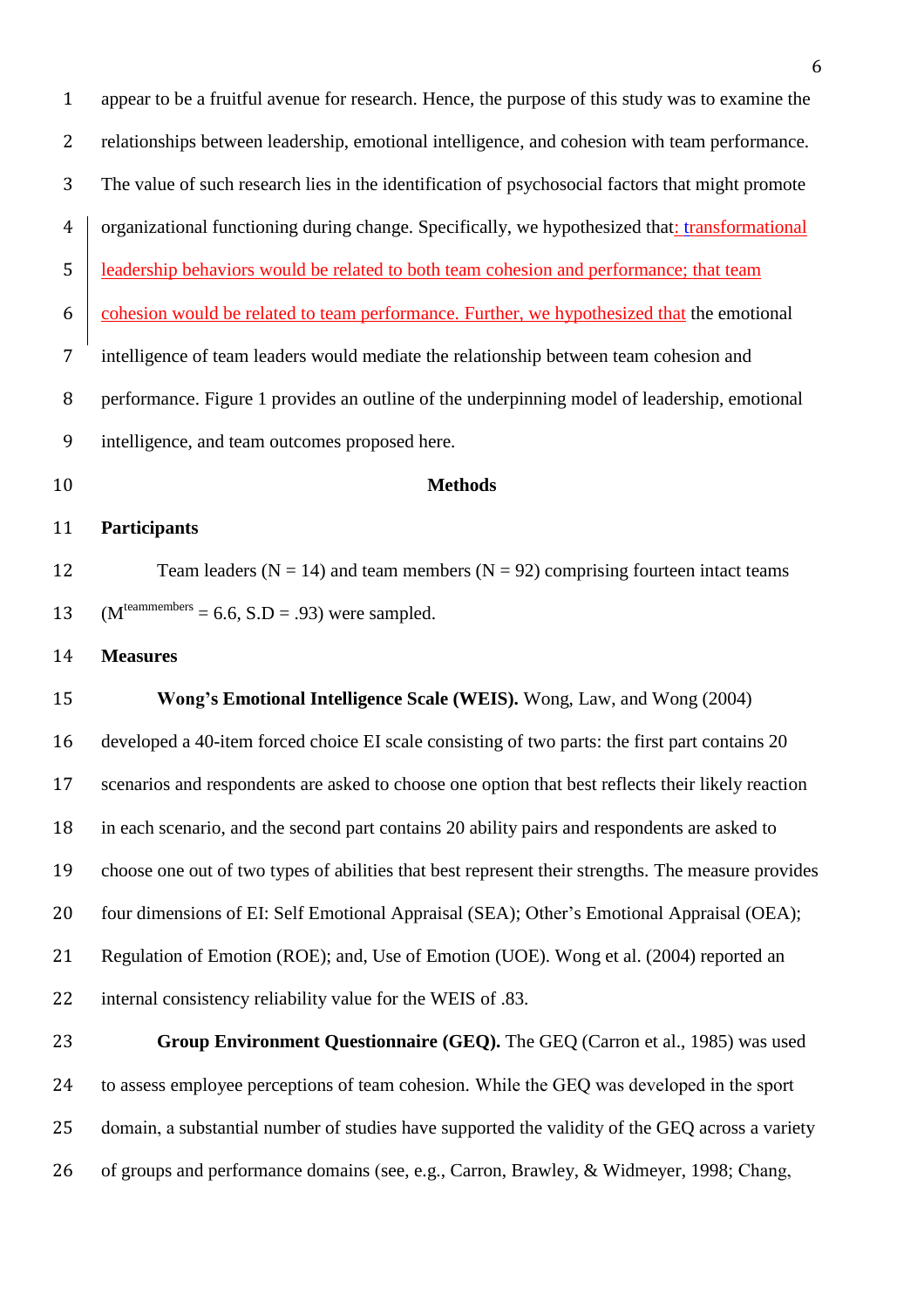Duck & Bordia, 2006). The GEQ contains 18 items that measure four dimensions of task and social cohesion: attraction to group-task (ATGT), group integration-task (AIT), attraction to group-social (ATGS), and group integration-social (GIS). Each item is measured on a 9-point scale anchored by 1 (strongly disagree) to 9 (strongly agree). In line with Carron and Brawley's (2000) recommendations for use of the GEQ in non-sport domains, stem adjustments were made to 5 items to better account for the present research context. For example, the item "Our team would like to spend time together *in the off season*" was changed to "Our team would like to spend time together *outside of work*". Internal consistencies for the subscales have been reported to be above .82 (Callow et al., 2009).

 **Differentiated Transformational Leadership Inventory (DTLI).** The DTLI comprises 26 items aligned with six transformational leadership behavior dimensions: inspirational motivation (IM), provides an appropriate role model (RM), fostering acceptance of group goals and team work (FAGG), high performance expectations (HPE), intellectual stimulation (IS), individual consideration (IC), and contingent reward (CR). The scale has been used in various high performance domains including military and sport. Items are rated using a 5-point Likert 16 scale anchored by 1 = not a tall, 2 = once in a while, 3 = sometimes, 4 = fairly often, and 5 = all of the time. Hardy and colleagues' (2010) research supports the factorial, discriminant, and predictive validity of the inventory. In addition, Cronbach's Alpha values of .70 to .78 have been reported for the subscales (Hardy et al., 2010).

 **Performance.** The organization from which the participants were sampled uses a traffic light performance system based on objective outcomes allied with the standardized targets set for each team. Team performance is assessed each month and used these data to divide teams into three categorical performance classifications. Teams who exceeded their targets were awarded a score of 3, teams who met their goals were given a score of 2, and those who did not achieve their goals were given a score of 1.

**Procedure**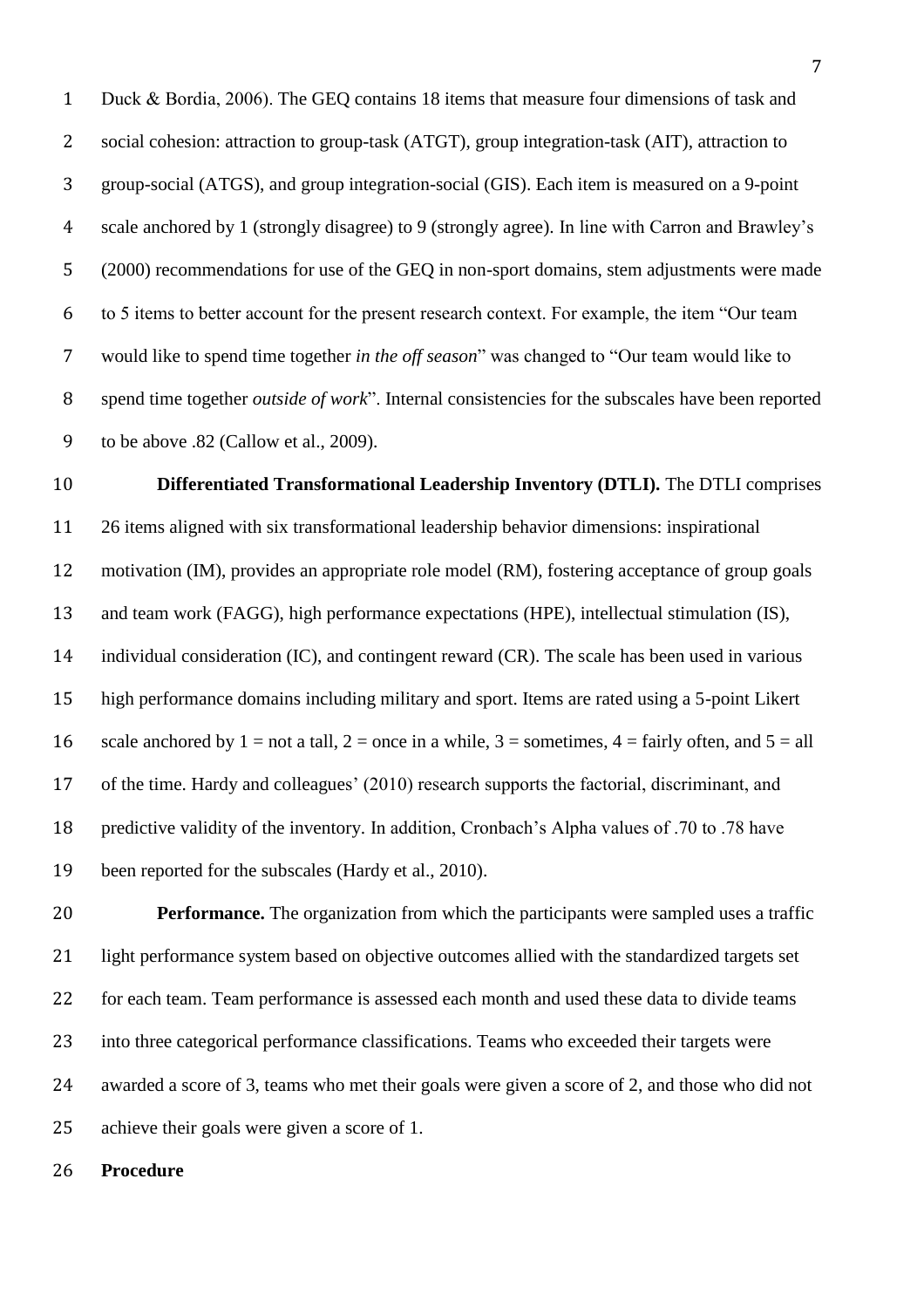Data were collected from 14 teams across three data collection points using an online survey software tool. Questionnaires were spread across three data collection points to promote engagement and reduce common method bias. The first data collection point assessed team members' ratings of their leader's use of leadership behaviors. The second data collection point assessed leader's self-report ratings of their use of leadership behaviors. The third data collection point assessed all employees' emotional intelligence abilities and perceptions of team cohesion. Participants were briefed by the researchers on the purpose of the study, anonymity, and the voluntary nature of the research. After informed consent was obtained employees were emailed a link to the questionnaires, which they completed at their convenience.

# **Results**

**Regression Analysis**

 Descriptive statistics of and correlations are provided in Table 1. Logistic regression analyses were conducted using the ENTER method to determine the influence of the main variables (leadership, emotional intelligence, and group cohesion) on performance. From the various models run, the variables providing the most parsimonious fit were UOE and Group Integration-Task (GIT) as predictors of performance. A test of the full model against a constant only model was statistically significant, indicating that the predictors, as a set, reliably 18 distinguished between the performance scores,  $\chi^2$  (4 df, *N* = 106) = 32.226, *p* < .001. 19 Nagelkerke's  $R^2$  of .521 indicated a moderately strong relationship between predictors and 20 performance outcome. The Wald criterion demonstrated that UOE (6.93,  $p < .001$ ) and GIT  $(6.32, p < .001)$  made significant contributions to the prediction of performance and neither of the independent variables had a standard error larger than 2.0, thus supporting the inclusion of 23 both independent variables. Exp(B) values for UOE (.229,  $p < .001$ ) and GIT (.263,  $p < .001$ ) were observed. Transformational leadership behavior ratings did not predict team performance. **Mediation analysis.** Despite the lack of support for transformational leadership behaviors predicting team performance, the significant positive relationship between group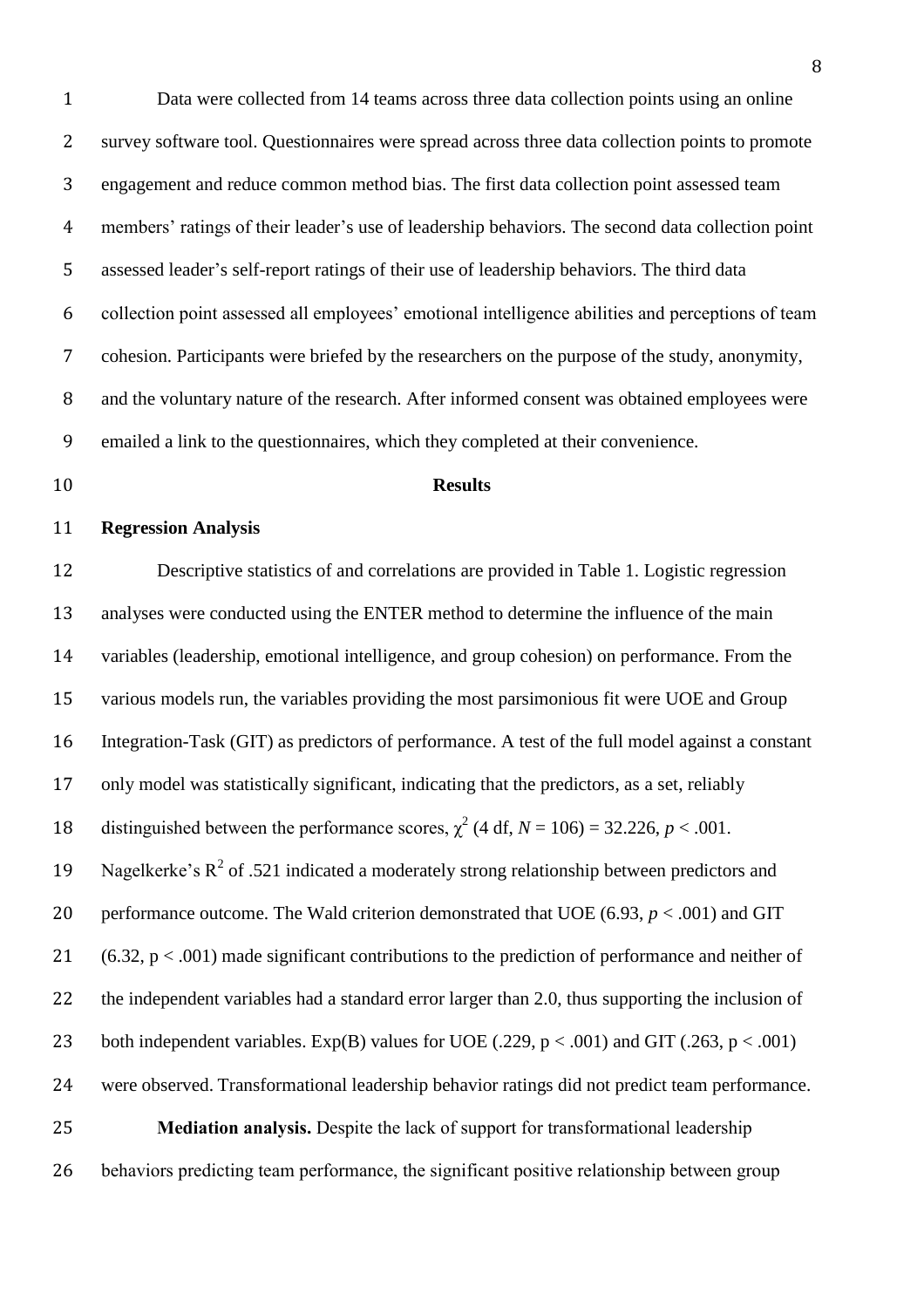integration-task and performance partially supporting our model (see Figure 1). Consequently, we further examined our model by investigating whether UOE mediated the relationship between group integration-task and performance. We conducted bootstrapping analysis to examine the indirect effect of group integration-task on performance via use of EI using the PROCESS macro for SPSS (Hayes, 2013), which uses a regression-based path-analytical approach to testing mediation. The model, conducted with 5,000 bootstraps yielded a mean estimate of the indirect effect of -.058. Confidence intervals that do not include zero indicate a significant indirect effect (mediation). As the confidence intervals observed ranged from .011 to .133 we concluded that the UOE mediated the relationship between group integration-task and performance (see Table 2).

### **Discussion**

 The purpose of this study was to examine the relationships between a number of performance psychology variables and team outcomes during the downsizing of a government organization. The findings indicated that leadership behaviors were not significantly related to team performance during a period of change, but that team task cohesion and emotional intelligence were. More specifically, these data indicated that the way the team functions to achieve important team goals was directly related to team performance and that this relationship was mediated by the team's use of their own emotions for performance benefits.

 That individual's attraction to the work team was not a predictor of team performance echoes findings from elite sport, where task cohesion has typically been the "the cohesion 21 dimension most closely linked [conceptually] to performance outcome" (Widmeyer, Carron, & Brawley, 1993, p. 686). That UOE also explained part of the cohesion-performance relationship supports research that has found EI to act as "the glue that holds organizational structures together" (e.g., Wagstaff et al., 2012a, p.33). Indeed, amid the "sea of relationships" (Wagstaff 25 et al., 2012a, p.32) within organizations, it is likely that such  $E$ I abilities will be salient for intelligently harnessing cohesion for performance outcomes. Such findings have important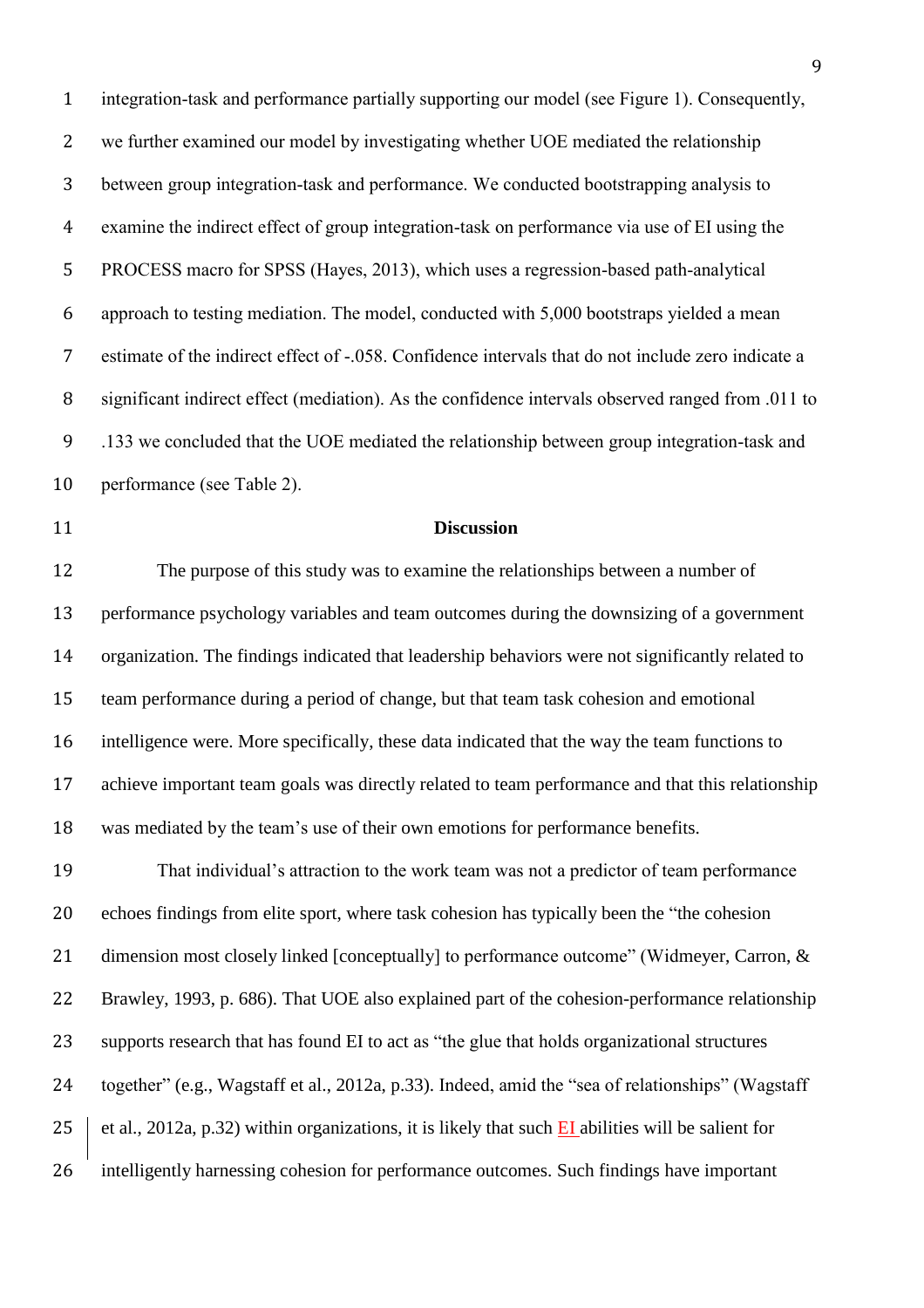implications for those responsible for leading organizational change in government agencies. Specifically, change leaders should seek to promote clarity regarding the way the team functions during change, whilst promoting the intelligent use of emotion to maximize interpersonal influence and positive emotional contagion.

 In view of the finding that leadership behaviors were not significant predictors of team performance during change, there are several potential explanations. The use of performance psychology measures originally developed in the sport domain presents the possibility that findings are due to a measurement-related type I error. Future research might seek to validate the DTLI for use in Government agency organizations. However, it is also possible that certain leader behaviors are more salient for team outcomes during change. In order to ascertain the existence of such relationships, multilevel moderated-mediation models should be run which would require a larger sample. Alternatively, researchers might examine the best practice behaviors of those leading teams during change using qualitative designs. Indeed, although these findings go some way to addressing calls for researchers to examine the relationship between transformational leadership behaviors and organizational change (see Eisenbach et al., 1999), it would appear that further research is required to more fully answer this question.

#### **Study 2**

 The purpose of study 2 was to add to the findings of study 1 by examining in more detail the emotional intelligent capacities and leadership behaviors of a selection of the team leaders during a time of organizational change through semi-structured interviews. Specifically, examining the responses of leaders who oversaw teams that underachieved, reached their targets, or over achieved. Semi-structured interviews were deemed appropriate to gain in-depth clarification and understanding of participants' experiences (Patton, 2002). Consideration was also made for the perceived impact of such capacities/behaviors on cohesion and/or performance. A qualitative approach was deemed most appropriate to glean an in-depth insight into, and explanations for, leader behaviors. Specifically, we used semi-structured interviews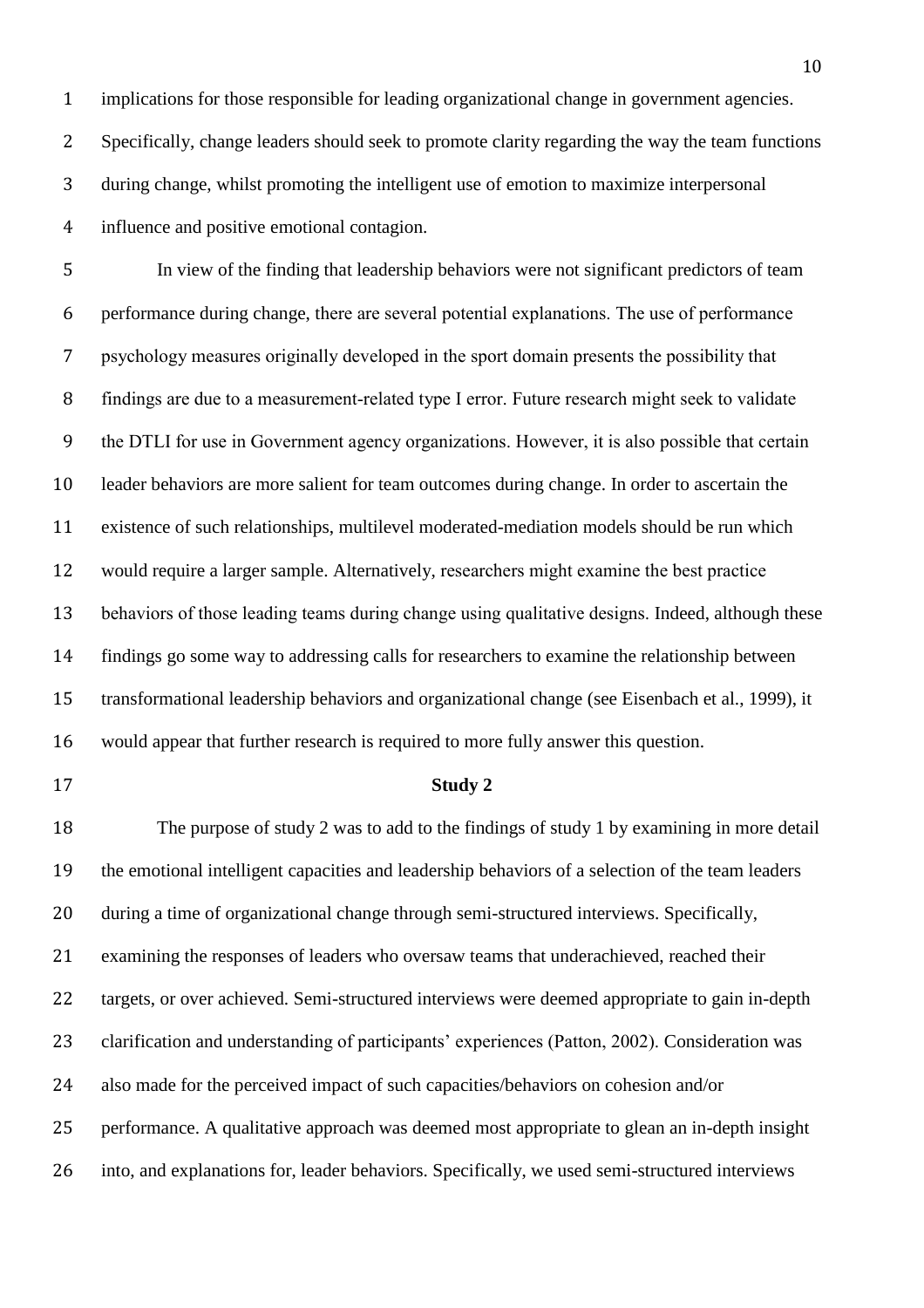because the individual and open-ended nature promotes clarification and understanding of each

participant's unique experiences (Patton, 2002).

#### **Method**

#### **Participants**

 Eight of the team leaders involved in study 1 agreed to provide an interview. Three of the leaders' teams had overachieved their performance targets over the previous month, two had reached their target, and three had not reached their target.

#### **Interview Guide**

 An interview guide was created based on the items of the questionnaires used in study 1 and contemporary leadership, and emotional intelligence literature (interview guide available from lead author on request). Specifically, questions focused on the emotional intelligence and leadership behaviors demonstrated during a time of organizational change. Example questions included: *To what extent do you feel that you inspire and motivate your team? To what extend do you have high performance expectations of your team? How would you know if one of your team were unsatisfied with their job/work?* and *To what extent do you feel that your team communicates effectively?*

#### **Procedure**

 Following ethical approval granted from the lead author's University Ethics Committee through devolved responsibility to department level, all team leaders who participated in study 1 were sent an email invitation to be interviewed in study 2. The email included a participant information sheet and informed consent form for them to print out and sign. Eight of the 22 participants accepted the invite and arrangements were made to interview each of them individually at a location of their choice to minimize work related interference with the interview process and their responses (Mellalieu, Neil, Hanton, & Fletcher, 2009). One week prior to interview, the participants were sent an email with a one page document that signposted the themes that would be discussed (i.e., emotional intelligence capacities and leadership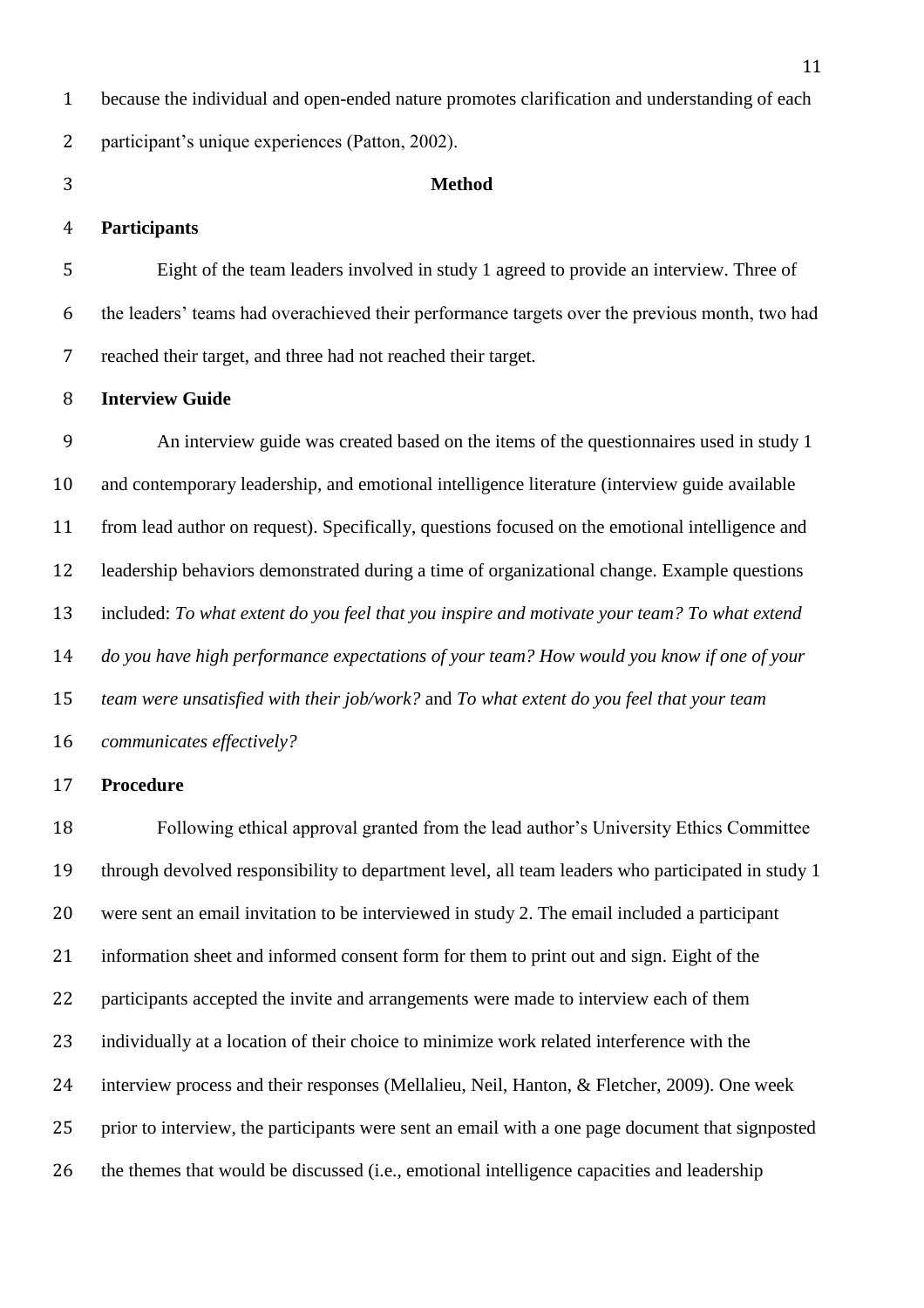behaviors). Within the email, we asked the participants to think about any situation during their organization's change that they may have used the identified capacities or behaviors. This approach gave the participants sufficient time to familiarize themselves with what would be asked and to recall any experiences related to the themes. Interviews lasted between 35 and 45 minutes and resulted in a total of 130 pages of double spaced text (39, 357 words).

#### **Data Analysis**

 Interviews were transcribed verbatim and then sent back to the participants for verification (Kvale, 2007). All team leaders were asked to scrutinize their interview transcripts to confirm that what was written was an accurate account of the recorded discussion *and* of their opinion(s) of the matters discussed. Once all the leaders had verified the accuracy of the content within their own transcripts, the lead author read the transcripts several times for familiarity. Data was then analyzed deductively by the lead and second author; shaped by the existing literature that informed the questions in the interview guide. Specifically, quotes relevant to emotional intelligence or leadership behaviors were coded – 'tagged' through the comment box option in Microsoft Word. The lead and second author discussed each 'tag', discussing any differences in interpretation against contemporary theory and literature. A content analysis was then created that identified: each leader by pseudonym (names

 only identifiable by the research team); whether the performance target allocated to each leader's team had been achieved (Target Achievers: TA), over achieved (Over Achievers: OA), or not achieved (Under Achievers: UA); the general category of each given quote (i.e., 21 leadership behavior or emotional intelligence);  $1<sup>st</sup>$  order themes under each general category 22 (e.g., 'Contingent Reward' under the general category of 'Leadership Behavior); the  $2<sup>nd</sup>$  order 23 themes categorized under the  $1<sup>st</sup>$  order theme (e.g., 'always give team members positive 24 feedback when they perform well' under the  $1<sup>st</sup>$  order theme of 'Contingent Reward); and, finally, the actual quote from the transcript. The content analysis resulted in 200 rows of data. 26 Once completed by the lead author, the second author challenged each row of the content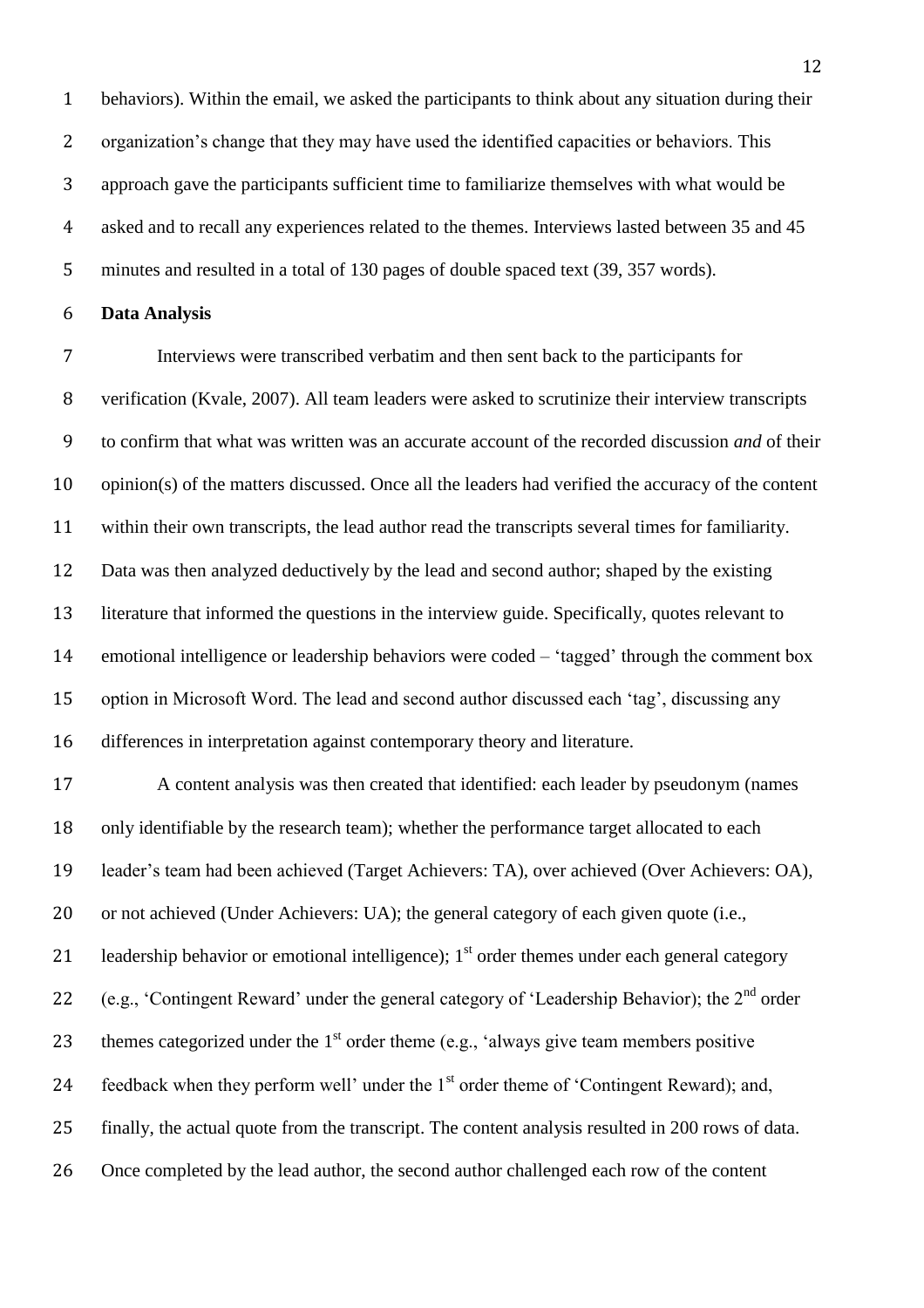analysis. At this stage no discussions were apparent due to the rigorous process underwent after the 'tagging' phase.

 Once data analysis was completed, a further stage of member checking was performed to verify our interpretations and improve the trustworthiness of the data (Lincoln & Guba, 1085). Specifically, the content analysis of each team leader was sent to them for further verification – that is, whether they agreed with our interpretations of their views expressed during the interviews. Once each team leader had confirmed the accuracy of the information and that they were happy with our coded interpretation (no team leader identified any concerns), the content analysis informed the representation of findings to be used for this study and for the Executive Agency.

#### **Results**

 From the 200 rows of raw data (i.e., quotations relevant to the purpose of the study), a total of 31 different themes of leadership behaviors (*n =* 25) and demonstrations of emotional intelligence (*n =* 6) were reported by the leaders (see Table 3). Additionally, 12 areas for improvement were also provided (see Table 4). The following account is divided into 4 sections and provides examples of these leadership behaviors and emotional intelligence, along with the highlighted areas for improvement through the use of leaders' quotations. For brevity, only a selection of quotations will be provided.

**Leadership Behaviors**

 Leadership behaviors were the most frequently reported behaviors by the participants. 21 The  $1<sup>st</sup>$  order themes that fell under this general category included: being an appropriate role model to the employees; providing contingent reward when employees do good work; 23 attempting to foster acceptance by the team members of group goals (FAGG); demonstrating high performance expectations; having consideration for each individual employee; offering inspirational motivation to the employees; providing intellectual stimulation within the job role; and, being proactive in communication.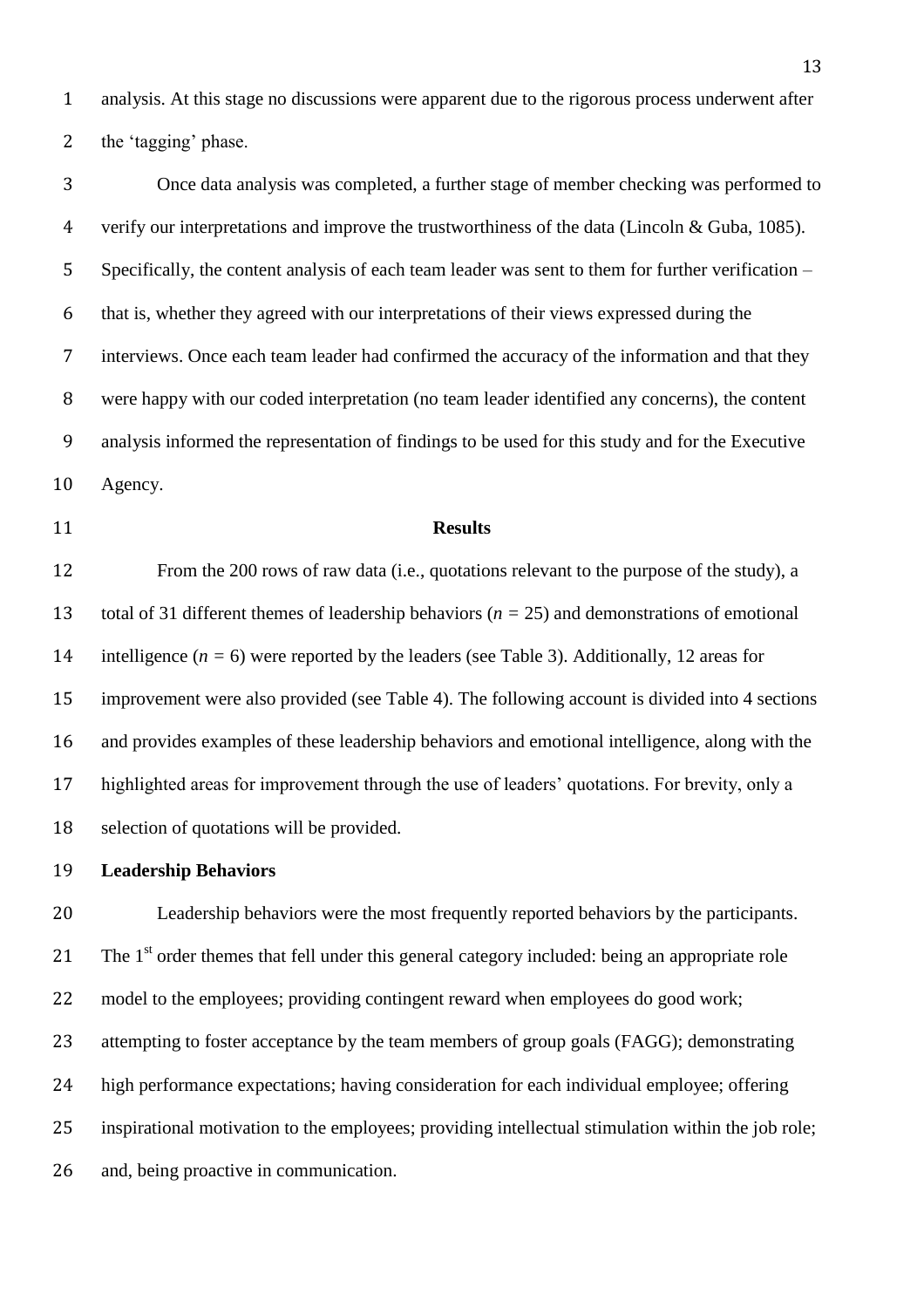**Appropriate role model.** Being an appropriate role model was reported more frequently 2 in the interviews by the OA leaders than those in the other two groups. The two  $2<sup>nd</sup>$  order themes 3 within this 1<sup>st</sup> order theme involved *leading by example* and *leading by 'doing' rather than 'telling'.* Focusing on the latter theme, *leading by 'doing' instead of 'telling'* was highlighted by all leaders, with an OA leader emphasizing the importance of this behavior on team performance when being understaffed through the organizational change: … if it means me sitting there on a computer and knocking out 5-600 statistics myself - 8 then I'll do it. If it means me standing at the filing cupboard filing 1000 pieces of

 correspondence - then I'll do it. There's the difference between me and a lot of others 10 [leaders], I won't ask anyone to do anything I'm not prepared to do and I'm willing to get my hands dirty… and it's because you care, if you care about the work the team will never be in a bad position.

**Contingent reward.** This 1<sup>st</sup> order theme was split into *always give team members' positive feedback when they perform well, personally praise team members when they do outstanding work,* and *provide more opportunities for high achievers*. All leaders identified giving positive feedback when their team members performed well. Despite not reaching the performance targets of the previous month, one UA leader reported the importance of focusing on the good work to help maintain good performance, instead of constantly on individuals who need to improve:

 I recognize it [good work] and value it quite well. If I can see people that are doing well, I will give them a bit of praise, because you don't want to be focusing all your time on people who are not hitting performance or are on the borderline… you've got to focus on 23 both, I think, to show I value it and to help motivate them to keep hitting the targets.

 **FAGG.** Attempting to foster acceptance of group goals was split into: *developing a team spirit and attitude among employees; encouraging employees to be team players; fostering trust within the team; getting the team to work together for the same goal*; *promoting open and*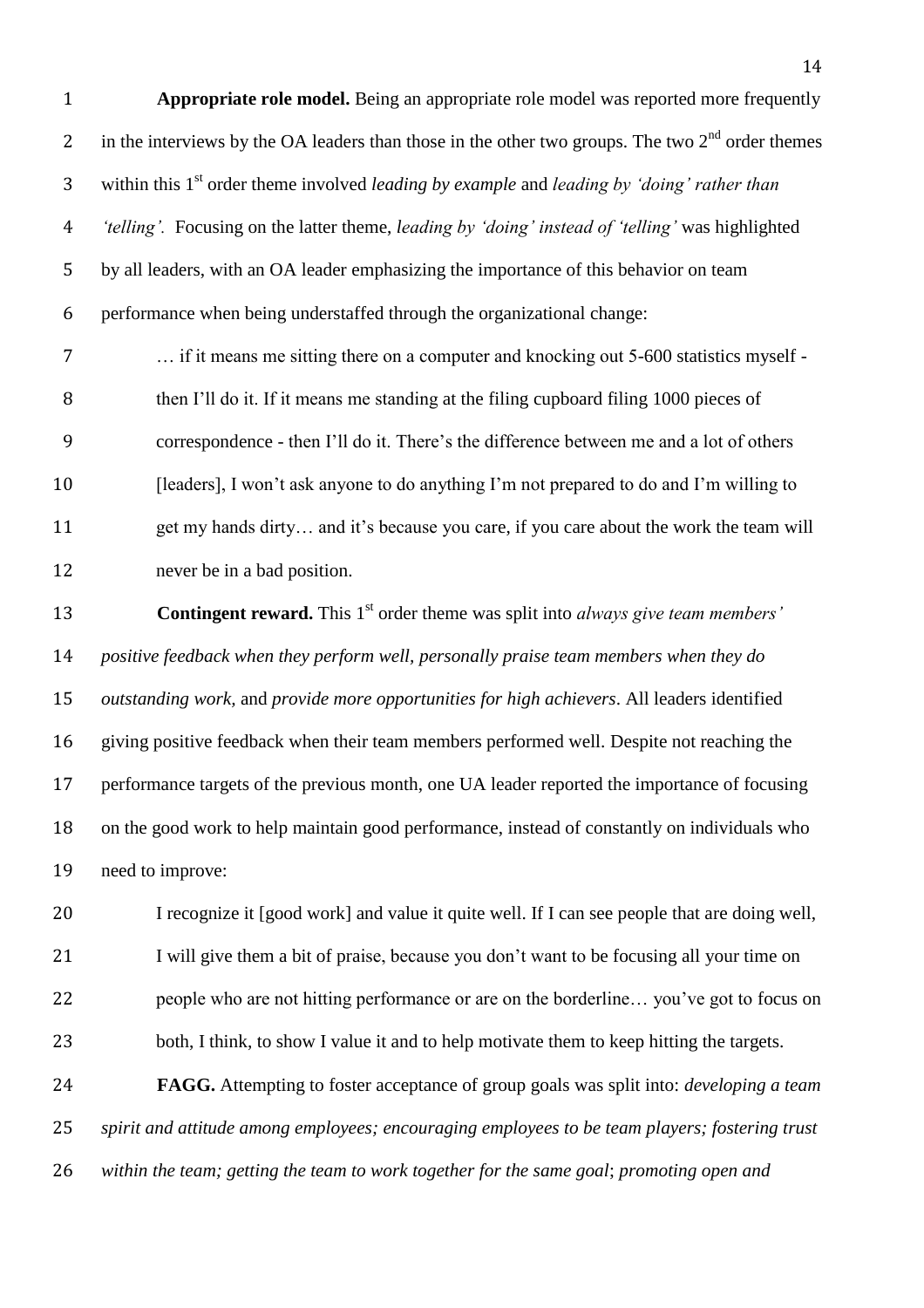*honest communication within the team;* and, *promoting team activities outside of work.* During the organizational change, an OA stated the importance of encouraging employees to be team players:

 … that [being team players] has been achieved over the last year. We've done a lot of changes within the team that I made sure we all did as a team together… this helped a lot because they've worked together to get there, so they feel like it is their input rather than being told something.

 An UA leader emphasized how daily meetings (called Alamos) throughout the change period helped the employees work together better towards the same goal:

Duties have changed daily because our department has gone through a major transition

in the last few months. We've had a situation where daily we've communicated via

 Alamos to get what the team expectation is, but also we've had new targets in place so people know what individual targets are as well. This has helped the work towards the expectations.

 A TA leader reported the way that they have promoted open and honest communication within the team, specifically focusing on explaining their views on work related matters to prevent potential issues during change:

 I am making sure that they [employees] all speak openly and honestly in front of each other. And also when people do say what their views are, [there has to be] a bit of explanation behind it, so then other people can fully understand the way that they're processing and thinking about things – which reduces issues.

**Individual consideration.** Having consideration for each individual was split into the

following 2nd order themes: *consider that each employee has different strengths and* 

*weaknesses; providing a variety of roles for the employee; spend time teaching and coaching* 

*team members; treat each team member as an individual; paying attention to individual needs;*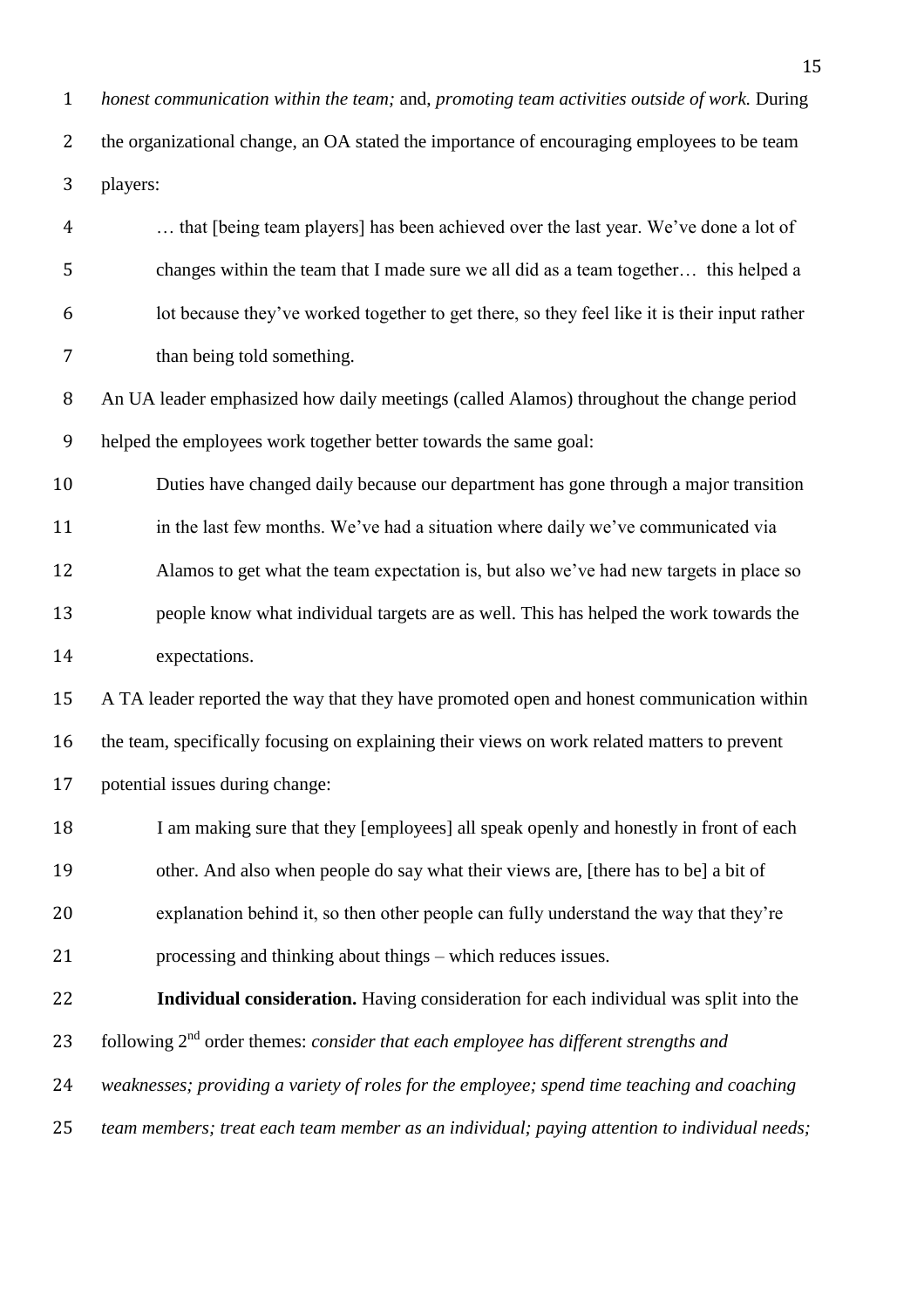*and, promoting autonomous working.* An OA leader identified the importance of knowing the strengths and weaknesses of the team members, especially in times of change:

 I know who our highest performers and our lowest are. [My team] know where they are and they have an idea where someone else is, but obviously if I'm putting two to sit by two people, the two weaker ones know those with them are the highest achievers. If they were at an even keel, then I could throw in some healthy competition, but right now I have a couple who aren't up to that. They need confidence at this time, but I don't want to shatter what little bit they do have, I want to bring it [confidence] up slowly. A TA leader provided an example of treating an employee as an individual when challenging

them in the one-to-one meetings:

11 When you challenge them, it depends on the person really... everybody on the team is different. It depends on how you approach them to how they're going to react. If you know you've got somebody defensive on your team, you don't go in there and be 14 blurting it out in front of all the team members, because you know exactly that the wall is going to go up and they'll get defensive straight away. So, I make sure that if I challenge something it's not very often where they can't answer or they don't know. Like I said it depends on the person, you've got to judge it differently. You've got to be careful of who it is you're speaking to, how you speak to them, and kind of pre-plan it before you go in.

 An UA Leader discussed the importance of paying attention to the individual needs of the team members:

22 When all the changes were coming in and we were training in all the new staff, I was supporting them with the changes. So because I know exactly what their work is and I was part of the change from the start to the end, I can identify what their needs are in their role.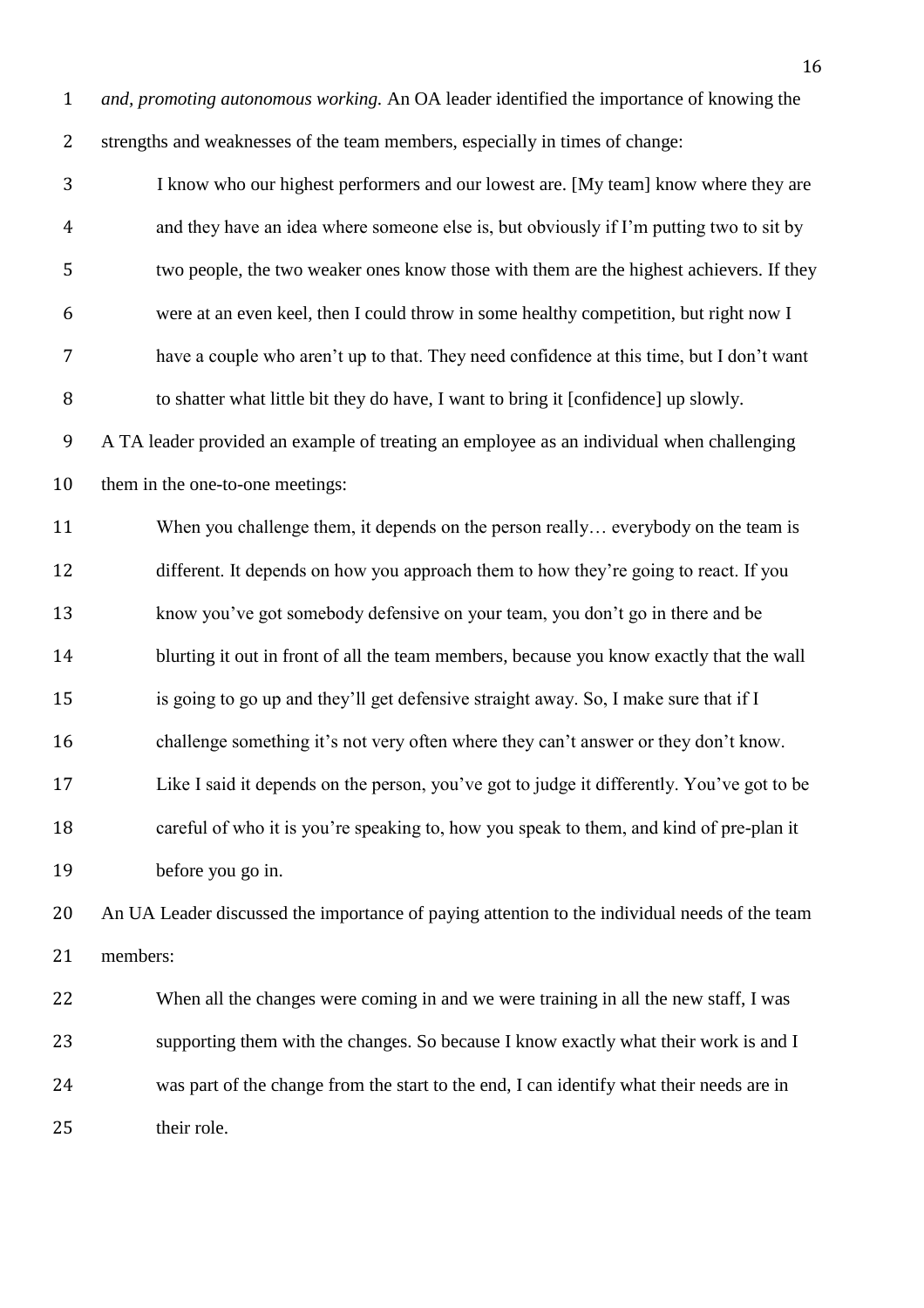**Inspirational motivation.** Second order themes under inspirational motivation included *communicating that change is a good thing, encouraging team members to take on extra duties, setting high standards, talking enthusiastically about what needs to be accomplished, and talking optimistically about the future.* Focusing on the communication that change is a good thing, all the OA leaders reported disseminating this message. One of these leaders provided the following example, emphasizing the benefit of such communication: When the change was communicated from higher up I don't think it was communicated

8 in a right way. My team waited for me to come in to say what they wanted to say. I defused it by sitting them down and explaining it - if it had been done better to begin with I wouldn't have had to do it. Coms is key, it's about saying what the changes are, how they impact us, and what I'm going to do as a manager to support them through it. I let them know what we are doing, why we are doing it, the benefit of it to them and why I need them to participate and get it right because in the end it means this [outcome]. As 14 long as I do that I never get any comeback.

**Proactive communication.** The only 2<sup>nd</sup> order theme under proactive communication was *regularly update team members about organizational change.* One UA leader stated how

they keep their team updated about changes for the benefit of trust:

 There's always going to be changes… the way we work as an agency and as a department, there's going to be constant changes. Sometimes they could be delivered better, as sometimes we find out either as it's happening or after it's happened. So I'm 21 trying to keep everyone in the loop... it's trying to give them the info as I'm getting it 22 and being honest with them, if I know about it I'll try to tell them as much as I can... It goes back to honesty, you don't want to be hiding anything from them, because they'll hear it in the smoking shelter or off another team and then you would lose trust from them.

**Emotional intelligence**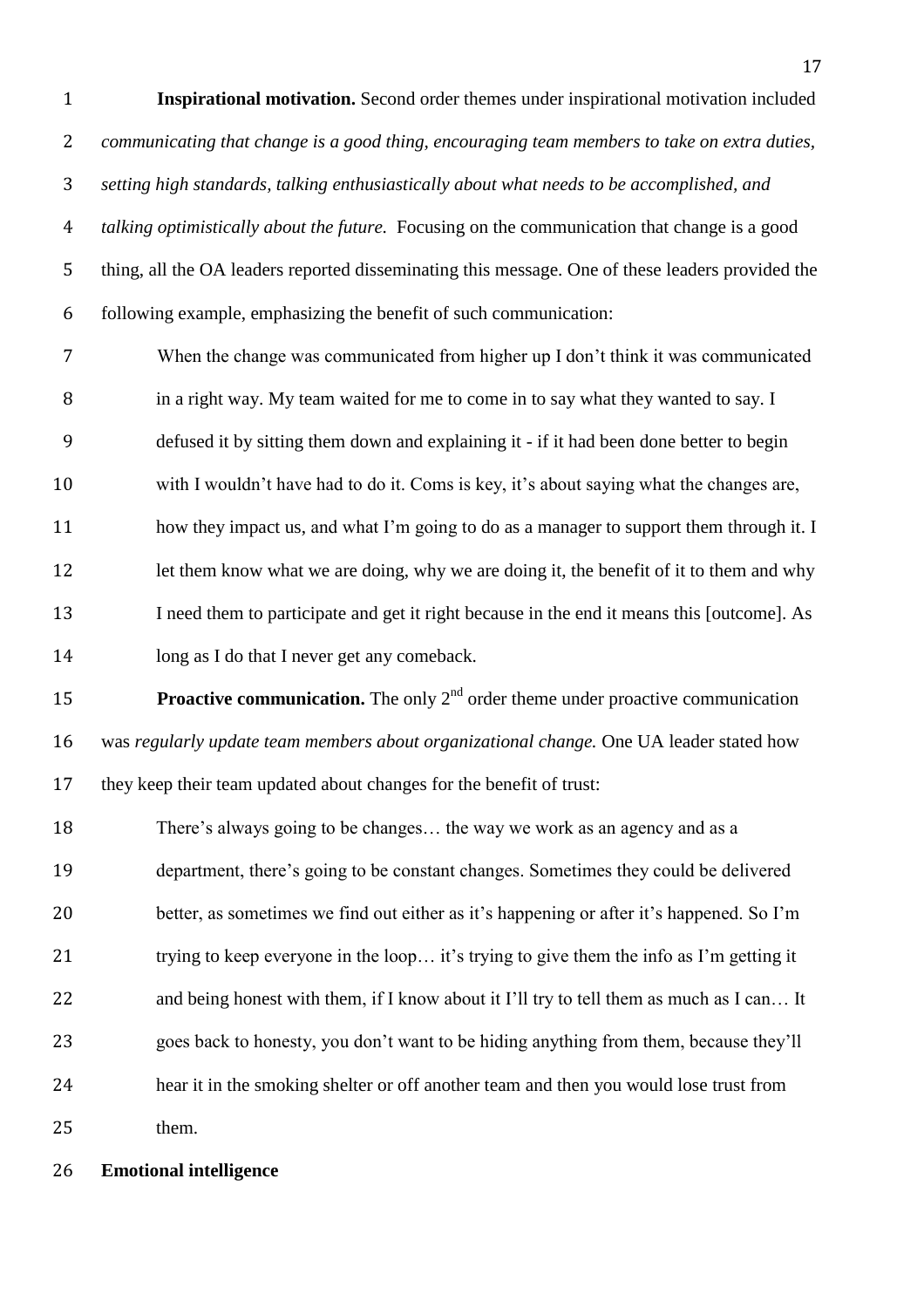Emotional intelligence was identified the least frequently by the participants for best practice during change. Of the examples mentioned, participants focused on the leaders' ability to perceive and understand the emotions of the people around them and their ability to understand and express naturally their own felt emotions.

**Other's emotional appraisal (OEA).** Responses under this 1<sup>st</sup> order theme were separated into the following 2nd order categories: *consider the emotions of employees; helping employees to manage their own emotions; listening to employees who are demonstrating negative emotions; managing others' emotions;* and, *being approachable.* The following quote from a TA leader emphasizes the perceived benefit of listening to team members who may be demonstrating negative emotions:

11 I think people need time away from the whole team to speak to their manager and sometimes it can be a bit of a buffer, as the issue is addressed straight away… a bit like therapy - you get a few things off your chest… I can see that somebody's been a bit stressed for a day or two, especially during this period [of change]… so as soon as you have that one-on-one, you might first be talking about performance but then gradually 16 they'll start to explain what's been going on in the background... they can then go back to team absolutely brand new all over again. So I think it is a bit of therapy, they let everything off their chest and then they kind of feel alright then, all the hot air's gone. An UA leader identified being sensitive to the emotions of others when experiencing difficulties outside of work, consequently managing others' emotions during work:

 If somebody's got any issues or problems outside of work I ask them to let me know, even if they don't want to go into detail on it, but just so as I'm aware. I then put them on different duties or try to make them as comfortable as possible… there are other duties 24 that we can do within our job that maybe aren't as stressful where you haven't got to get your brain working as much.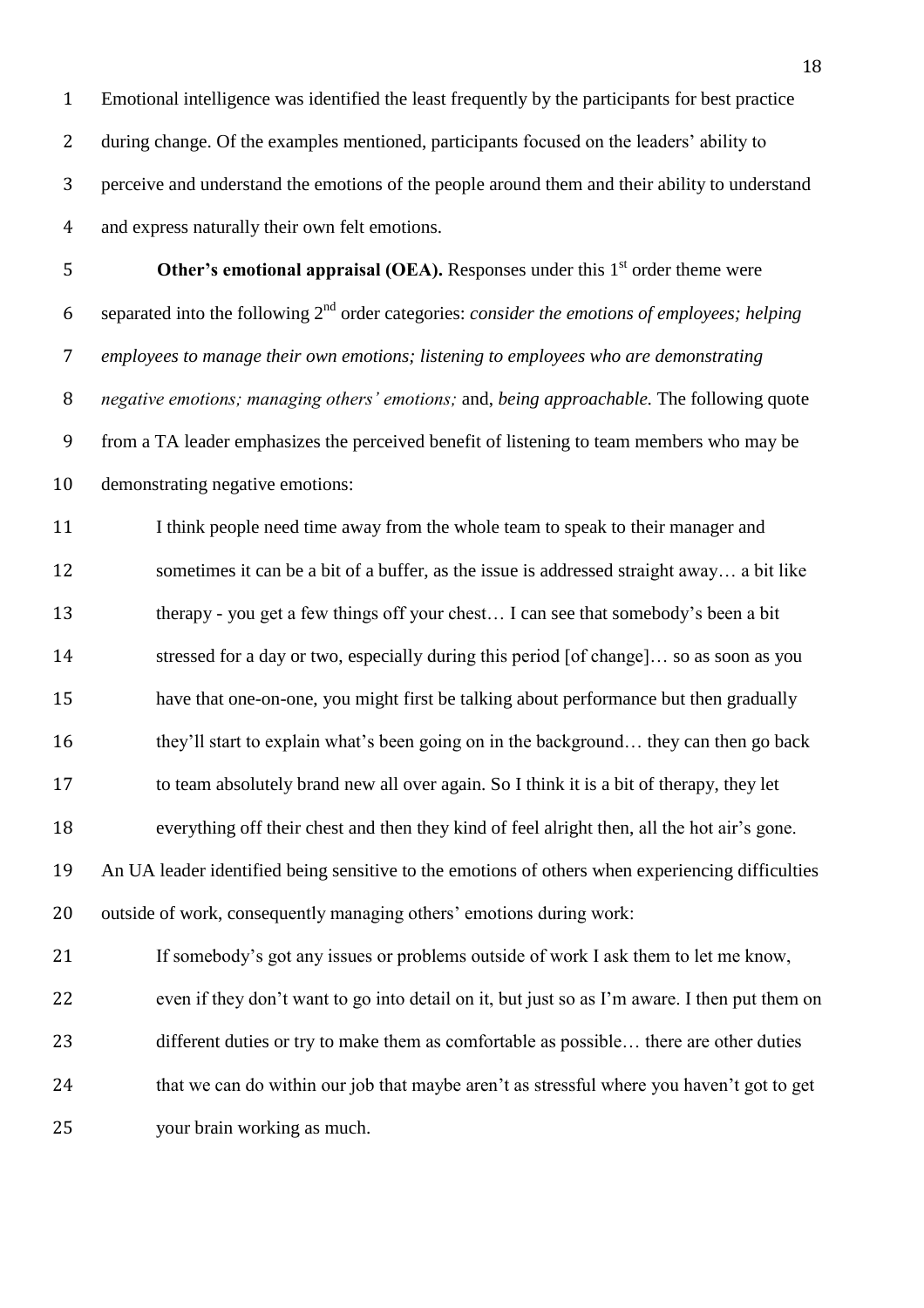**Appraisal and expression of emotion in the self (SEA).** This 1<sup>st</sup> order theme of emotional intelligence only provided one example from an OA leader. This was categorized under *hide own emotions during work.* The OA leader recognized the importance of not showing emotion within the work place, as it could be contagious, 'if you're feeling frustrated while at work, you've got to hide that a lot more as it could affect others on your team – it isn't good to pass your problems on to others.' **Areas for improvement** Areas for improvement were either identified by participants or highlighted by us during our analysis of provided quotations. For example, where leaders stated they didn't cope with or manage a situation well. **Leadership behaviors.** The areas for improvement either identified by the participants for leadership behaviors or observed from their responses included: *being an appropriate role model; providing contingent rewards; fostering acceptance of group goals; being considerate of each individual; inspiring motivationally; managing organizational change;* and, *proactive change communication.* One UA leader identified a need to improve team cohesion during the 16 time of change through team building activities: I'd like to do more team building, I feel at the moment we are pressured regarding targets and goals and the current business needs, but when we weather that storm and are back to full capacity I think it would be quite portent from me as a line manager to do some team building because the team I've got now are one third established staff here from Jan 2013, another third filtered in midway through and another third of the 12 are brand new and been here less than a month because of the change. Being more proactive with communication related to change was acknowledged by an UA leader, due to the impact job uncertainty was having on their team members during organizational change: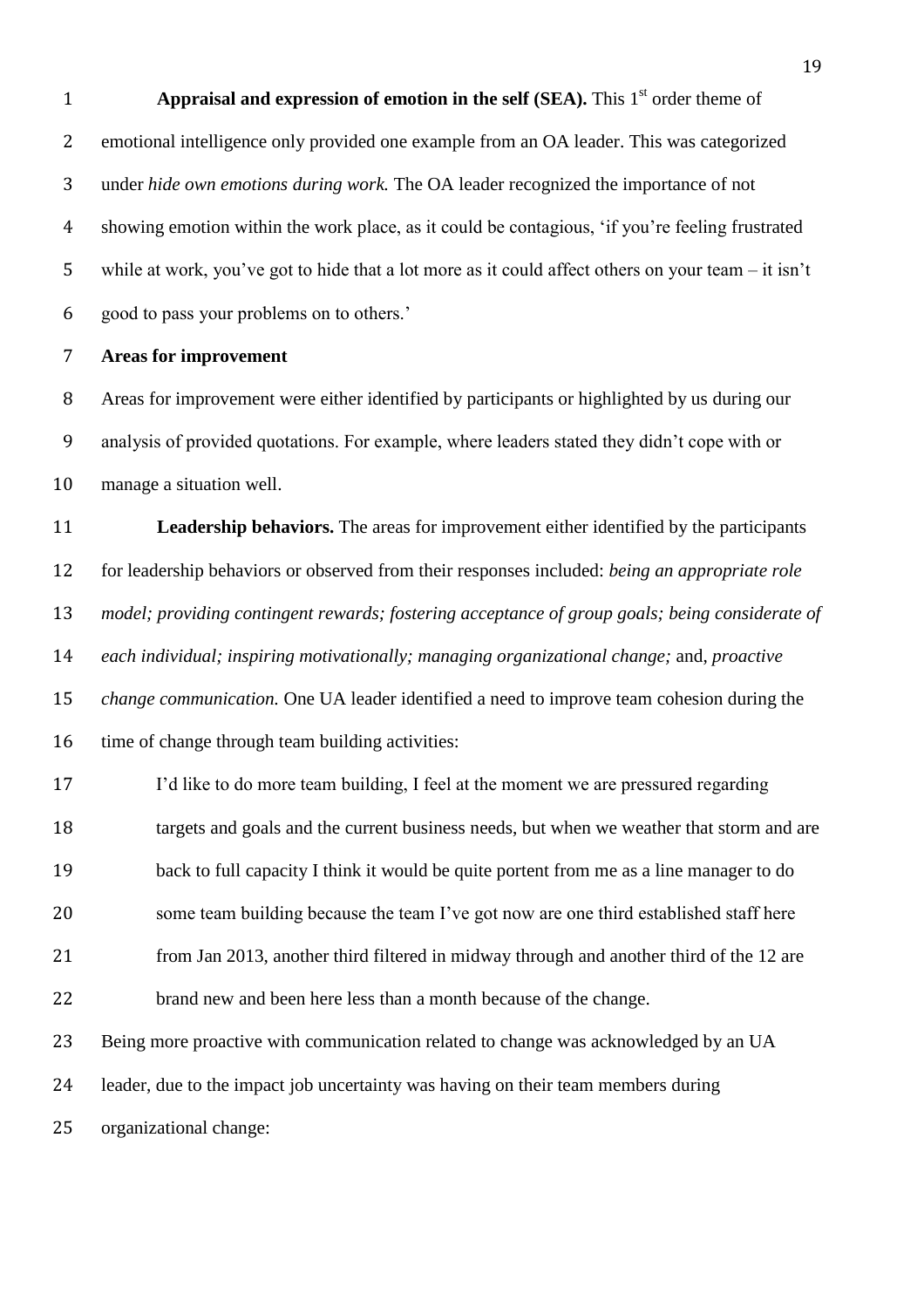Our team has been left in the lurch, we're just an add on and we've always been the last team to go through the changes that the rest of the Centre's gone through… [the new changes] are going to affect us most, they're looking into what we're doing last, so how do I let them know what's happening so they can keep focus on their targets?

 **Emotional intelligence.** Identified ways to improve emotional intelligence focused on both the leader and the team members. Specifically, for the leader, improvements in *regulation of emotion in self* and *understanding other's emotional appraisal* were identified. The areas for improvement within the team members were *managing others* and *own emotions*. Focusing first on the leader, an UA leader identified the need to improve their own regulation of felt emotions, 'I can pick up on someone else's mood in seconds and the same for me, because I'm a relatively open book, whereas I should bracket certain things off, but I don't, and I can't help it…' With regards to the emotional intelligence of the team members, one UA leader identified the impact that team members can have on each other when they don't manage their own emotions: I have one team member who is very abrupt - to an extent where I had to tread on eggshells when I first met her. If she's having a bad day others will know about it and it 16 all kicked off in January and I had to take her into a room and say to her that this behavior continuing will make it a conduct issue. I had to then review her based on the objectives for this year - she goes and hits all her targets but the culture side of things and the impact her behavior had on others, she lost 11 of her marks. She would not even have achieved her objectives for the year and seeing that in black and white has completely changed her around, when she's in work she knows that even if it's a façade she knows she has to keep things inside and she can't take out her mood on people. We have a few people like that who need to improve on it [emotional intelligence].

#### **Discussion**

 The purpose of this study was to gain insight into the self-reported perceived best use of emotional intelligence capacities and practiced leadership behaviors of team leaders within the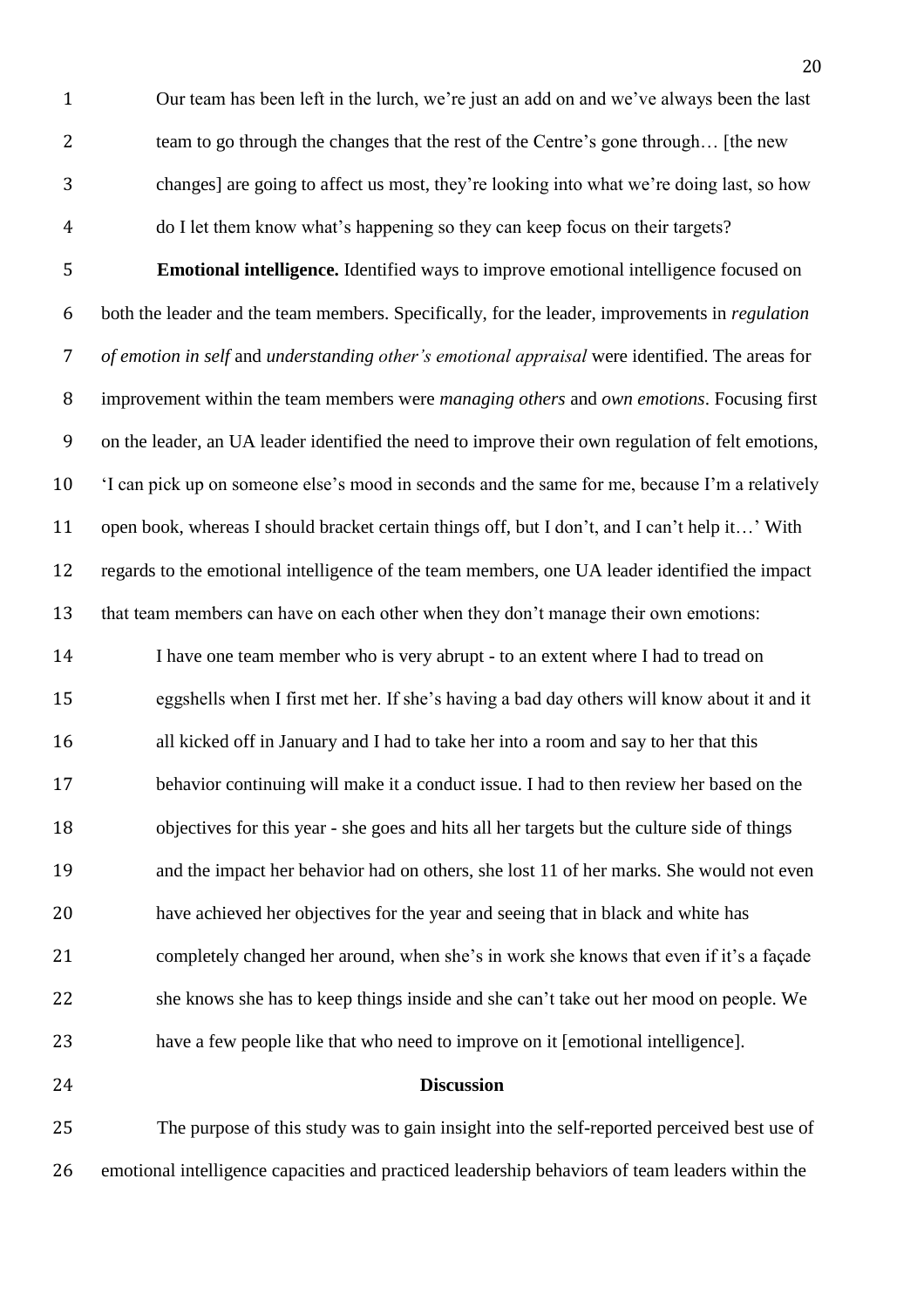UK Government Executive Agency during organizational change, with consideration for the perceived impact on cohesion and/or team performance. Analysis of the interviews revealed that the team leaders reported using a number of different strategies with their team members, with those falling under the leadership behavior category being most frequently cited. In this context, transformational leadership behaviors were used to help promote a team focus towards performance goals, inspire team members, and to improve the working experience of the individual (i.e., individual consideration). Such behaviors should be advantageous through organizational change in order to engage the employees within a challenging environment, motivating them to support the organizations' direction (Herold, Fedor, Caldwell, & Liu, 2008). However, such findings are contradictory to Study 1 where leadership behaviors did not predict cohesion or performance. This could be explained by the different approaches to this examination – where one approach was more prescriptive (i.e., questionnaires), leading participant responses, while the other was more open and allowed for participants to express their thoughts in a less restrictive fashion (i.e., through interviews). These findings potentially support the need for multiple insights into perceived behaviour (Smith, 1988). Despite these suggestions, a limitation of this study was that the effects of these reported leadership strategies on employee engagement and performance were not evidenced, advocating the need for future research to consider the views of all team members and to observe the impacts of leadership behaviors on employee performance. Nevertheless, the descriptions provided by the team leaders were detailed and did give an informative insight into what the leaders do, and why, in relation to team performance during change. There were fewer reported examples of using emotional intelligence as best practice than

 leadership behaviors. Of those emotional intelligence related strategies identified, some of the team leaders inferred that they understood the emotions of others and, as a result, aimed to help them manage these emotions for the benefit of their well-being and work related performance. Such findings support the salience of emotionally intelligent leaders during organizational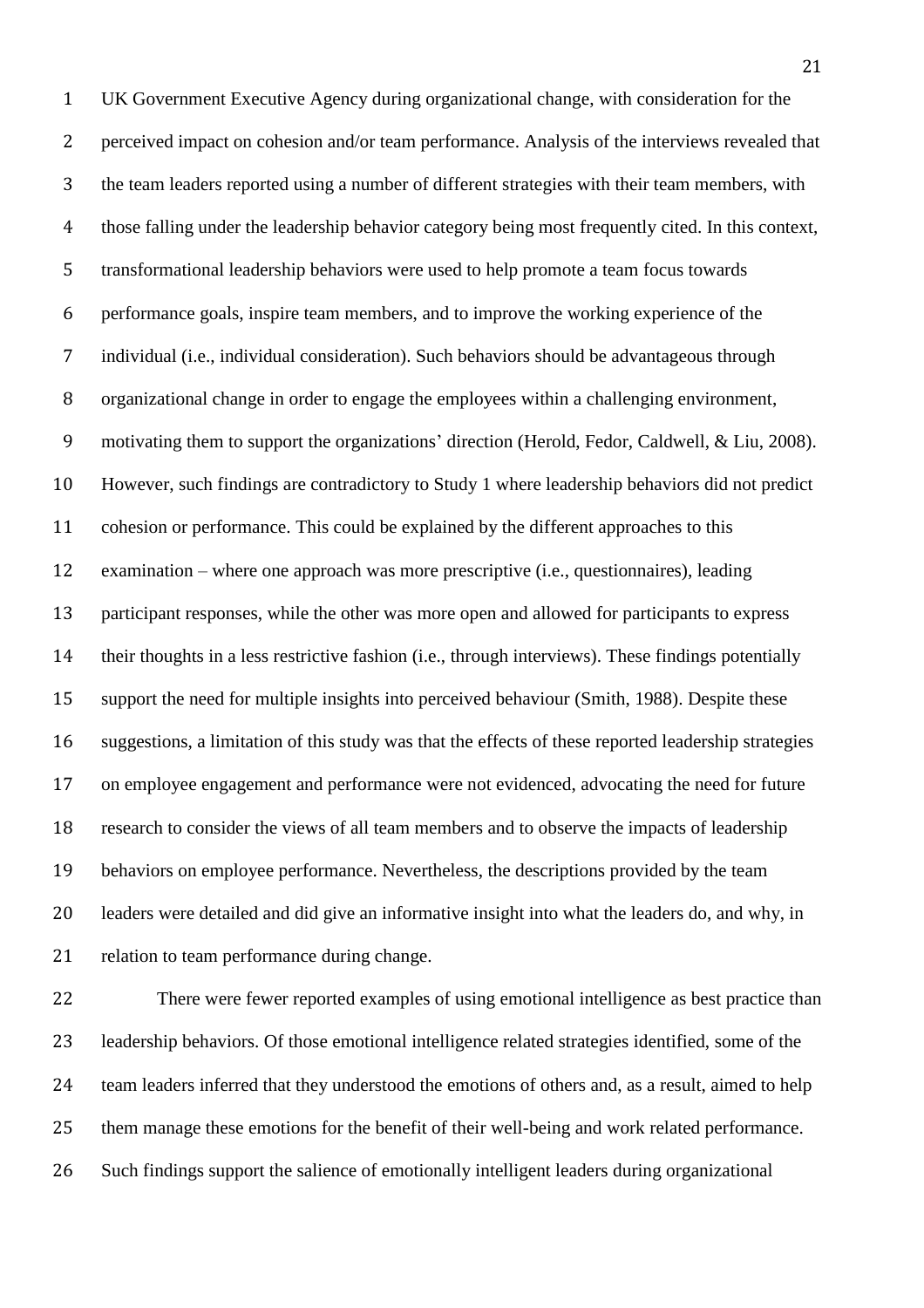change (Jordan, 2005), especially when the leaders are supporting employees' emotion management by providing an appropriate outlet to vent emotions and the flexibility to temporarily move to less stressful roles within the workplace, as exemplified by these data. Interestingly, there was no obvious difference in the number and quality of examples of using emotional intelligence given by the leaders from each performance category. An explanation for such findings may be due to memory decay or a result of the leaders finding it difficult to articulate examples of when they were emotionally intelligent. Indeed, models of emotional intelligence in performance domains (see Wagstaff, Fletcher & Hanton, 2012) outline self- awareness as the foundation dimension on which this capacity is based. The applied implications of this particular study will focus on the report presented to the head of this particular department, and the deputy, at the UK Government Executive Agency. This report was informed by the findings of study 1, our interpretations of the findings in study 2, and the areas for improvement identified by the team leaders. Focusing first on the positive feedback, we leaned on the findings of study 1 that supported the use of own emotions to facilitate performance, and the results of study 2 that gave insight into some of the types of leadership behaviors and emotional intelligence that the team leaders had reported practicing for the benefit of cohesion and team performance through change. It was proposed that these strategies could be monitored in all staff, with potential training in such areas offered for new staff or those who perceived they needed improvement. Consequently, a number of areas where the organization could immediately focus training were identified. Specifically, it was suggested that the organization could consider monitoring and training their leaders on the following areas: 1) *Maintaining / improving emotional intelligence* through training team leaders to: be more aware of the emotions of others; improve their knowledge of the implications of individuals' demonstrating their emotions at work; and, help their employees

manage their own and others emotions;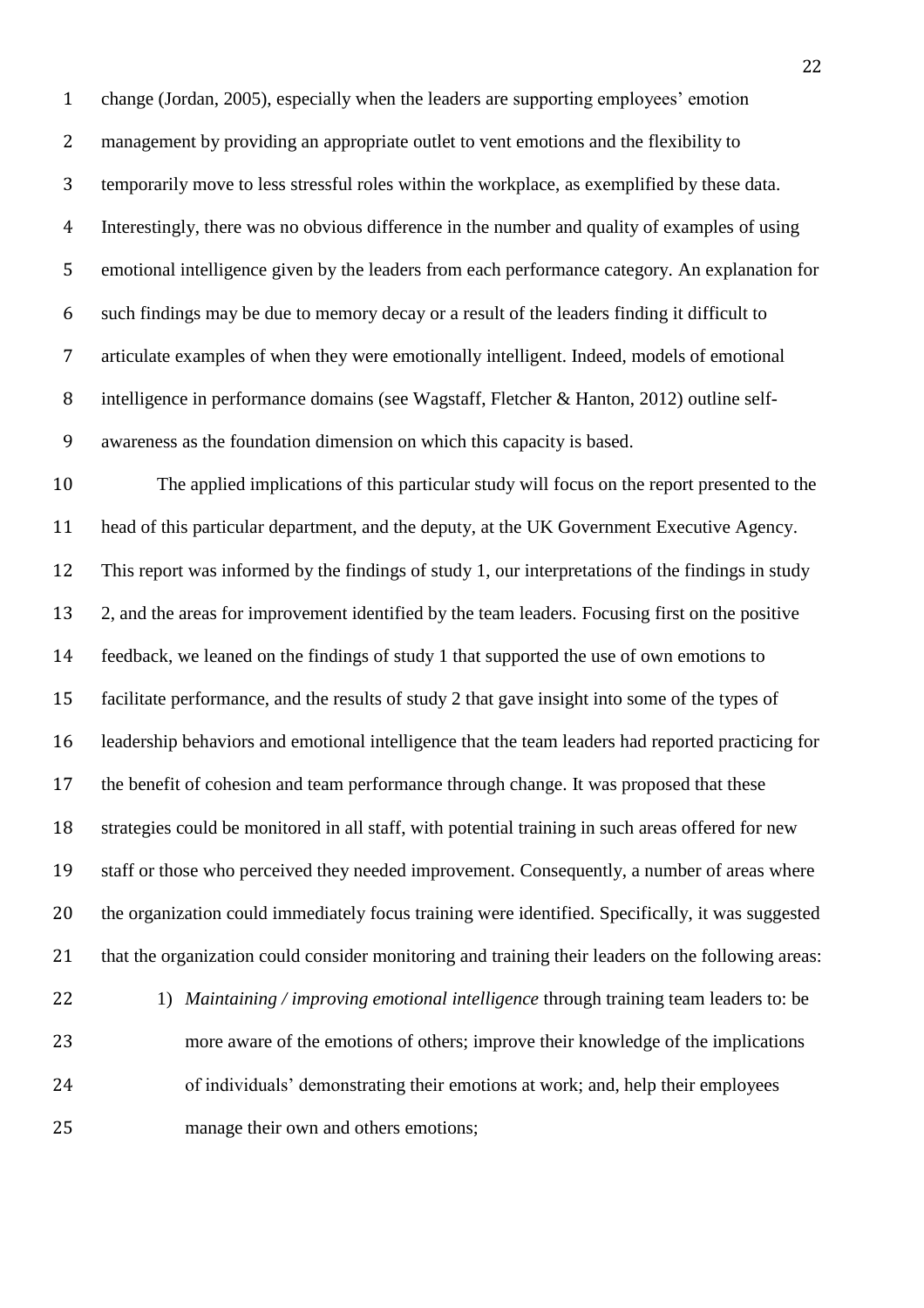| $\mathbf{1}$   | Maintaining / improving cohesion through proactive communication, where team<br>2)              |
|----------------|-------------------------------------------------------------------------------------------------|
| $\overline{2}$ | leaders are trained to: manage staff that disagree and constantly complain; facilitate          |
| 3              | an open and honest working environment; incorporate more team building activities;              |
| 4              | and, communicate more regularly and positively about change.                                    |
| 5              | Maintaining / improving personal performance during organizational change<br>3)                 |
| 6              | through training team leaders to: be more optimistic to their team members; help                |
| 7              | their team members keep focus during job uncertainty; help their team members feel              |
| 8              | like they have an influence on their own work; and, manage conflict better.                     |
| 9              | <b>Study 3</b>                                                                                  |
| 10             | Four months after the report was presented to the head and deputy of department at the          |
| 11             | UK Government Executive Agency, an investigation was conducted into how the report born         |
| 12             | from study 1 and study 2 resonated with the organization and what, if anything, had been put in |
| 13             | place to guide future leadership training and monitoring. Such an approach helps socially       |
| 14             | validate the utility of the findings presented to an organization. To the best of the authors'  |
| 15             | knowledge, the inclusion of the views of those who can implement change within organization,    |
| 16             | about a study of that organization, have not been adopted by sport psychology researchers       |
| 17             | within empirical studies. Our hope in providing this sort of social validation is to allow the  |
| 18             | impact of these findings to resonate with the reader.                                           |
| 19             | <b>Participants</b>                                                                             |
| 20             | Both the head and deputy head of department were invited for interview to examine how           |
| 21             | they had used our findings and recommendations. These participants oversee the work and         |
| 22             | development of the leaders who participated in study 1 and 2.                                   |
| 23             | <b>Interview Guide</b>                                                                          |
| 24             | The interview guide was semi-structured, with the focus being on the following three            |
| 25             | main themes: 1) how the report resonated with the head and deputy of the particular section of  |
| 26             | the agency; 2) what the agency have done or will be doing with our findings / recommendations;  |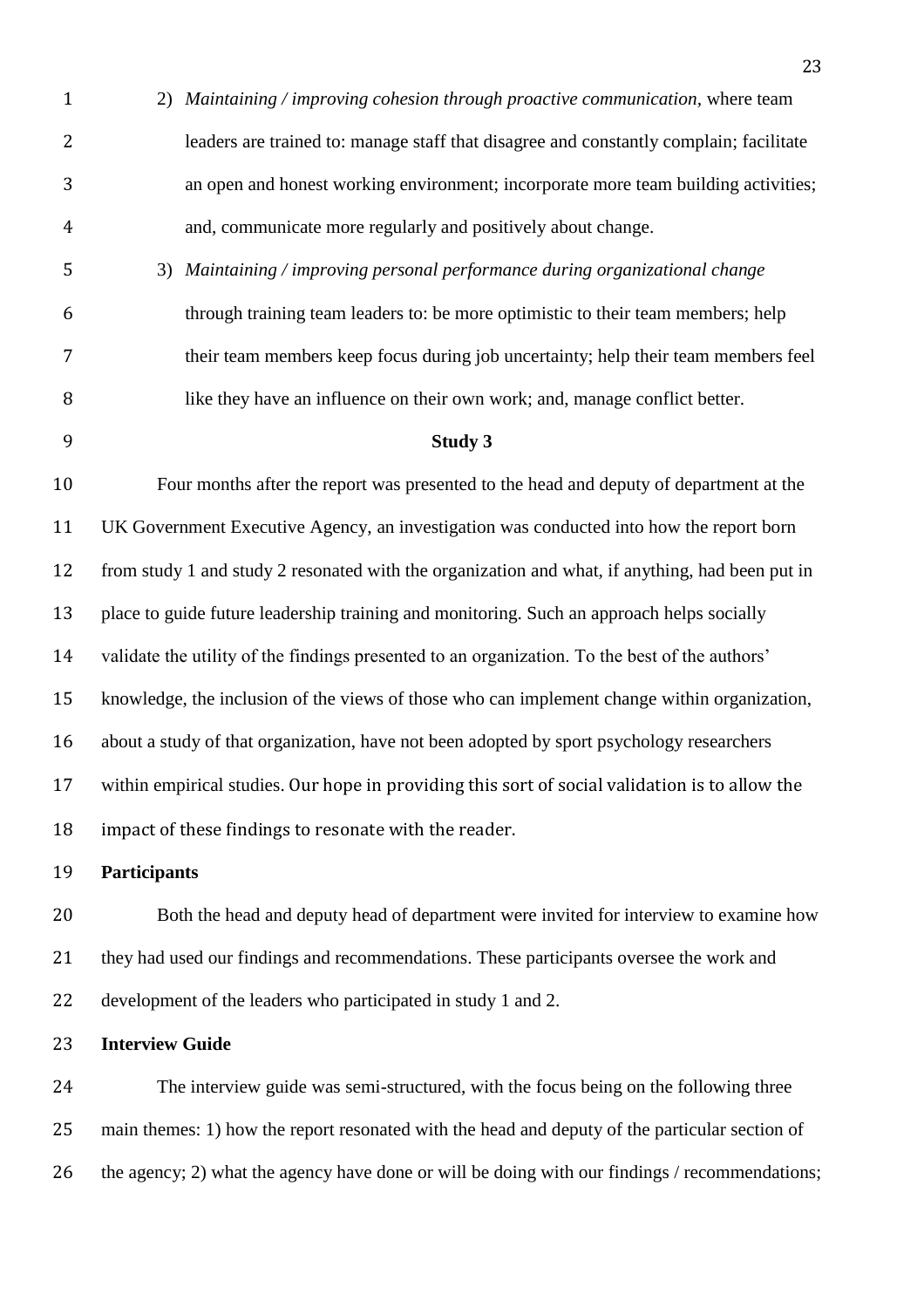and, 3) where the agency see the research going in the future. As we were unaware of whether the heads of department had utilized the information we provided from study 1 and 2, we used these specific themes to guide the discussion, with probes used where needed to glean more specific information. For example, after the deputy head had given some detail on why the findings of study 1 and 2 were viewed positively, the leader author probed, 'Specifically, why do you think it's successful?'

#### **Procedure**

 Four months after the completion of study 2 and the report being presented to the head and deputy of the UK Government Executive Agency, both leaders were sent an email invitation to be interviewed in study 3. The email included a participant information sheet and informed consent form. Both agreed to participate, with the interview being conducted at the UK Government Executive Agency. The interview lasted one hour and resulted in 25 pages of double spaced text (9833 words).

#### **Data Analysis**

 The interview was transcribed verbatim and then sent back to the head and deputy head of the agency for verification. After the accuracy of the information had been verified, the lead and second author read the transcripts several times for familiarity. Both the lead and second author analyzed the data against the three main themes that shaped the interview. Specifically, how the information was received by the agency, what they have done with the findings in the report, and where they feel the project should go next. As in study 2, quotes relevant to each theme were 'tagged' by the lead and second author in one session. That is, the lead and second 22 author worked through the interview together, discussing what the general and  $1<sup>st</sup>$  order themes should be. This stage was straight forward given that the interview discussions followed the 24 three main themes of the guide. Following this process, each general theme,  $1<sup>st</sup>$  order theme, and associated quote were transferred to a content analysis table. The table included columns labeled: 1) 'participant' (i.e., head or deputy); 2) general theme (e.g., how findings resonated; 3)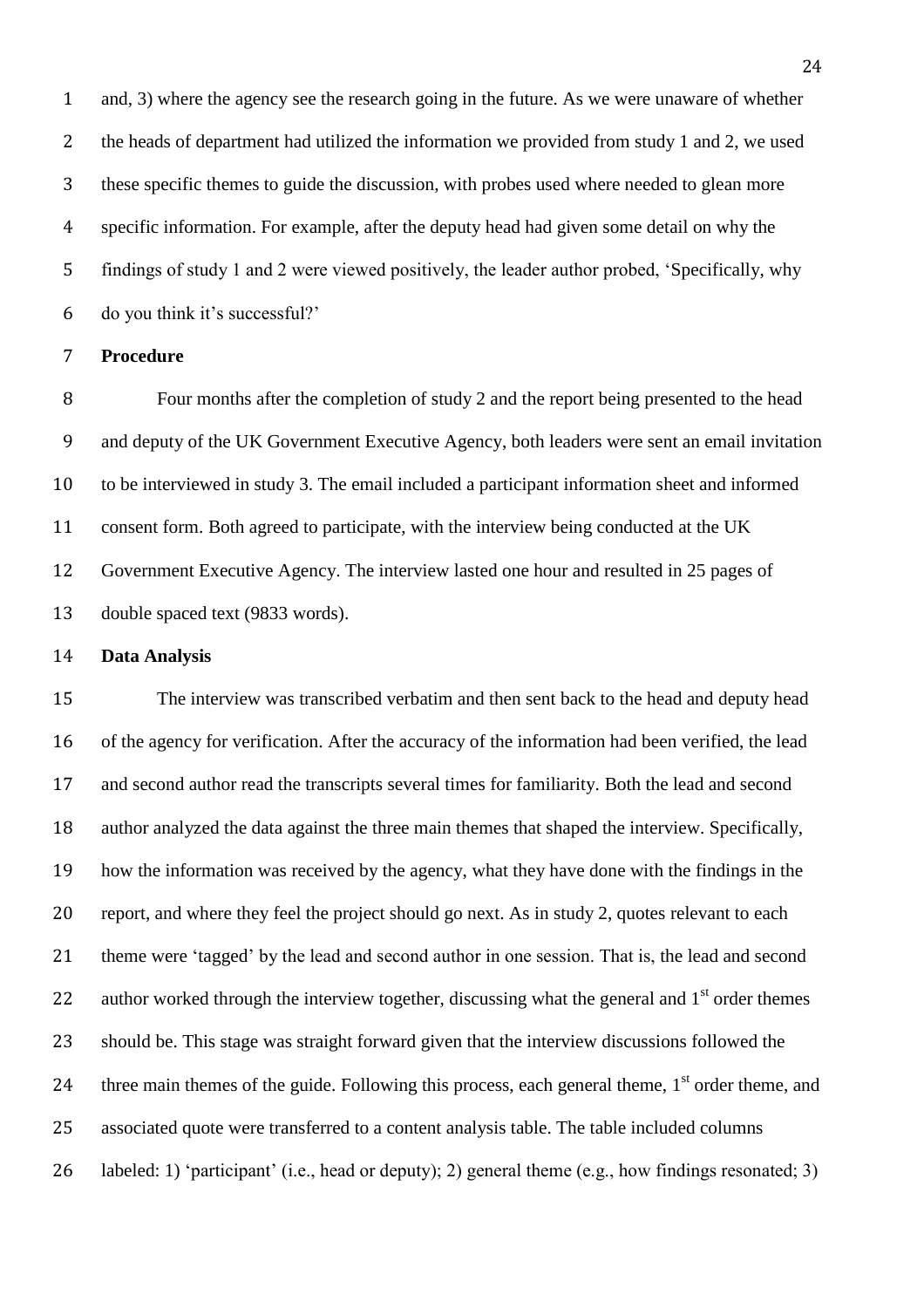<sup>st</sup> order theme (e.g., findings verified what the agency needs); and, 4) quote. Once populated by the lead author, our interpretation was sent back to the participants for further verification.

**Results**

 Guided by the themes adopted in the interview guide, this section will be separated into the following subsections: How the report resonated with the agency; How the findings have /

will be used by the agency; and, Future projects.

# **How the Report Resonated with the Agency**

 Both the head and deputy of this section of the agency identified the benefits of conducting study 1 and 2, based on the information that was found. Specifically, that the findings verified what they thought was happening at the agency, reassured that a lot of good work was being conducted, and provided detail on what needs to be done in the future to train leaders. The deputy identified how the findings gave a more clear understanding of current leadership practices:

 … it has given me an understanding of what I thought was happening; it's given me the confirmation about what was going on, whereby we've got a strong group of case workers that can more or less manage themselves and where the area of focus would need to be is at the first line manager stage and also the grade above that in order not only to improve performance, but also to work on emotional intelligence. So it reinforced some of what I thought was happening. Secondly, because it's coming from a well-respected third party, the information we've got isn't just our views, it's an objective analysis of the working environment, which hasn't been done before in this sort of building environment.

 The head of the department within the agency emphasized how future research could also help influence training:

 … when we had the presentation on the findings, as [deputy] said, it really struck me that what we thought [was going on] was evidenced… but the thing I was surprised at, and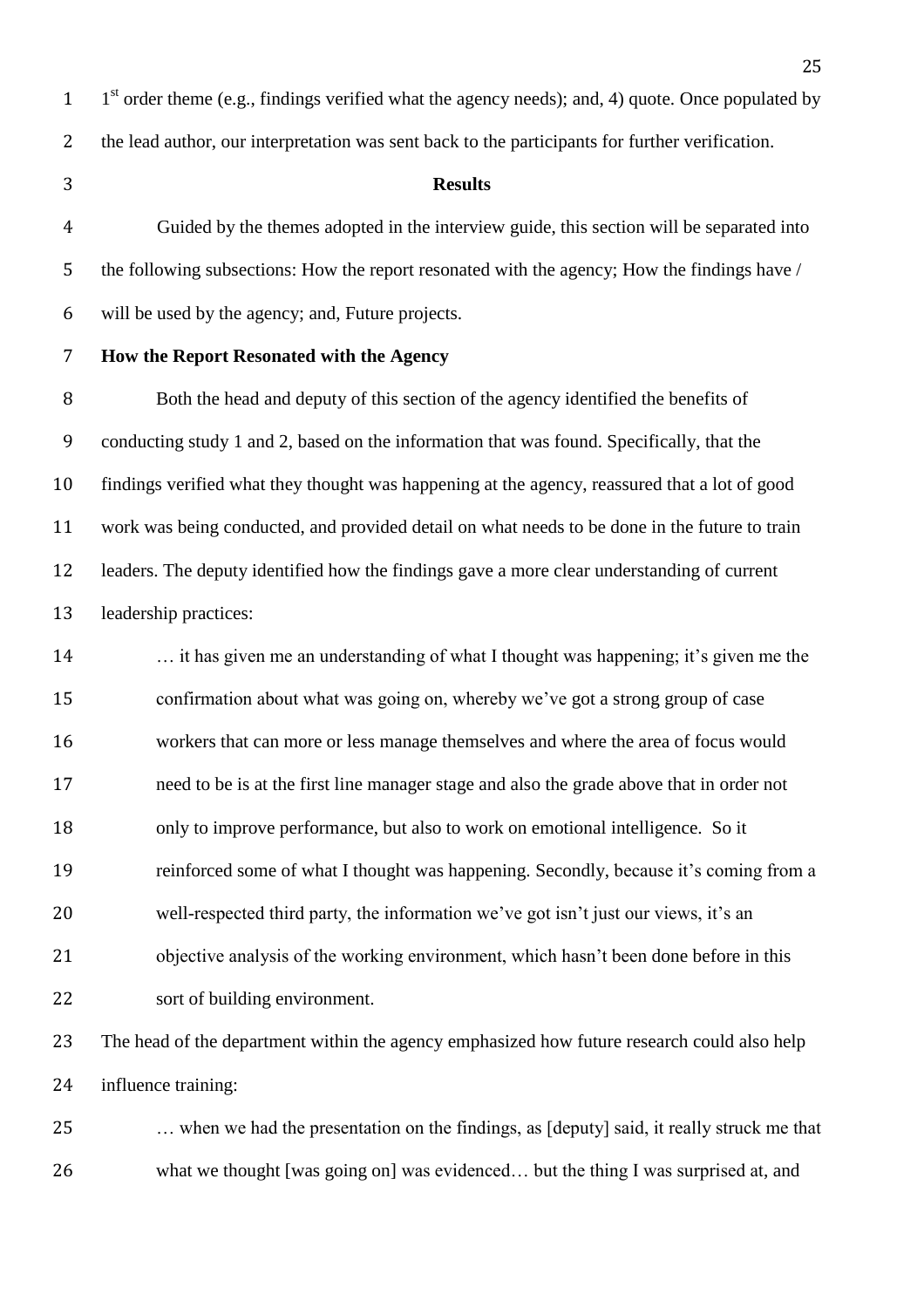pleased at, I guess, is that we've still got some great output, we've still got some great teams… just think of the potential there if they all actually had effective leaders as well! Just think what they could achieve, because they're achieving that in spite of the environment they're in. Imagine what we could achieve if they were actually inspired to do things and take on additional things and how much untapped talent there is in that band of people - that nobody's looking for and nobody's nurturing. So it really gives you that kind of drive to think, 'Well we've got some serious challenges. We've got a lot of new work, we've got a lot of project change, we've got a lot of cultural change and we know we're not going to get any more resources, so everything we have to do we have to self-fund.' And the only way to do that is to get more from people and it really underpinned for me that we have a critical gap in our front line managers and that's our big block. So we have to convert that data into something like this and say, 'Actually we have to tap into the people who are actually delivering the goods for us and inspire them to be the best they can be.'

**How the Findings Have / Will be Used by the Agency**

 An initial outcome from the findings of studies 1 and 2 was that the agency had started to develop a leadership charter and monitoring system (i.e., a skills matrix) that would inform training for their leaders. Focusing first on the leadership charter, the deputy head described where it originated from and how it is designed:

 … what we've tried to do over recent weeks is to put together, just a toe in the water, a kind of leadership charter that we've brainstormed from the output of the analysis - from 22 the presentation, which then became more detailed following the summary notes you put together for us. We broke down each part of the presentation into the main categories, of which we interpreted as six. [We] put together a skills matrix, a simple representation of what we would assess managers in the first instance against an analysis of what skills are required etc. This is the first time [head] would have seen this - it's quite hot off the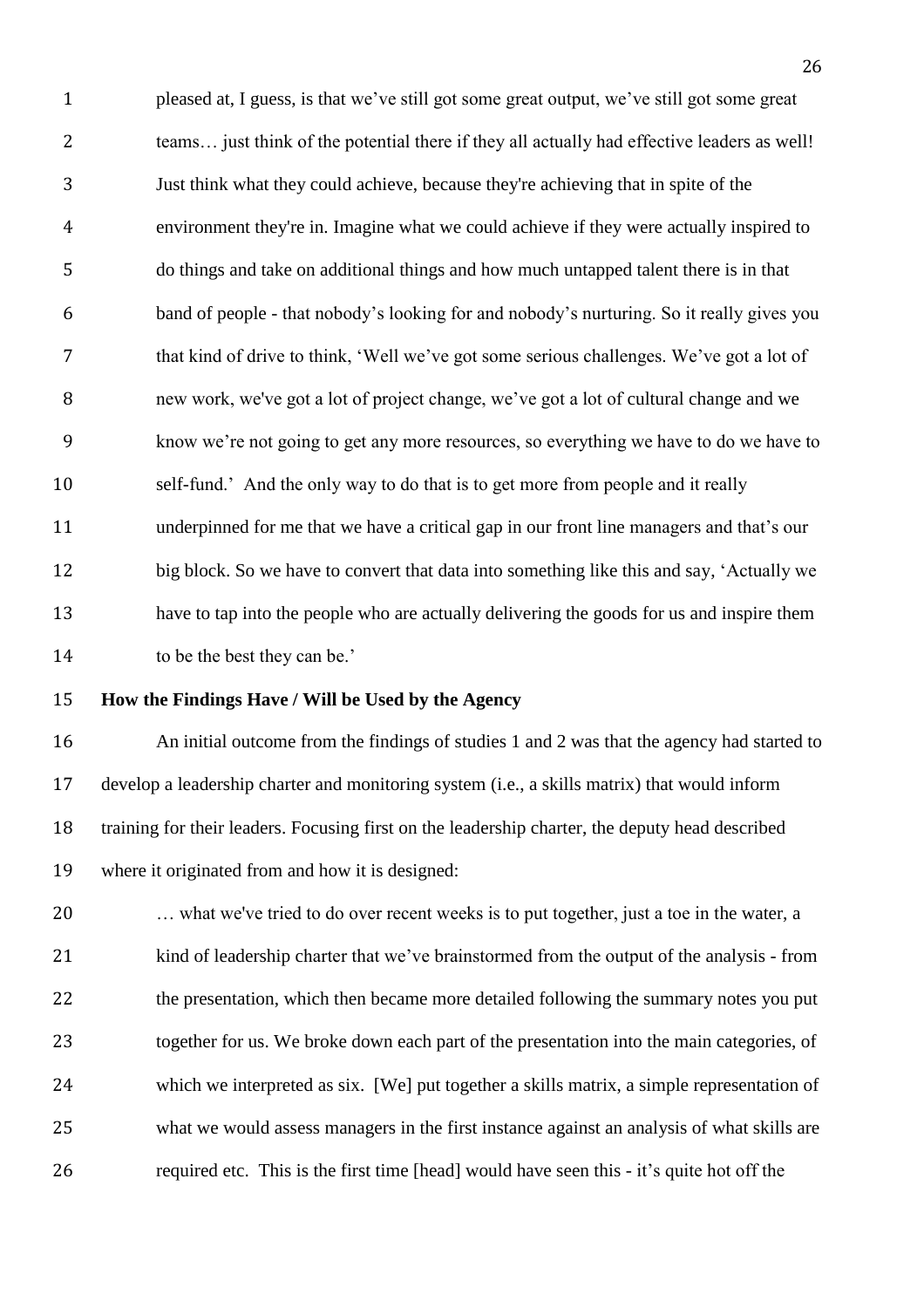| $\mathbf{1}$   | press. One of the first thoughts from [assistant to deputy head] and me is to make this           |
|----------------|---------------------------------------------------------------------------------------------------|
| $\overline{2}$ | meaningful, it shouldn't be for a one-off occasion; it's something we should revisit if we        |
| 3              | believe it's the right way of improving the area. So some sort of leadership charter,             |
| 4              | whether it's in this format or not - this is just a first draft - and having a matrix of skills   |
| 5              | that we could regularly go in and assess people against as in, have they had training?            |
| 6              | Are they being trained? Are they fully proficient? Are they then sharing best practice?           |
| $\overline{7}$ | The leadership charter included six main themes of what the agency expected from their leaders.   |
| 8              | These included: 1) Inspire; 2) Emotional Intelligence; 3) Communication; 4) Continuous            |
| 9              | Professional Development; 5) Performance and Recognition; and, 6) Manage Organizational           |
| 10             | Change. Each theme had a list of specific 'actions' that brought each theme to life. For example, |
| 11             | within the general theme of 'inspire', there were five actions, one of which was set bespoke      |
| 12             | goals based on each team members' motives.                                                        |
| 13             | The deputy then elaborated upon how the matrix could be used, focusing on monitoring              |
| 14             | and training:                                                                                     |
| 15             | what you see in front of you [leadership charter] is that first step of using the data            |
| 16             | [from study 1 and study 2] and turning it into something that could be used                       |
| 17             | meaningfully. My intention, if [head] gives it blessing, is to cross-reference this content       |
| 18             | with what's on the current [agency] Training, People and Performance Program, which               |
| 19             | is what our first-line managers will be going through. So what we're not doing yet is             |
| 20             | sitting down with the person and asking what were their pre-learning goals before they            |
| 21             | go [on training] and when they come back ask, 'did the course meet what you expected              |
| 22             | to learn?' If it did then, 'okay, so in your action plan over the next month, what                |
| 23             | opportunities are you going to take to harness your new learning?' and I can then give            |
| 24             | you feedback based on the charter. So there's a loop we need to close there, which is             |
| 25             | involved with a training review; that will need to be undertaken. So that's the first part        |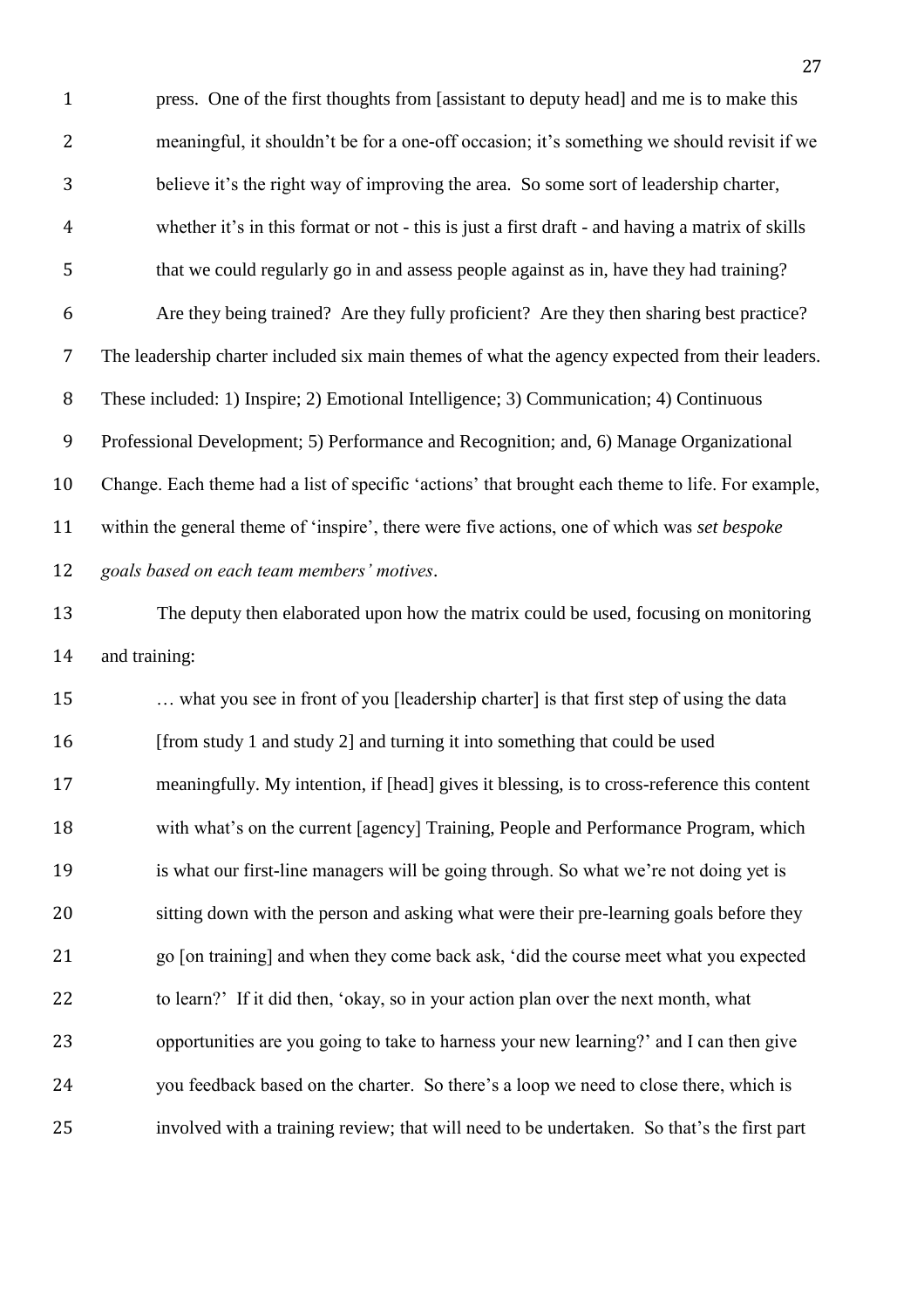1 of it… you could reinforce it through monthly conversations, or daily conversations, when you've got your teams together.

 The head of the department further emphasized the importance of monitoring so that appropriate support and training can be provided for the team leaders, due to the adverse effect that ineffective leadership behavior could have on the rest of the team:

 The key thing in all that [leadership charter and skills matrix] is that it's very much about support… because often people see that kind of close scrutiny as quite claustrophobic 8 and quite punishing, quite controlling. But it's actually about understanding somebody; so if somebody's very talented, what can you do to help them to progress? And if somebody needs more support how can you identify it and help them? Because again, for me, that underpins people's behavior and people's behavior impacts on everyone else around them… as a team leader if you're not confident and you don't feel comfortable and you don't feel supported, you're not going to reflect that onto anybody else. The head of the department also commented on the need for emotional intelligence training for their team leaders for the benefit of dealing with the concerns of team members: I think what it [the report] does do is illustrate that some of the findings you gave us, often it will be 'this is my issue, my problem or my idea' and it will be reference to 'I've spoken to my manager, but… It's either been ignored, it's been closed down, it's been fobbed off, it's been mismanaged, etc.' And that's the interesting part to me, because people are raising difficult things and there's often quite a challenging statement in there sometimes and people take it personally, because you're often talking about the person who's managing you or the environment you're in. And instead of leaders taking that and

 depersonalizing it, 'It's not about me as me, it's about this role, is there anything I can do?' People go on the defensive and they get quite aggressive. 'Well, no one else has said it. Therefore…' It takes a brave person sometimes to challenge and just because it's one voice doesn't mean it's not one voice representing one hundred. It's quite difficult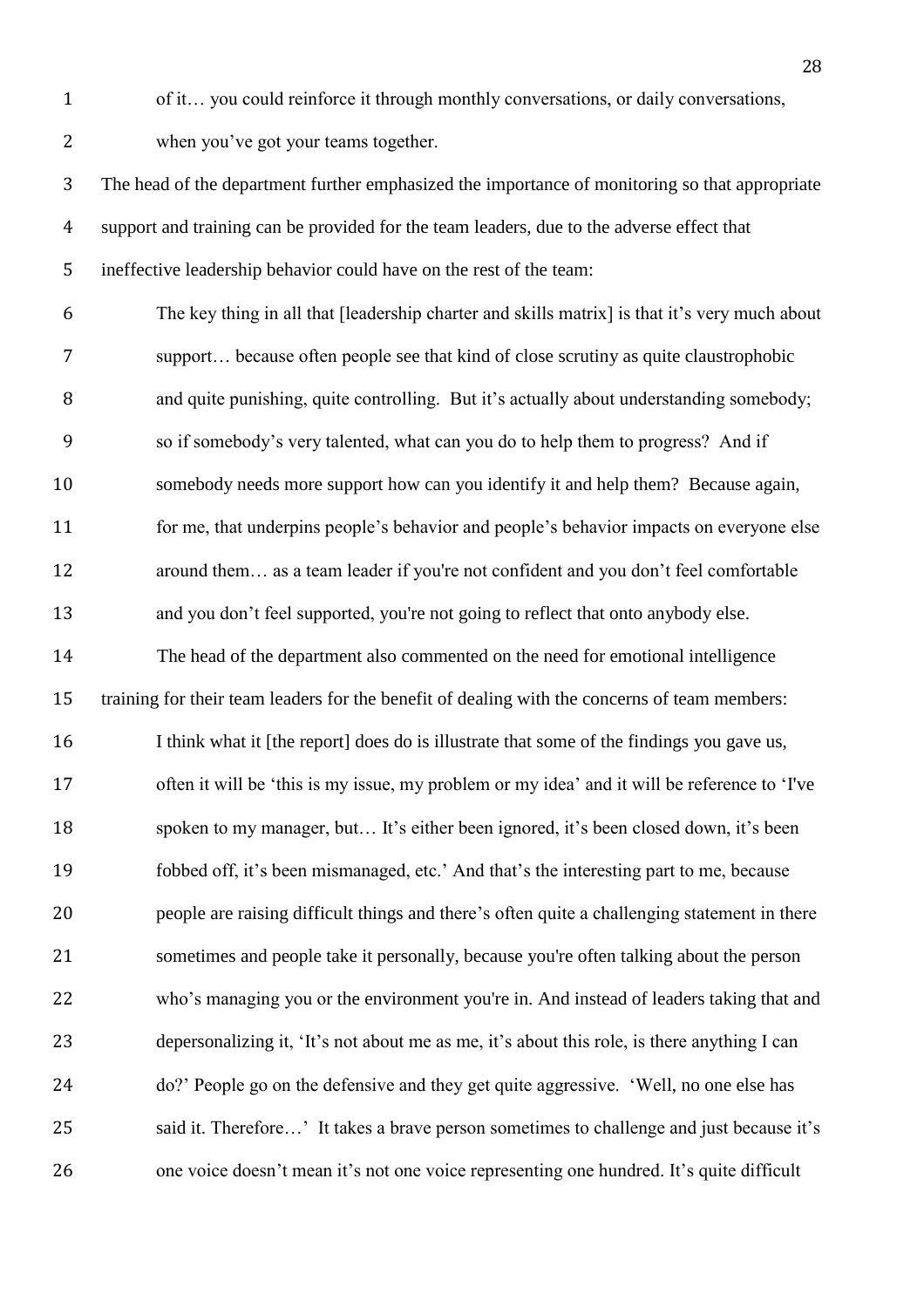sometimes to be that one person, who says 'Actually, this isn't right.' And I would see success as being less of that stuff [issues] being raised to me in the first instance and less being raised to [deputy], because actually for once the incident hasn't occurred because the manager is intelligent enough to understand that what's happening, because it's impacting on people… so, if something does happen and it's raised to a manager, the manager deals with it and deals with it effectively, so it doesn't become something that people become frustrated with.

**Future Projects**

 As a result of the program of research, the head and deputy of the agency confirmed the need to run a similar design out with the rest of their specific section and to potentially then influence the training of leaders at the agency. The deputy identified the benefit of the project and why it needs to be run out with the rest of the agency:

13 I like the study you did because that gives us a yardstick of how much ground has been gained and there are some things we could tweak from the previous [research] process. There are things we can learn from it. So having your team coming in as often as possible was a good thing and it also gives us a yardstick of how we're progressing. I 17 think one of the options that [head] and I have talked about [for the future] is seeing whether we can release a role model from our environment to come up to you, to get 19 some specialist assistance / training if need be to run a larger project here... there's definitely a knowledge share opportunity here, for the wider business not just across the 21 [department] so what I need to do is talk to [head] and [head's] subsequent boss and see if we will be supported in doing that. But there's certainly an appetite here to do it. We recognize the potential and the unique opportunity this gives us. The head of the agency corroborated this statement and emphasized one potential area of

 training that came from our report, focusing on developing the motivation and management skills of the leaders: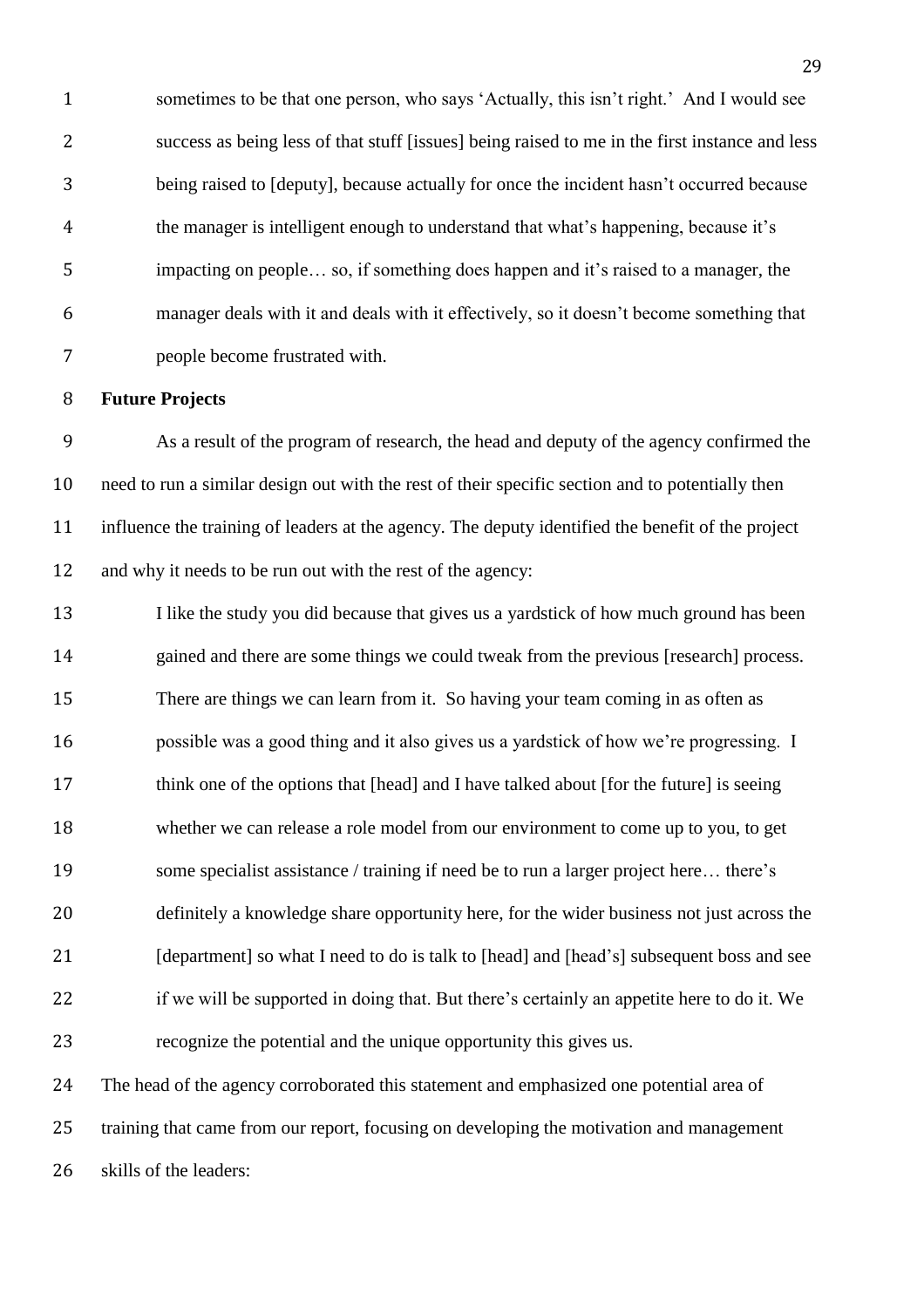I think we need to talk to [Agency Head] and we need to talk to HR. That's the next step. And it's interesting because of the engagement and the competence in our managers, not in work-related matters, they're very good at pushing work around and getting the widgets out of the door, but their ability to motivate and manage people is a real focus at the moment because it's clearly something that we're not great at. So it's quite timely.

### **Discussion**

 The findings of this study verify the utility of the report provided post study 1 and study 2 of this paper. Specifically, the agency acknowledged the importance of effective leadership behaviors, along with effective use of emotional intelligence for the benefit team cohesion and team member performance. This was accentuated in the development of a leadership charter and skills matrix to inform the bespoke training of leaders. Such potential outcomes demonstrate the agency's acknowledgement of the importance of leaders who inspire, communicate appropriately and effectively (e.g., when giving praise), consider each team member's needs, and have the emotional intelligence to manage their own and others feelings – especially during organizational change. The outcome of such leadership could, from the perspective of the agency head and deputy, positively influenced cohesion and team performance. This outlook is coherent with past performance psychology research that has advocated the benefit of leaders who are transformational in their style (Callow et al., 2009; Hardy et al., 2010), who aim to nurture the potential of each individual through bespoke coaching (Wagstaff et al., under 20 review), and who are in touch with their own and others emotions (Wagstaff, Fletcher  $\&$  Hanton, 2012b). Nevertheless, it is imperative for our research to evaluate the impact of this charter, skills matrix, and any potential training on the development of leadership behaviors and emotional intelligence of the team leaders.

#### **General Discussion**

 This paper presented a project consisting of three studies focusing on the leadership behaviors and emotional intelligence of team leaders within a UK Government Executive Agency with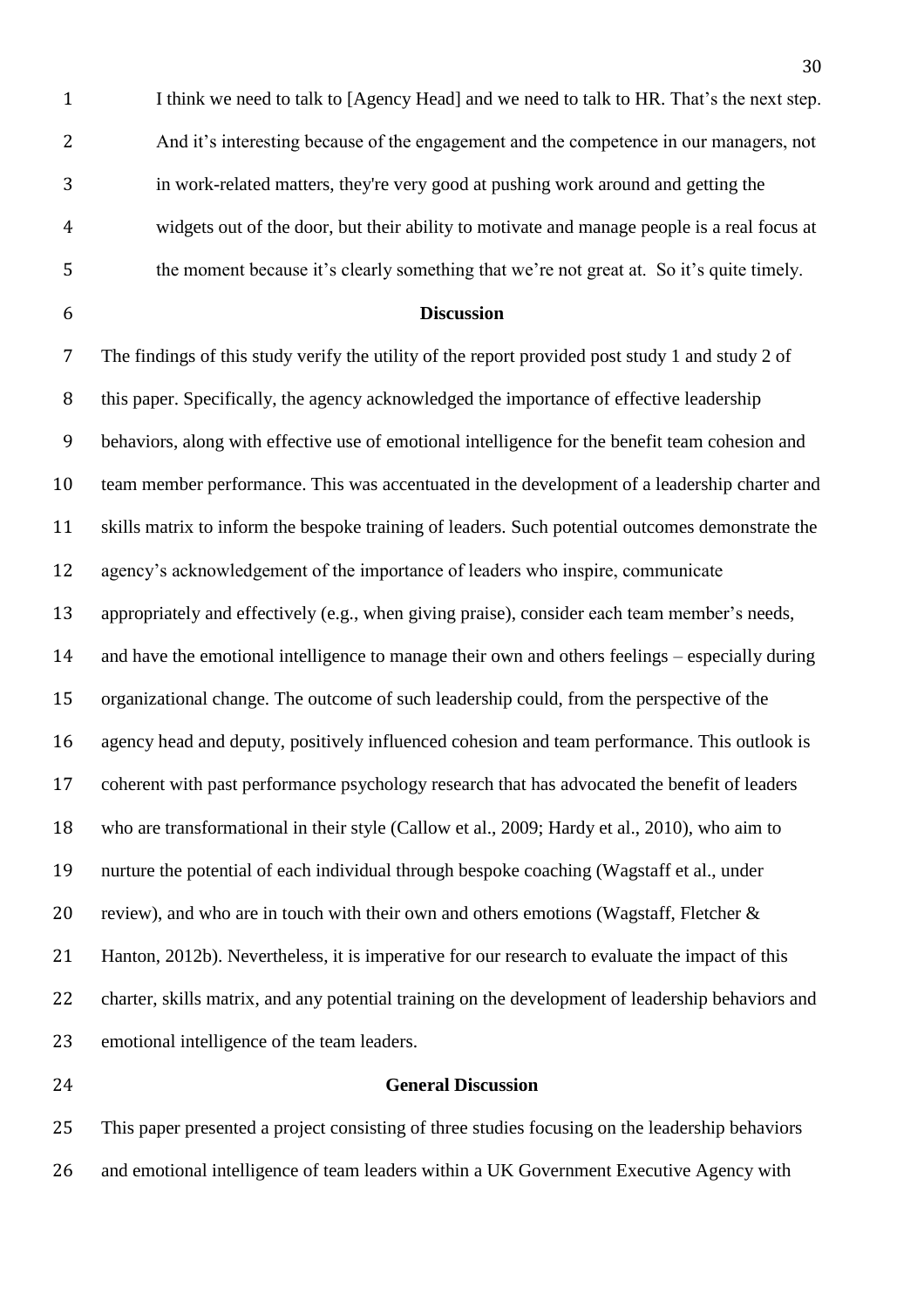consideration for the perceived impact on cohesion and team performance. Taken together, the studies offer some valuable theoretical implications. For example, the finding that dimensions of emotional intelligence and cohesion interact to predict performance in the workplace during organizational change emphasizes the need for leaders to help develop the emotional intelligence of their team in preparation for such difficult times. In addition, the qualitative findings give specific insight into proposed effective use of emotional intelligence and leadership behaviors by leaders for the benefit of team cohesion and performance. It was, therefore, satisfying that the head and deputy head of this department of the UK Government Agency are considering using emotional intelligence and transformational leadership themes to underpin their team member reviews and training.

 Focusing on the findings of study 1, although the size of the relationship between emotional intelligence, cohesion, and performance was modest, such effects are perhaps not unsurprising given the scope of this work. Further research, therefore, is required to shed more light on the predictive nature of the main variables included in the present program of work. Incorporated with such investigations might be the extension of the possible role of leadership behaviors as antecedents to cohesion. That is, it is possible that leadership behaviors might act as indirect predictors of performance via their influence on the team culture (e.g., cohesion) rather than directly predicting performance during change. For example, the ratings of discrete leadership behaviors might have limited interaction with performance per se, but might influence team cohesion via the process of positive emotional contagion. This could be tested in a moderated-mediation model with a larger sample of workers. A second theoretical consideration emanating from the present research relates to the extent to which the main variables of interest differed in terms of their objectively (i.e., questionnaire) subjectively (i.e., interview) determined relationships with performance. The use of emotions for performance (i.e., emotional intelligence) was the only mediator of the cohesion-performance relationship from the study one questionnaires. However, the leaders interviewed within study 2 reported the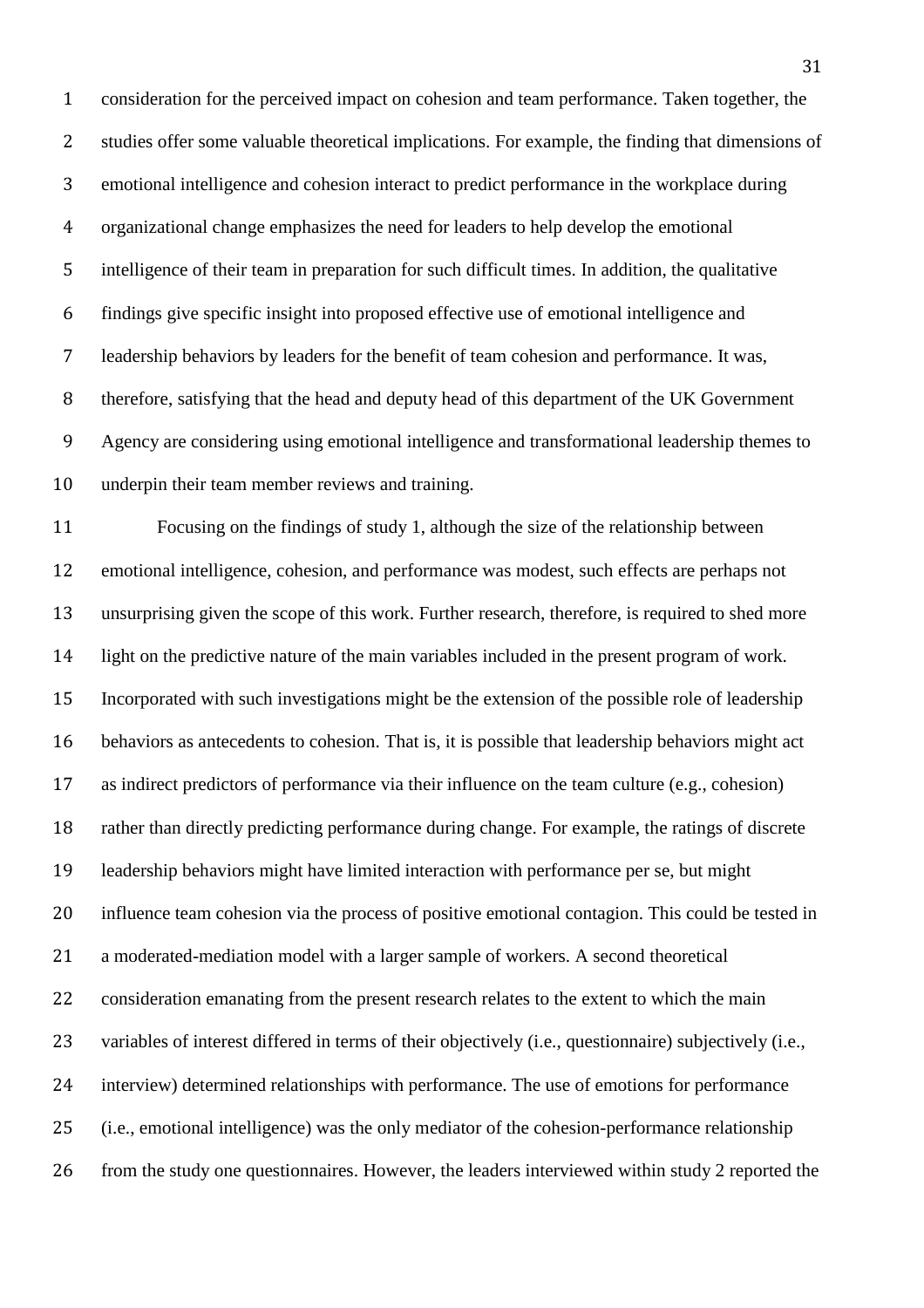use of emotional intelligence less than transformational leadership behaviors during the organizational change. Such findings indicate that employees might have a poor working knowledge of emotional intelligence, and that the reviewing and training proposed by the heads of department within study 3 are potentially timely.

# **Strengths, Limitations, and Future Research**

 The mixed method approach across the three studies allowed for insight into the leadership behaviors, and use of emotional intelligence, of the team leaders and the perceived impact on team cohesion and performance. Specifically, the quantitative approach in study 1 was added to by the qualitative insight offered in study 2, with the combined findings offering a unique perspective into the use and impact of leadership related behaviors within the agency. The findings of these studies also informed the initiatives the head and deputy are considering for their leaders, verified in study 3. Despite the utility of this project, the approach adopted did only provide a snapshot of leadership behaviors within the agency. In addition, *actual* leadership behaviors were not evidenced due to the subjective nature of the research design. A more longitudinal approach would have gleaned potentially more accurate data regarding the use and impact of leadership related behaviors, while observations of leadership behavior and/or team member perceptions of leader reported behaviors would have corroborated the efficacy of the information offered in study 2. Consequently, this project offers a platform for a more ongoing and in-depth examination of leadership within the agency, adopting multiple methods of inquiry such as questionnaires, interviews, and observations through a case study approach or through a more in-depth ethnographic approach (see, for example, Wagstaff et al., 2012). This initiative 22 could also be extended across the whole of the agency to offer a more complete insight into the existing landscape regarding leadership and emotional intelligence – a venture advocated by the head and deputy head in study 3. It is likely that any such follow up research would require large data sets and might incorporate more advanced multilevel regression models to examine the interactions of the variables included here. From an applied perspective, it would also be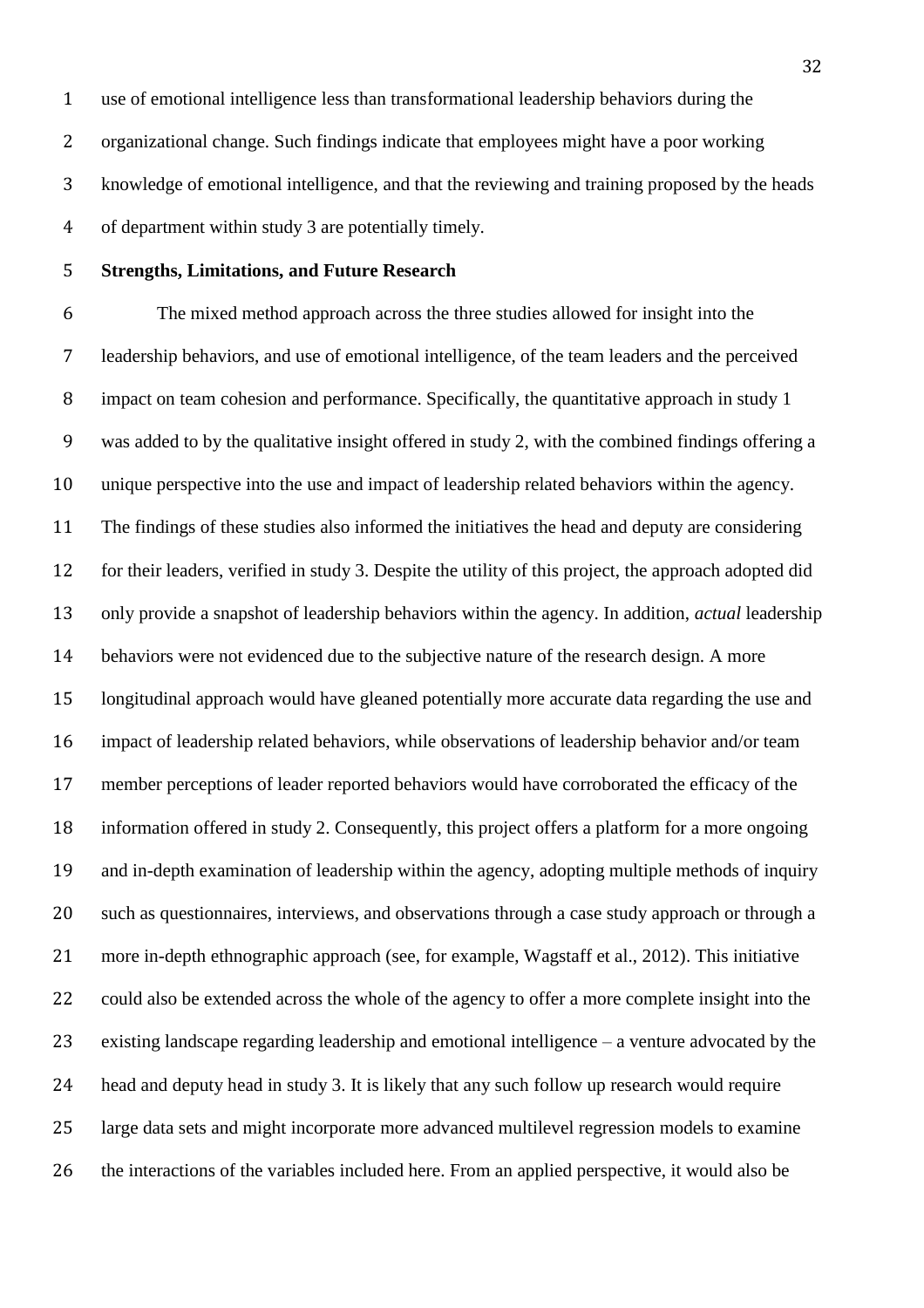- important to monitor and evaluate the impact of the leadership charter and skills matrix on the
- competencies of the leaders with particular interest paid to the types of training the agency
- may use to educate and up-skill their workforce.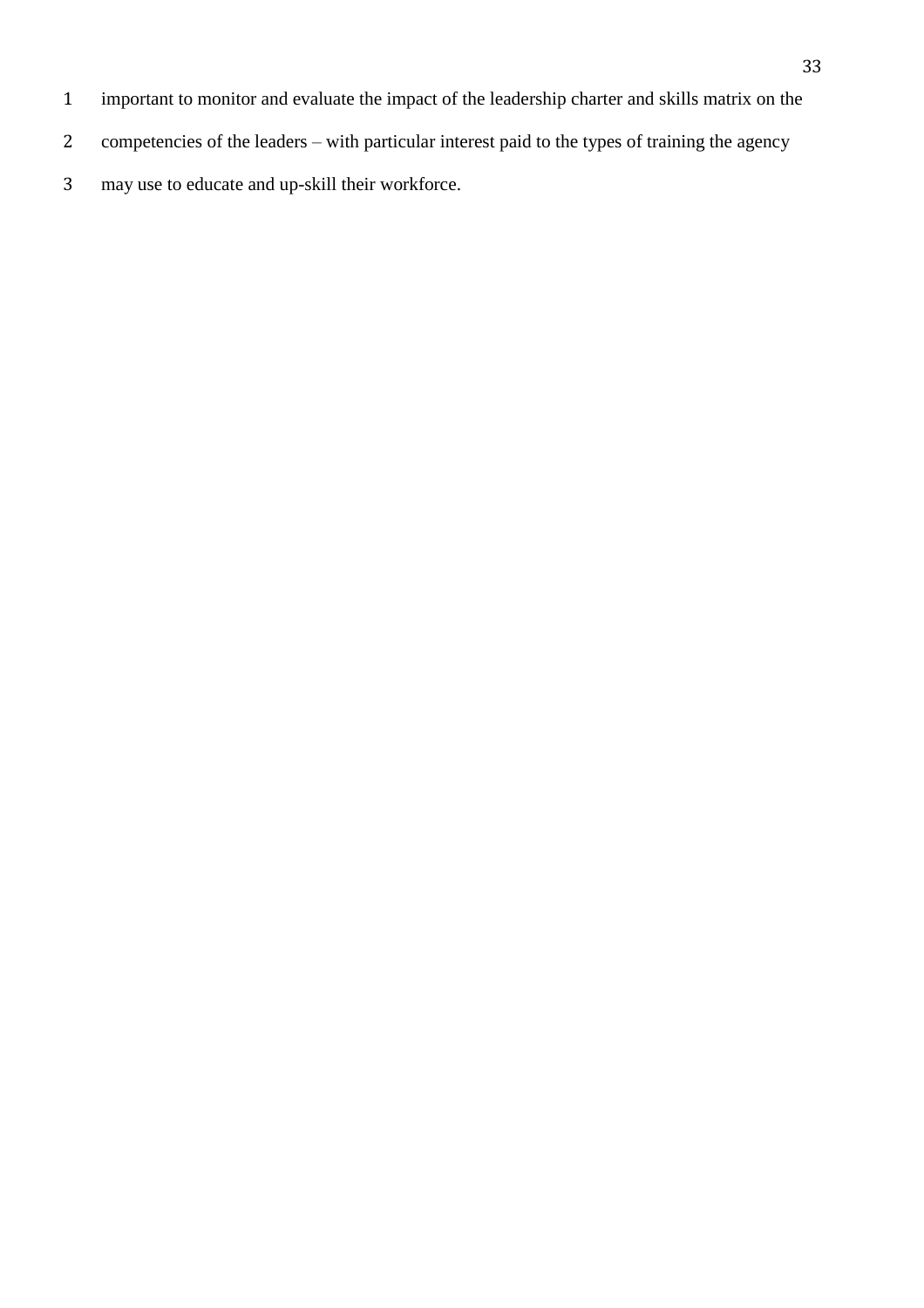| $\mathbf{1}$ | <b>References</b>                                                                           |
|--------------|---------------------------------------------------------------------------------------------|
| 2            | Armenakis, A. A., & Harris, S. G. (2009). Reflections: Our journey in organizational change |
| 3            | research and practice. Journal of Change Management, 9(2), 127-142.                         |
| 4            | Beal, D. J., Cohen, R. R., Burke, M. J., & McLendon, C. L. (2003). Cohesion and performance |
| 5            | in groups: a meta-analytic clarification of construct relations. Journal of applied         |
| 6            | psychology, 88(6), 989                                                                      |
| 7            | Callow, N., Smith, M. J., Hardy, L., Arthur, C. A., & Hardy, J. (2009). Measurement of      |
| 8            | transformational leadership and its relationship with team cohesion and performance         |
| 9            | level. Journal of Applied Sport Psychology, 21(4), 395-412.                                 |
| 10           | Carron, A. (1980). Social Psychology of Sport. Movement Publications: Ithaca, NY.           |
| 11           | Carron, A., & Brawley, L. R. (2000). Cohesion: Conceptual and measurement issues. Small     |
| 12           | Group Research, 31(1), 89-106.                                                              |
| 13           | Carron, A.V., Brawley, L. R., & Widmeyer, W. N. (1998). The measurement of cohesiveness in  |
| 14           | sport groups. In J. L. Duda (Ed.), Advances in sport and exercise psychology                |
| 15           | measurement (pp. 213-226). Morgantown, WV: Fitness Information Technology.                  |
| 16           | Carron, A. V., Widmeyer, W. N. & Brawley, L. R. (1985). The development of an instrument to |
| 17           | assess cohesion in sport teams: the Group Environment Questionnaire. Journal of Sport       |
| 18           | Psychology, 7, 244-266.                                                                     |
| 19           | Chang, A., Duck, J., & Bordia, P. (2006). Understanding the multidimensionality of group    |
| 20           | development. Small Group Research, 37(4), 327-350.                                          |
| 21           | Dionne, S. D., Yammarino, F. J., Atwater, L. E., & Spangler, W. D. (2004). Transformational |
| 22           | leadership and team performance. Journal of Organizational Change Management, 17,           |
| 23           | 177-193.                                                                                    |
| 24           | Druskat, V. U., & Pescosolido, A. T. (2006). The impact of emergent leader's emotionally    |
| 25           | competent behavior on team trust, communication, engagement, and effectiveness.             |
| 26           | Research on emotion in organizations, 2, 25-55.                                             |
|              |                                                                                             |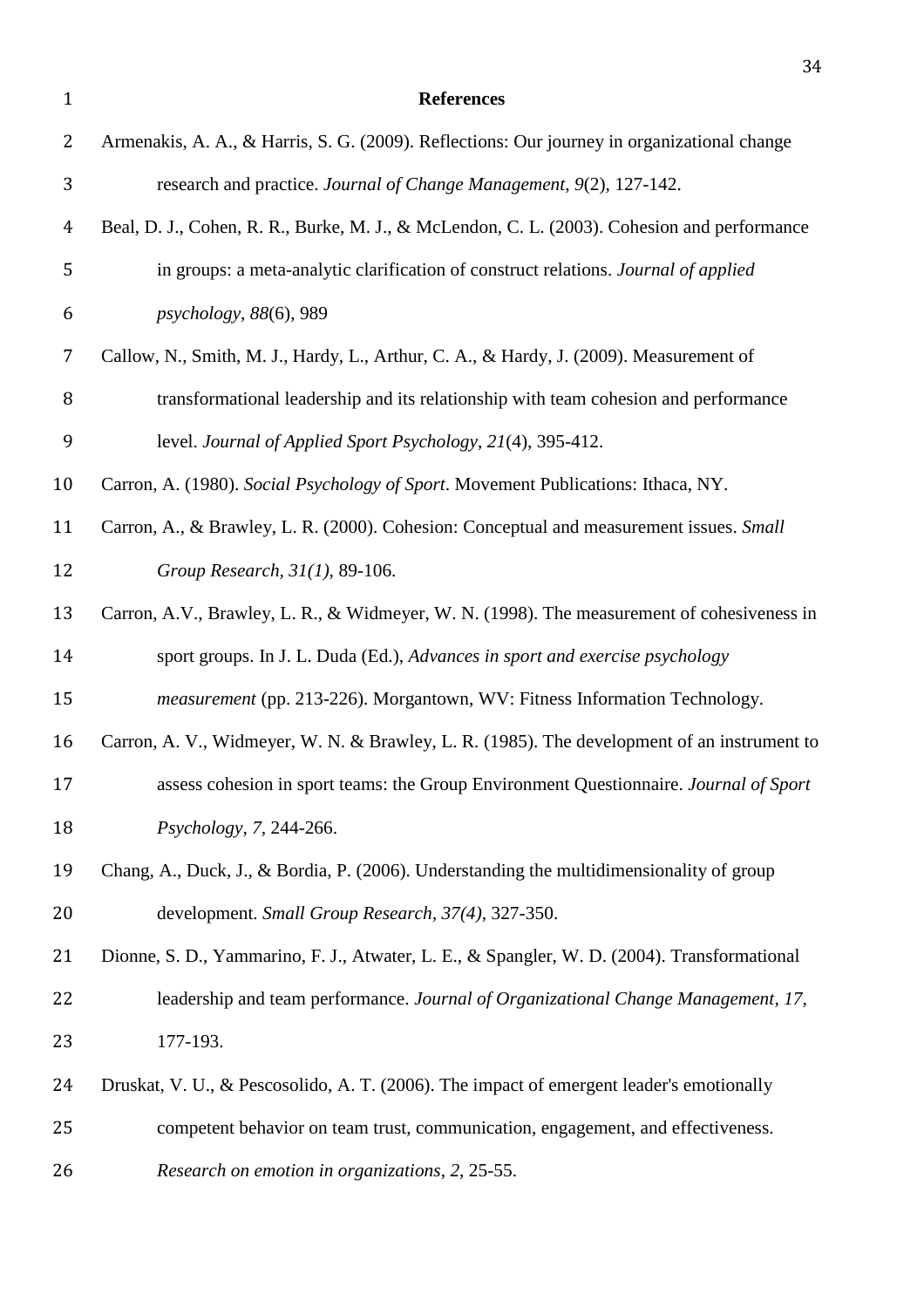| $\mathbf{1}$   | Duckett, H., & Macfarlane, E. (2003). Emotional intelligence and transformational leadership in      |
|----------------|------------------------------------------------------------------------------------------------------|
| $\overline{2}$ | retailing. Leadership & Organization Development Journal, 24, 309-317.                               |
| 3              | Eisenbach, R., Watson, K., & Pillai, R. (1999). Transformational leadership in the context of        |
| $\overline{4}$ | organizational change. Journal of Organizational Change Management, $12(2)$ , $80 - 89$ .            |
| 5              | Fletcher, D., & Wagstaff, C. R. D. (2009). Organizational psychology in elite sport: Its             |
| 6              | emergence, application and future. Psychology of Sport and Exercise, 10(4), 427-434.                 |
| $\overline{7}$ | Hardy, L., Arthur, C. A., Jones, G., Shariff, A., Munnoch, K., Isaacs, I., & Allsopp, A. J. (2010).  |
| 8              | The relationship between transformational leadership behaviors, psychological, and                   |
| 9              | training outcomes in elite military recruits. The Leadership Quarterly, 21(1), 20-32.                |
| 10             | Herold, D. M., Fedor, D. B., Caldwell, S. & Liu, Y. (2008). The effects of transformational and      |
| 11             | change leadership on employees' commitment to a change: A multilevel study. Journal of               |
| 12             | Spplied Psychology, 93, 346-357                                                                      |
| 13             | Huy, Q. N. (1999). Emotional capability, emotional intelligence, and radical change. Academy         |
| 14             | of Management review, 24(2), 325-345.                                                                |
| 15             | Jordan, P. J., Ashkanasy, N. M., Härtel, C. E., & Hooper, G. S. (2002). Workgroup emotional          |
| 16             | intelligence: Scale development and relationship to team process effectiveness and goal              |
| 17             | focus. Human Resource Management Review, 12(2), 195-214.                                             |
| 18             | Kvale, S. (2007). Doing Interviews. London: Sage.                                                    |
| 19             | Law, K.S., Wong, C.S., & Song, L. (2004). Construct validity of emotional intelligence: Its          |
| 20             | potential utility of management studies. Journal of Applied Psychology, 89(3), 483-496.              |
| 21             | Lincoln, Y. S., & Guba, E. G. (1985). Naturalistic inquiry. Newbury Park, CA: Sage.                  |
| 22             | Matthews, G., Zeidner, M., & Roberts, R. D. (2004). <i>Emotional intelligence: Science and myth.</i> |
| 23             | MIT Press.                                                                                           |
| 24             | Mayer, J.D., Salovey, P., & Caruso, D. (2000). Models of emotional intelligence. In R.               |
| 25             | Sternberg (ed.), Handbook of Intelligence. Cambridge University Press: Cambridge, UK.                |
|                |                                                                                                      |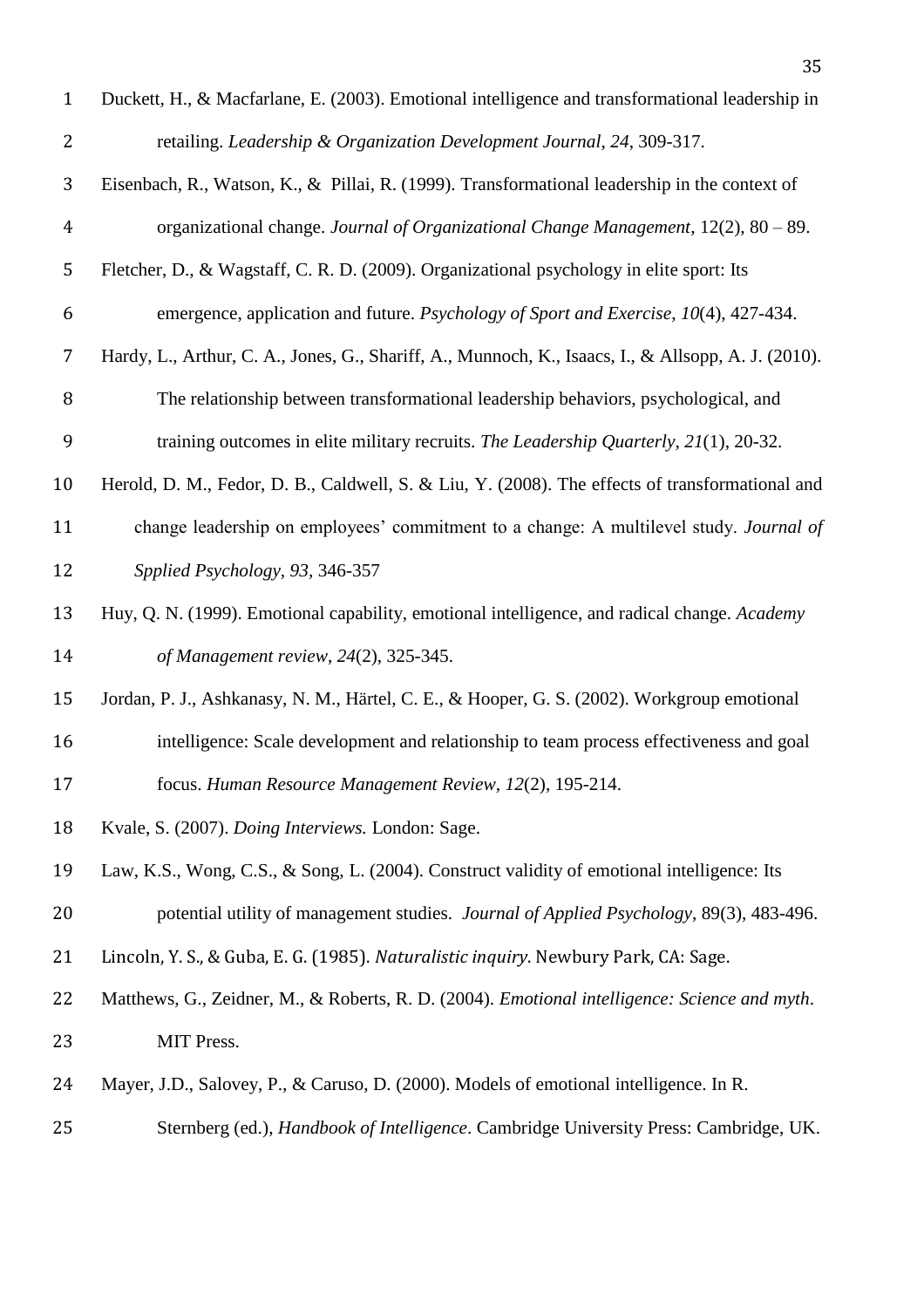| $\mathbf{1}$   | Mellalieu, S. D., Neil, R., Hanton, S., & Fletcher, D. (2009). Competition stress in sport           |
|----------------|------------------------------------------------------------------------------------------------------|
| $\overline{2}$ | performers: Stressors experienced in the competition environment. Journal of Sports                  |
| 3              | Sciences, 27, 729-744.                                                                               |
| $\overline{4}$ | Mullen, B., & Copper, C. (1994). The relation between group cohesiveness and performance:            |
| 5              | An integration. <i>Psychological bulletin</i> , 115(2), 210.                                         |
| 6              | Onağ, Z., & Tepeci, M. (2014). Team effectiveness in sport teams: The effects of team                |
| 7              | cohesion, intra team communication and team norms on team member satisfaction and                    |
| 8              | intent to remain. Procedia Social and Behavioral Sciences, 150, 420-428.                             |
| 9              | Patton, M. Q. (2002). Qualitative research and evaluative methods (3 <sup>rd</sup> Ed). London: Sage |
| 10             | Publications Ltd.                                                                                    |
| 11             | Salas, E., Dickinson, T. L., Converse, S. A., & Tannenbaum, S. (1992). In R.W. Swezey & E.           |
| 12             | Salas (Eds.), Toward an understanding of team performance and training. Teams: Their                 |
| 13             | training and performance (pp. 3-29). Ablex: Norwood: New Jersey.                                     |
| 14             | Smith, R. E. (1988). The logic and design of case study research. The Sport Psychologist, 2,         |
| 15             | $1-12.$                                                                                              |
| 16             | Sosik, J. J., & Megerian, L. E. (1999). Understanding leader emotional intelligence and              |
| 17             | performance the role of self-other agreement on transformational leadership perceptions.             |
| 18             | Group & Organization Management, 24, 367-390.                                                        |
| 19             | Stout, R. J., Salas, E., & Fowlkes, J. E. (1997). Enhancing teamwork in complex environments         |
| 20             | through team training. Group Dynamics: Theory, research, and practice, 1(2), 169.                    |
| 21             | Wagstaff, C. R. D., Arthur, C. A., & Hardy, L. (under review). The development and initial           |
| 22             | validation of a measure of coaching behaviors in a sample of soldiers under training.                |
| 23             | Wagstaff, C. R. D., Fletcher, D., & Hanton, S. (2012). Positive organizational psychology in         |
| 24             | sport. International Review of Sport and Exercise Psychology, 5(2), 87-103.                          |
|                |                                                                                                      |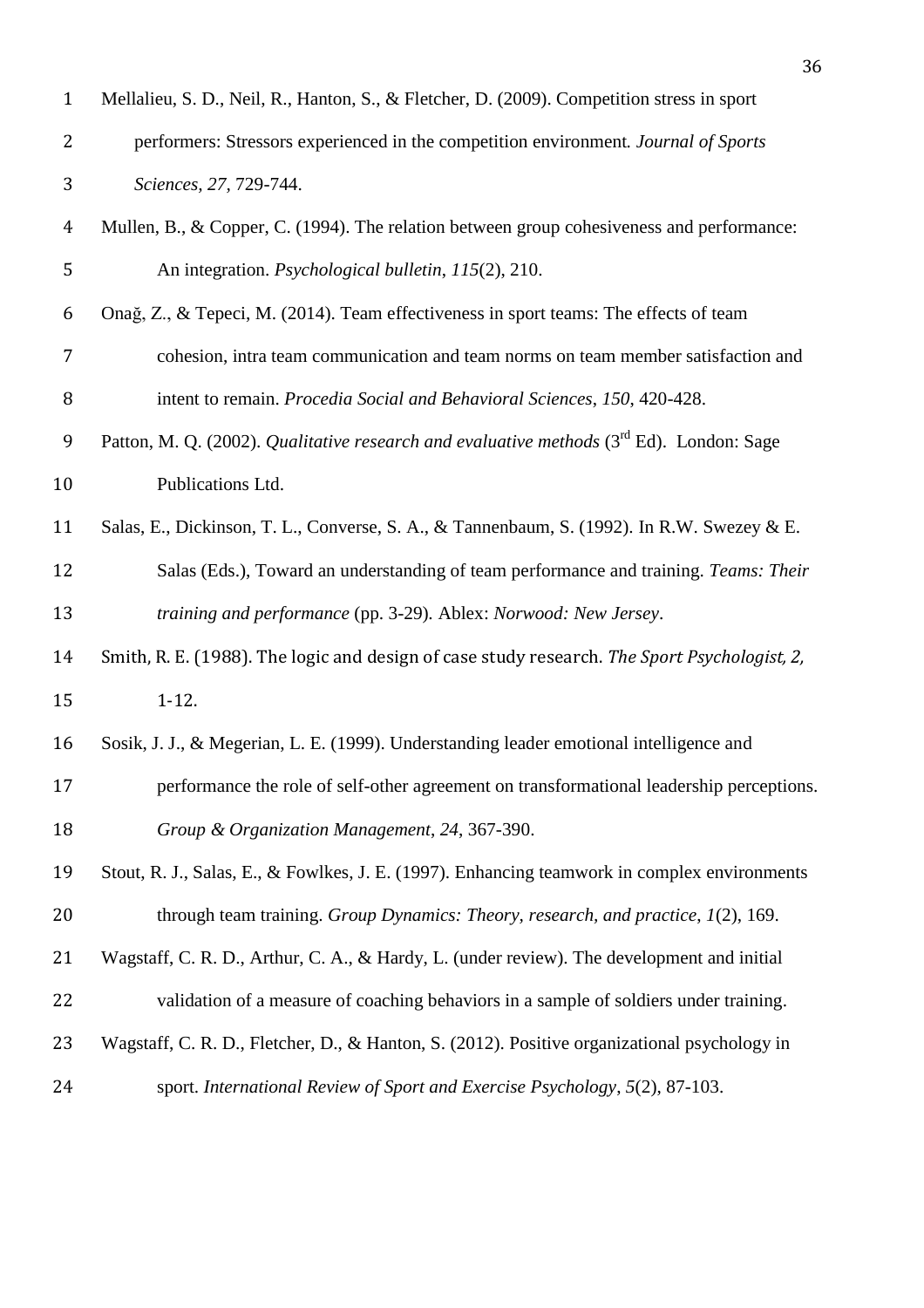|   | Wagstaff, C., Fletcher, D., & Hanton, S. (2012). Positive organizational psychology in sport: An |
|---|--------------------------------------------------------------------------------------------------|
| 2 | ethnography of organizational functioning in a national sport organization. Journal of           |
| 3 | Applied Sport Psychology, 24(1), 26-47.                                                          |
| 4 | Wagstaff, C. R., Hanton, S., & Fletcher, D. (2013). Developing emotion abilities and regulation  |

- strategies in a sport organization: An action research intervention. *Psychology of Sport and Exercise*, *14*(4), 476-487.
- Widmeyer, W. N., Carron, A.V. & Brawley, L. R. (1993). Group cohesion in sport and exercise.
- 8 In R. N. Singer, M. Murphey and K. L. Tennant (Eds.), *Handbook of research in sport psychology* (pp. 672-692). New York: Macmillan.
- Wong, C. S., Law, K. S., & Wong, P. M. (2004). Development and validation of a forced choice
- emotional intelligence measure for Chinese respondents in Hong Kong. *Asia Pacific*
- *Journal of Management*, *21*(4), 535-559.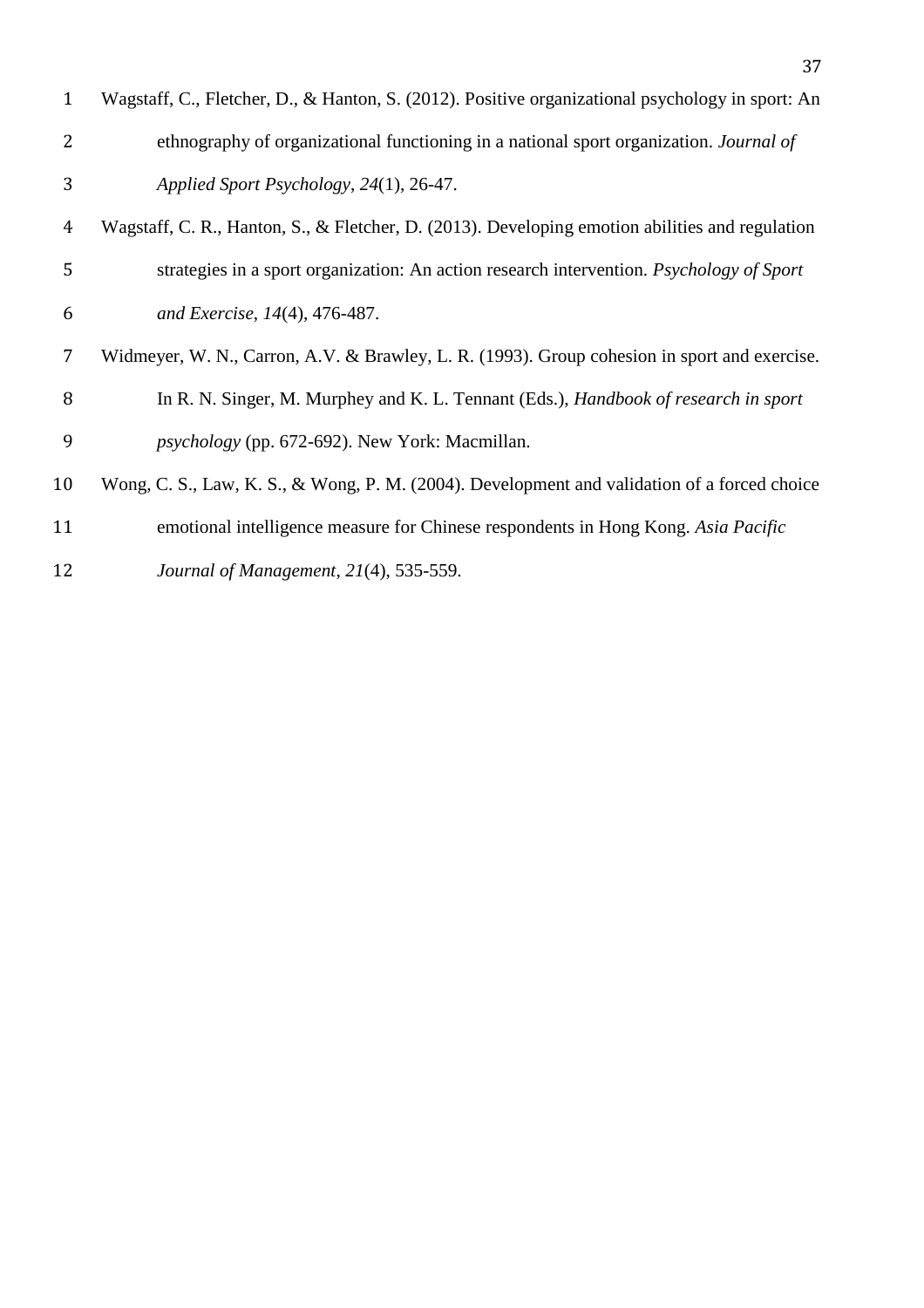

Figure 1. Underpinning model of leadership, emotional intelligence, cohesion and team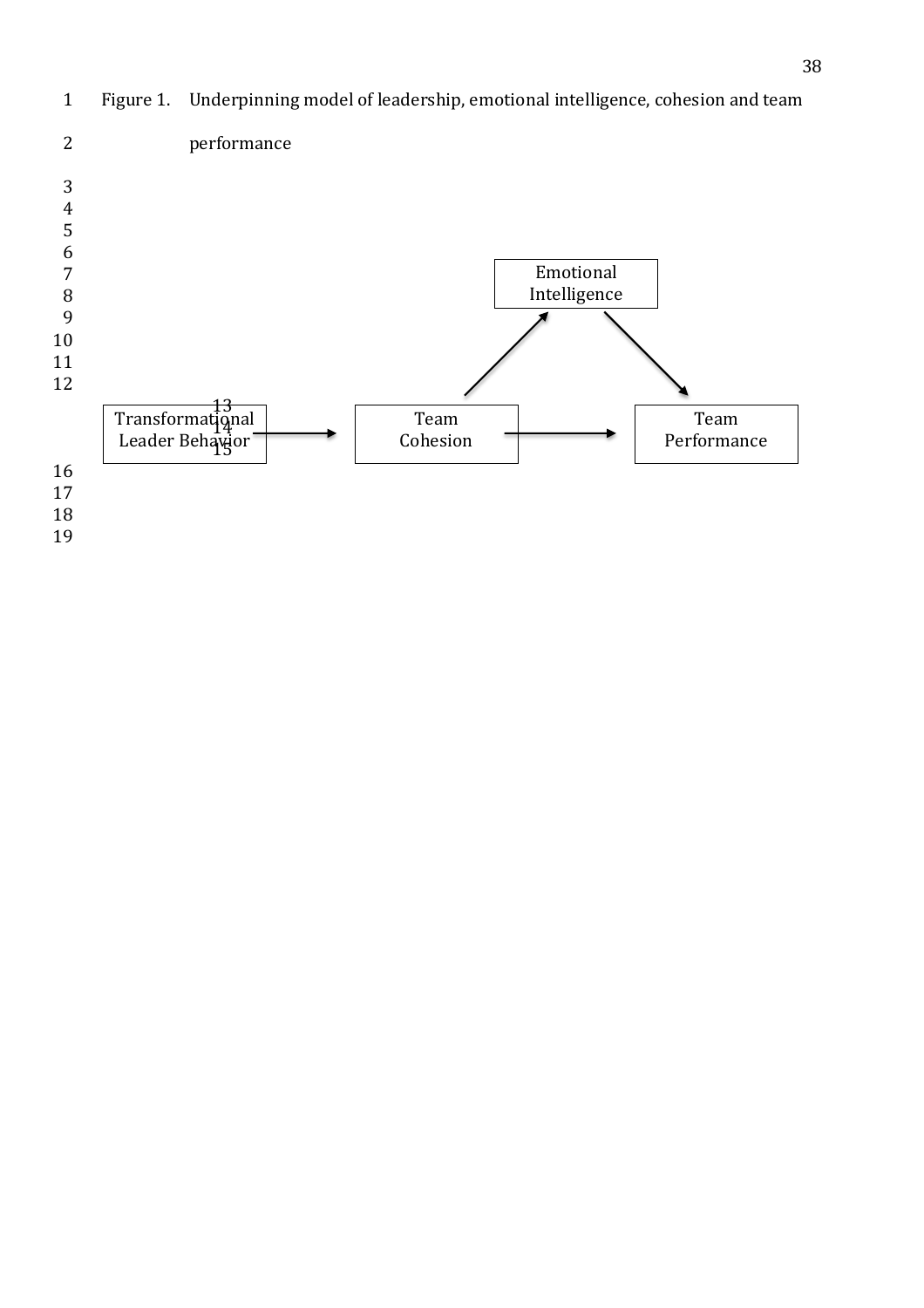| Table 1. Descriptive statistics and correlations between main variables |                |          | $\overline{2}$ | 3      |          |          |         |                 |        |          |          |          |          |          |          |      |
|-------------------------------------------------------------------------|----------------|----------|----------------|--------|----------|----------|---------|-----------------|--------|----------|----------|----------|----------|----------|----------|------|
| Variable                                                                | Mean<br>(s.d.) | 1        |                |        | 4        | 5        | 6       | $7\overline{ }$ | 8      | 9        | 10       | 11       | 12       | 13       | 14       | 15   |
| ATGS                                                                    | 1.42           |          |                |        |          |          |         |                 |        |          |          |          |          |          |          |      |
|                                                                         | (1.64)         |          |                |        |          |          |         |                 |        |          |          |          |          |          |          |      |
| <b>ATGT</b>                                                             | 3.68           | $.435**$ |                |        |          |          |         |                 |        |          |          |          |          |          |          |      |
|                                                                         | (1.68)         |          |                |        |          |          |         |                 |        |          |          |          |          |          |          |      |
| GIS                                                                     | 4.42           | .883**   | .435**         |        |          |          |         |                 |        |          |          |          |          |          |          |      |
|                                                                         | (1.64)         |          |                |        |          |          |         |                 |        |          |          |          |          |          |          |      |
| GIT                                                                     | 3.72           | $.358**$ | .971**         | .358** |          |          |         |                 |        |          |          |          |          |          |          |      |
|                                                                         | (1.62)         |          |                |        |          |          |         |                 |        |          |          |          |          |          |          |      |
| <b>SEA</b>                                                              | 3.41           | .186     | .086           | .188   | .130     |          |         |                 |        |          |          |          |          |          |          |      |
|                                                                         | (1.43)         |          |                |        |          |          |         |                 |        |          |          |          |          |          |          |      |
| <b>ROE</b>                                                              | 4.48           | $-0.34$  | .172           | .034   | .172     | .498**   |         |                 |        |          |          |          |          |          |          |      |
|                                                                         | (1.84)         |          |                |        |          |          |         |                 |        |          |          |          |          |          |          |      |
| <b>OEA</b>                                                              | 3.81           | .155     | .131           | .155   | .125     | $.476**$ | .451**  |                 |        |          |          |          |          |          |          |      |
|                                                                         | (1.62)         |          |                |        |          |          |         |                 |        |          |          |          |          |          |          |      |
| <b>UOE</b>                                                              | 4.37           | $.231*$  | .222           | .231   | $.312*$  | $.310*$  | $.253*$ | $.238*$         |        |          |          |          |          |          |          |      |
|                                                                         | (1.97)         |          |                |        |          |          |         |                 |        |          |          |          |          |          |          |      |
| IM                                                                      | 4.1            | .125     | .053           | .125   | .109     | .108     | .050    | .164            | .062   |          |          |          |          |          |          |      |
| RM                                                                      | (.86)<br>4.02  | .003     | .067           | .003   | $.025\,$ | .134     | .077    | .103            | .082   | .739**   |          |          |          |          |          |      |
|                                                                         | (1.04)         |          |                |        |          |          |         |                 |        |          |          |          |          |          |          |      |
| FAGG                                                                    | 4.27           | .080     | .009           | .080   | .156     | .038     | .092    | 0.72            | .015   | .781**   | $.810**$ |          |          |          |          |      |
|                                                                         | (.85)          |          |                |        |          |          |         |                 |        |          |          |          |          |          |          |      |
| ${\rm IC}$                                                              | 4.00           | .077     | .001           | .077   | .117     | .036     | .086    | .078            | .015   | $.660**$ | $.768**$ | .798**   |          |          |          |      |
|                                                                         | (.81)          |          |                |        |          |          |         |                 |        |          |          |          |          |          |          |      |
| <b>HPE</b>                                                              | 4.03           | .006     | .046           | .006   | .157     | .733     | .139    | .230            | .122   | $.652**$ | $.505**$ | $.548**$ | $.477**$ |          |          |      |
|                                                                         | (.80)          |          |                |        |          |          |         |                 |        |          |          |          |          |          |          |      |
| IS                                                                      | 3.39           | .193     | .111           | .193   | .008     | .115     | .160    | .048            | .078   | $.575**$ | $.607**$ | $.670**$ | .758**   | $.547**$ |          |      |
|                                                                         | (96)           |          |                |        |          |          |         |                 |        |          |          |          |          |          |          |      |
| ${\sf CR}$                                                              | 3.89           | .249     | .040           | .115   | .124     | .115     | .112    | .112            | .125   | $.564**$ | $.622**$ | $.627**$ | $.749**$ | $.467**$ | $.708**$ |      |
|                                                                         | (.97)          |          |                |        |          |          |         |                 |        |          |          |          |          |          |          |      |
| Performance                                                             | 2.06           | .198     | $.355***$      | .194   | $.450**$ | .183     | .003    | .168            | .459** | .184     | .147     | .171     | .093     | .147     | .154     | .126 |
|                                                                         | (.90)          |          |                |        |          |          |         |                 |        |          |          |          |          |          |          |      |

1 Table 1. Descriptive statistics and correlations between main variables

2  $* = p < 0.05, ** = p < 0.01$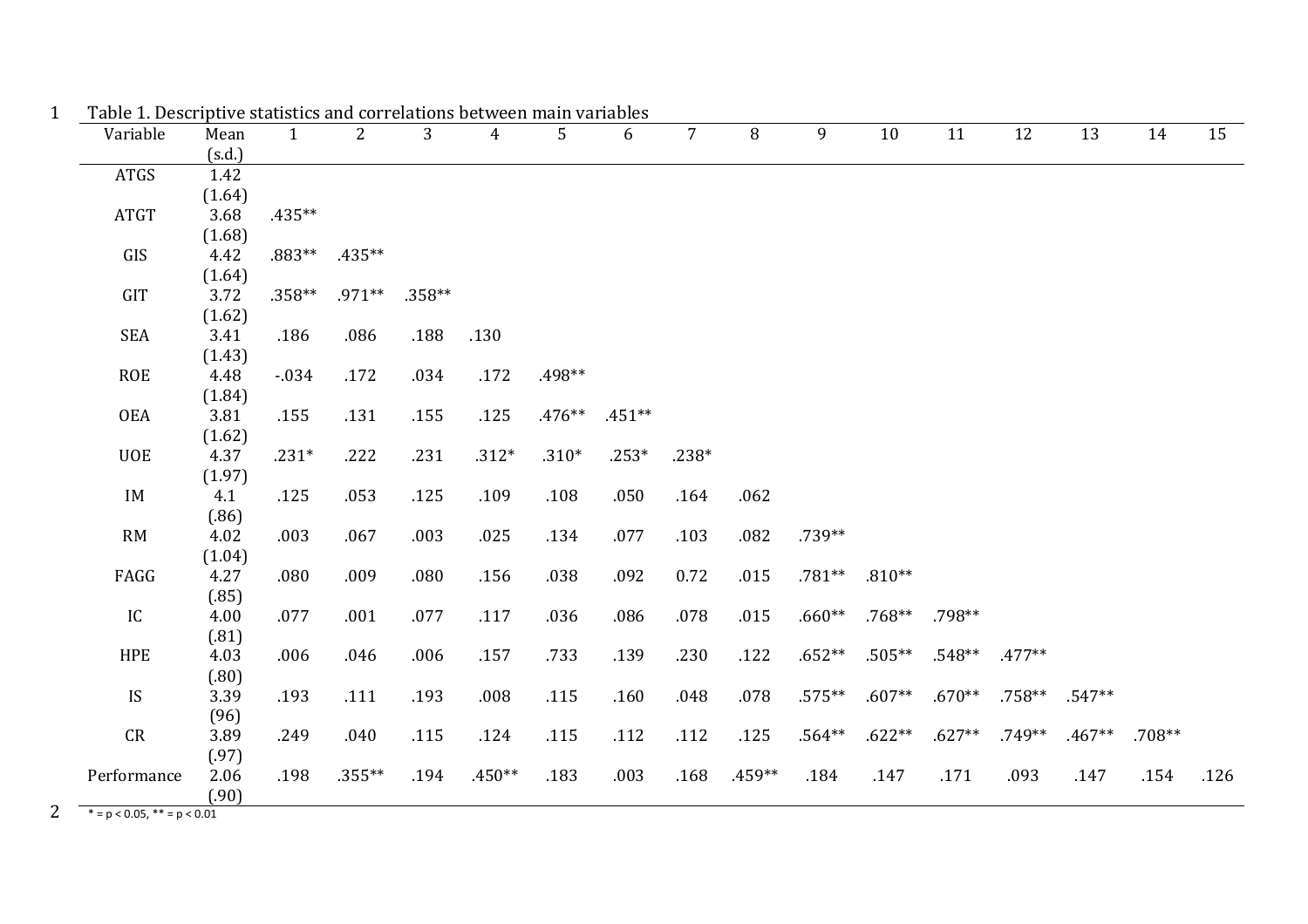- 1 Table 2 Summary of mediated regression analyses: direct and indirect effects of Group Integration-Task on Performance through the Use of EI 3
- 4

|                                                                       | ß         | SЕ        |        |             |
|-----------------------------------------------------------------------|-----------|-----------|--------|-------------|
| IV (Group<br>Integration-Team) to<br>MV (Use of EI)                   | $.376*$   | .999      |        |             |
| MV (Use of EI) to DV<br>(Performance)                                 | $.155***$ | .999      |        |             |
| Direct effect of IV on<br>DV                                          | $.167**$  | .061      |        |             |
| Standardised<br>bootstrapped                                          |           |           | CI 95% |             |
| indirect effect<br>estimates and bias<br>corrected and<br>accelerated | Effect    | <b>SE</b> | LLCI   | <b>ULCI</b> |
| Total indirect effect                                                 | .058      | .029      | .011   | .133        |

Note: \**p* < .05, \*\**p* < .01, \*\*\**p* < .001.

LL=lower limit; CI=confidence interval; UL=upper limit.

a Indirect effects are significantly different at *p* < .05.

**b** 95% confidence interval does not encompass zero.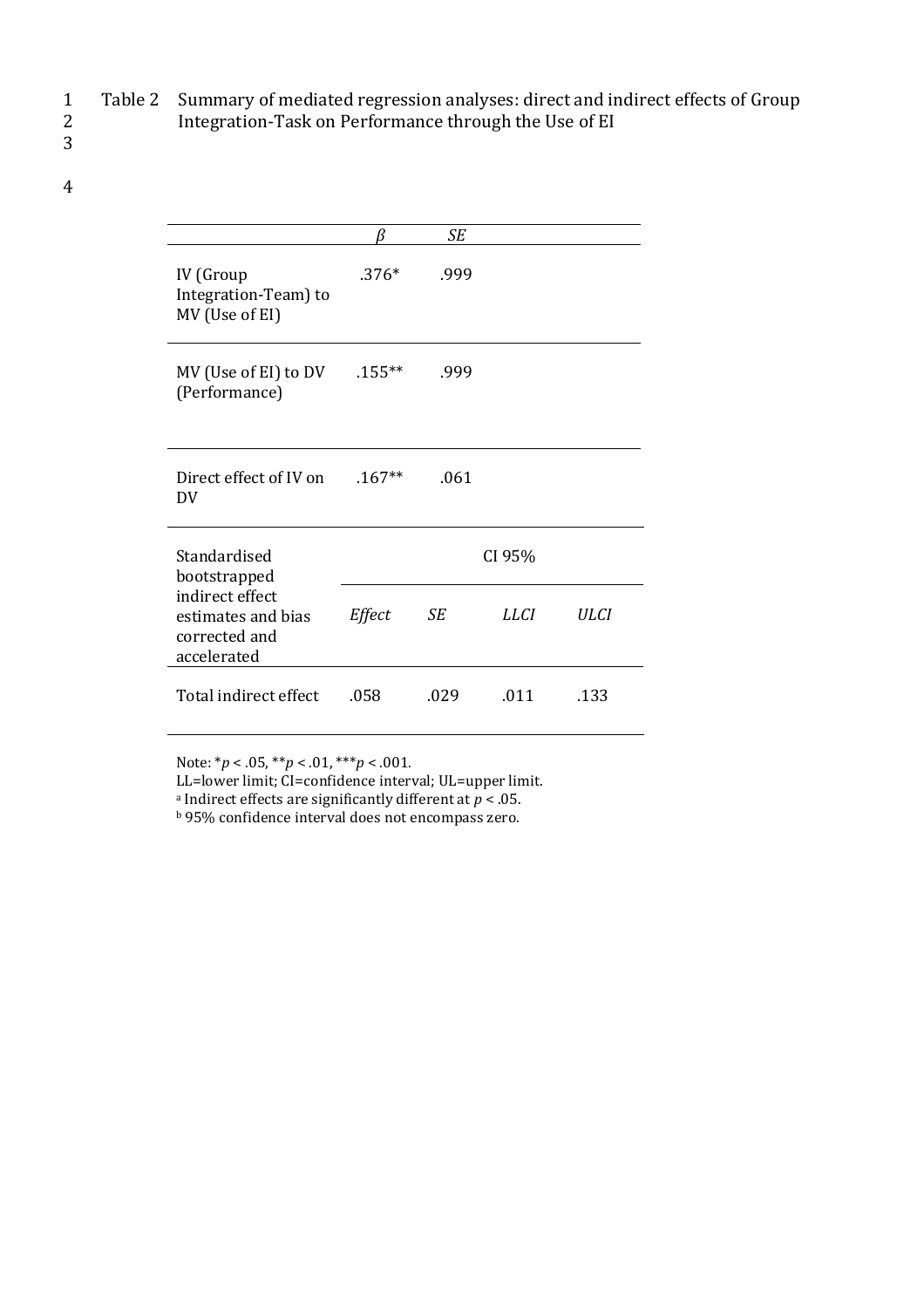## 1 Table 3 Frequency of reported leadership behaviors and emotional intelligence  $\frac{1}{2}$

| <b>General Category</b>       | 1 <sup>st</sup> Order Theme            | $2nd$ Order Theme                                                     | <b>OA</b><br>$N = 3$ | <b>TA</b><br>$N = 2$ | <b>UA</b><br>$N = 3$ |
|-------------------------------|----------------------------------------|-----------------------------------------------------------------------|----------------------|----------------------|----------------------|
| Leadership Behaviors          | Appropriate Role Model                 | Lead by 'doing' rather than 'telling'                                 | $(3)^{a}$            | 1(1)                 | 2(2)                 |
| Leadership Behaviors          | Appropriate Role Model                 | Leading by example                                                    | 4(2)                 | 2(1)                 | 3(2)                 |
| Leadership Behaviors          | <b>Contingent Reward</b>               | Always give team members positive feedback<br>when they perform well  | 2(2)                 | 1(1)                 | 4(2)                 |
| Leadership Behaviors          | <b>Contingent Reward</b>               | Personally praise team members when they do<br>outstanding work       | 6(2)                 | 4(2)                 | 1(1)                 |
| Leadership Behaviors          | <b>Contingent Reward</b>               | Provide more opportunities for high achievers                         | 2(2)                 | 5(2)                 | 1(1)                 |
| Leadership Behaviors          | Fostering acceptance of group<br>goals | Develop a team spirit and attitude among<br>employees                 | 1(1)                 | 1(1)                 | 1(1)                 |
| Leadership Behaviors          | Fostering acceptance of group<br>goals | Encourage employees to be team players                                | 3(3)                 | 1(1)                 | 10(3)                |
| Leadership Behaviors          | Fostering acceptance of group<br>goals | Fostering trust within the team                                       | 2(2)                 | $\boldsymbol{0}$     | 1(1)                 |
| Leadership Behaviors          | Fostering acceptance of group<br>goals | Getting the team to work together for the same<br>goal                | 7(3)                 | 1(1)                 | 5(2)                 |
| Leadership Behaviors          | Fostering acceptance of group<br>goals | Promoting open and honest communication<br>within the team            | 6(3)                 | 5(2)                 | 3(2)                 |
| Leadership Behaviors          | Fostering acceptance of group<br>goals | Promoting team activities outside of work                             | $\boldsymbol{0}$     | 1(1)                 | 1(1)                 |
| Leadership Behaviors          | <b>High Performance Expectations</b>   | Show the team I expect a lot                                          | 1(1)                 | $\boldsymbol{0}$     | 2(2)                 |
| Leadership Behaviors          | <b>Individual Consideration</b>        | Consider that each employee has different<br>strengths and weaknesses | 3(2)                 | $\overline{0}$       | $\Omega$             |
| Leadership Behaviors          | <b>Individual Consideration</b>        | Providing a variety of roles for employees                            | 2(1)                 | $\boldsymbol{0}$     | 2(1)                 |
| Leadership Behaviors          | <b>Individual Consideration</b>        | Spend time teaching and coaching team members                         | $\overline{0}$       | $\overline{0}$       | 1(1)                 |
| Leadership Behaviors          | <b>Individual Consideration</b>        | Treat each team member as an individual                               | 10(3)                | 2(2)                 | $\overline{0}$       |
| Leadership Behaviors          | <b>Individual Consideration</b>        | Paying attention to individual needs                                  | 1(1)                 | 1(1)                 | 2(1)                 |
| Leadership Behaviors          | <b>Individual Consideration</b>        | Promoting autonomous working                                          | 1(1)                 | $\boldsymbol{0}$     | $\overline{0}$       |
| Leadership Behaviors          | <b>Inspirational Motivation</b>        | Communicating that change is a good thing                             | 3(3)                 | $\boldsymbol{0}$     | 1(1)                 |
| Leadership Behaviors          | <b>Inspirational Motivation</b>        | Encourage team members to take on extra duties                        | 1(1)                 | $\boldsymbol{0}$     | 1(1)                 |
| Leadership Behaviors          | <b>Inspirational Motivation</b>        | Set high standards                                                    | 1(1)                 | $\Omega$             | 2(1)                 |
| Leadership Behaviors          | <b>Inspirational Motivation</b>        | Talk enthusiastically about what needs to be<br>accomplished          | 2(2)                 | 2(2)                 | $\overline{0}$       |
| Leadership Behaviors          | <b>Inspirational Motivation</b>        | Talk optimistically about the future                                  | $\boldsymbol{0}$     | 2(2)                 | 1(1)                 |
| Leadership Behaviors          | <b>Intellectual Stimulation</b>        | Get team members to re-think the way they do<br>things                | $\overline{0}$       | 2(1)                 | $\Omega$             |
| Leadership Behaviors          | Proactive Communication                | Regularly update team members about<br>organizational changes         | 1(1)                 | $\mathbf{0}$         | 6(3)                 |
| <b>Emotional Intelligence</b> | Other's emotional appraisal            | Consider the emotions of employees                                    | 1(1)                 | 1(1)                 | $\overline{0}$       |
| <b>Emotional Intelligence</b> | Other's emotional appraisal            | Helping employees to manage their own<br>emotions                     | 4(3)                 | $\mathbf{0}$         | 2(1)                 |
| <b>Emotional Intelligence</b> | Other's emotional appraisal            | Listening to employees who are demonstrating<br>negative emotions     | 6(3)                 | 2(1)                 | 1(1)                 |
| <b>Emotional Intelligence</b> | Other's emotional appraisal            | Managing others emotions                                              | 3(2)                 | 6(2)                 | 5(2)                 |
| <b>Emotional Intelligence</b> | Other's emotional appraisal            | Being approachable                                                    | 0                    | $\mathbf{0}$         | 2(1)                 |
| <b>Emotional Intelligence</b> | Self emotional appraisal               | Hide own emotions during work                                         | $\overline{0}$       | 1(1)                 | $\overline{0}$       |

Note: <sup>a</sup> Number of times the theme was identified by the participants and the number of participants who identified the theme (in brackets); OA =  $\overline{5}$  Over achievers; TA = Target achievers; UA = Under achievers.